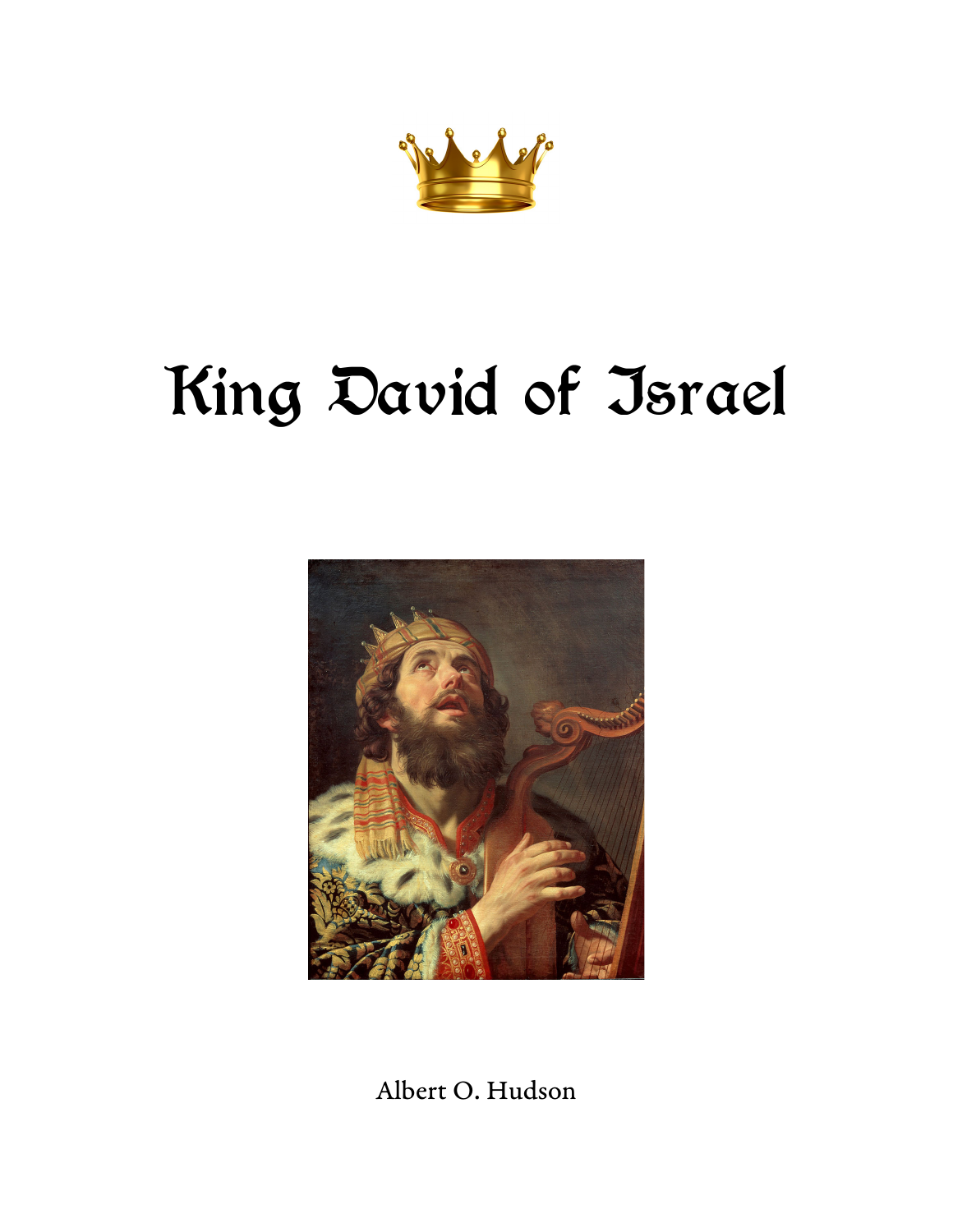### Preface

Albert Owen Hudson, of Milborne Port England, was a faithful Christian, Bible Student and Scholar of the twentieth century and the author of many books. He was born in 1899 and died in 2000 at 101 years of age. In his early years he worked as an Electrical Engineer for Standard Telephones. His aptitude for detail served him well in research Biblical details. He had access to the British Museum to reference ancient records in support of this and other studies.

The Bible Fellowship Union began publishing a journal in 1924 "The Bible Students Monthly". In 1935 the name was changed to "The Bible Study Monthly". The journal was headed by Albert O. Hudson since its inception, and included many of his articles. He had a scholarly approach to Bible study particularly Old Testament history and prophecy concerning God's Kingdom and the practical outworking of God's purpose. In 1942 Albert Hudson wrote a series of articles entitled "Jacob's Trouble" that appeared as a booklet later that year. There have been two editions and a reprint resulting in many thousands of copies being dispatched across the world. In 1989 he also published "Bible Students in Britain — The Story of a Hundred Years".

He had an exceptional memory but also a very methodical filing system to store the fruit of his extensive reading, research and studies. His knowledge of history and the ancient world was outstanding. He loved the study of the Scriptures and sought to clarify doctrinal aspects of the faith. He had a wonderful gift with words, particularly the written word. His treatises contained much valuable information and wisdom.

The following exposition comprised a series of articles first appearing in his journal from 1982-1984 and reprinted in 2002-2004. The British spelling and formatting are retained.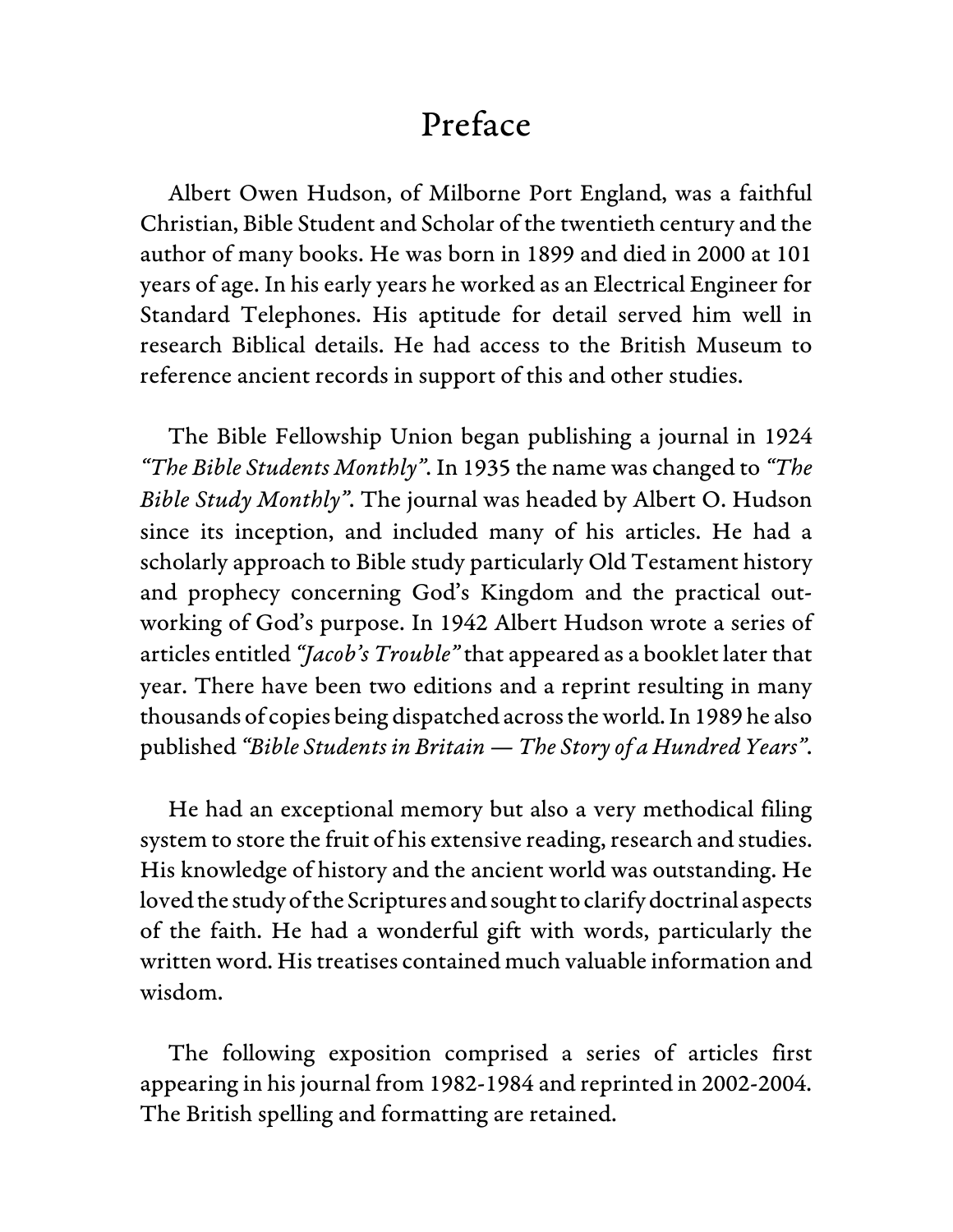## Table of Contents

| 2. Encounter with Goliath  4      |  |
|-----------------------------------|--|
| 3. The Popular Hero  8            |  |
| 4. Fugitive in the Wilderness  11 |  |
| 5. King at Hebron  15             |  |
| 6. King in Jerusalem  18          |  |
| 7. The Ark comes to Jerusalem  21 |  |
| 8. Desire for a Temple  24        |  |
| 9. David and Bathsheba  27        |  |
| 10. Retribution for Sin  29       |  |
| 11. Ammon and Tamar  32           |  |
| 12. High Treason  36              |  |
| 13. Declining Days  41            |  |
| 14. Reconciliation  45            |  |
|                                   |  |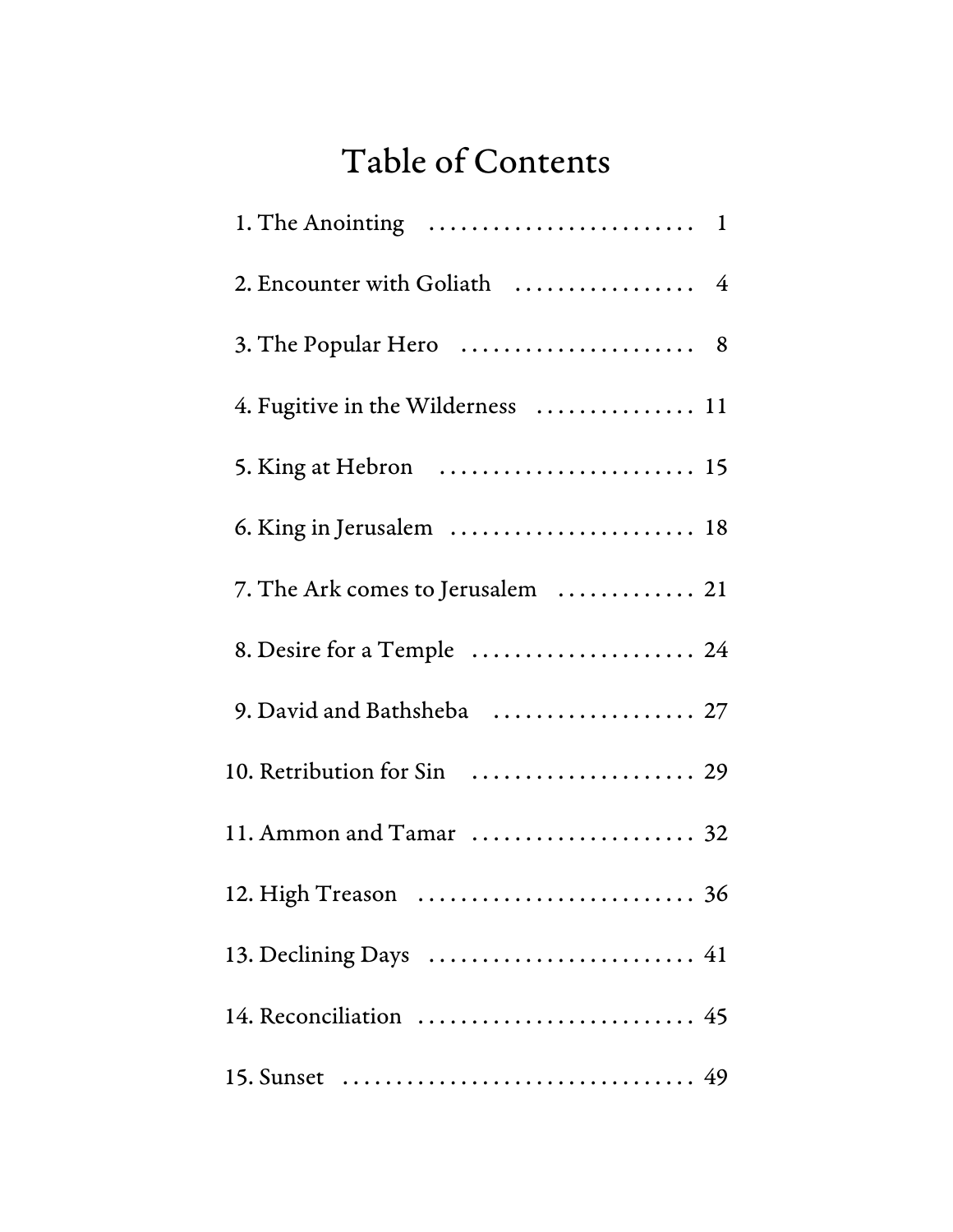## KING DAVID OF ISRAEL

The story of Israel's most famous king

#### **1. The Anointing**

He first appears in view a fresh, likeable young country lad. Born into a farming family, in the midst of a community of farmers, the youngest of a family of eight sons, it was inevitable that at perhaps sixteen years of age he spent his days shepherding sheep. He probably did not expect to do anything else for the rest of his life. His father's inheritance would have to be divided at death between eight sons so that there was not likely to be much for each. In all probability the prospect was that the farm would continue to be worked in partnership by the eight with himself, the youngest, very much the junior partner. The chances are that he did not worry himself much about that. He found shepherding a congenial occupation giving him abundant time for his three favourite diversions, the playing of music on his little set of pipes, reading the sacred Scriptures of his people consisting of their stirring history from the beginning and meditating on the wonders of nature and the majesty of the Almighty.

He came of a godly family. There can be no doubt about that. He manifests even in his early youth, a reverence and a confidence in God that can only have been instilled by his upbringing. His father Jesse must have been one of the faithful in Israel who endeavoured to keep the obligations of the Covenant and due respect for the Lord in the forefront of family life. Nothing more is known about Jesse. He farmed his land as his fathers had done before him. When he died at a noteworthy old age, which in those days may have been up to a hundred and twenty, he left behind him as his only epitaph the fact that he had been responsible for the youthful training and character development of Israel's greatest king.

David the shepherd boy of Bethlehem was destined to rule Israel and extend its boundaries from the modest little land, conquered by Joshua and his forces four hundred years previously, to the Euphrates on the one hand and the borders of Egypt on the other. Never again was the nation to possess such an acquisition of territory. He was a man of destiny. His name in after days was the symbol of Israel's royalty. He became the visible representative of Israel's God. Of him it was said that he sat on the throne of the Lord in Jerusalem. Israel, the theocratic state, whose true king was the Lord himself, looked upon David in all his royal glory and saw in him the embodiment of their heavenly king.

He was not the first to rule Israel. Saul had preceded him — Saul, the arrogant leader of men who himself had started life in the fields as did David and was selected by the Lord to fulfil the people's demand for a king. Saul had been the handsome, muscular stripling, whose physical appearance captivated the nation so much that they clamoured for him. Saul, modest and retiring, hid himself among the baggage. But Saul had proved a failure. His early promise had changed to self-will and self-conceit and he no longer reverenced the Lord who had called him and raised him to high honour. So at last the Lord deposed him and sent the prophet Samuel to anoint this other lad to take his place. How was it that the Lord called Saul when so soon he proved himself unworthy? Is the Lord so bad a judge of human character? The answer lies in the realm of human free-will and this is a fundamental principle in the Divine scheme of things. Saul had the same opportunity as David. Saul could have been the first of a line of kings ruling eventually in Jerusalem but he chose otherwise. He rebelled against God who had given him the kingship just as in a much higher sphere Lucifer the apostate archangel rebelled against God who had created him "full of wisdom and perfect in beauty" as Ezekiel has it. So the Lord disowned him and appointed another. In just the same manner Lucifer, the god of this world, must give place to our Lord Jesus Christ, the One who yielded himself willingly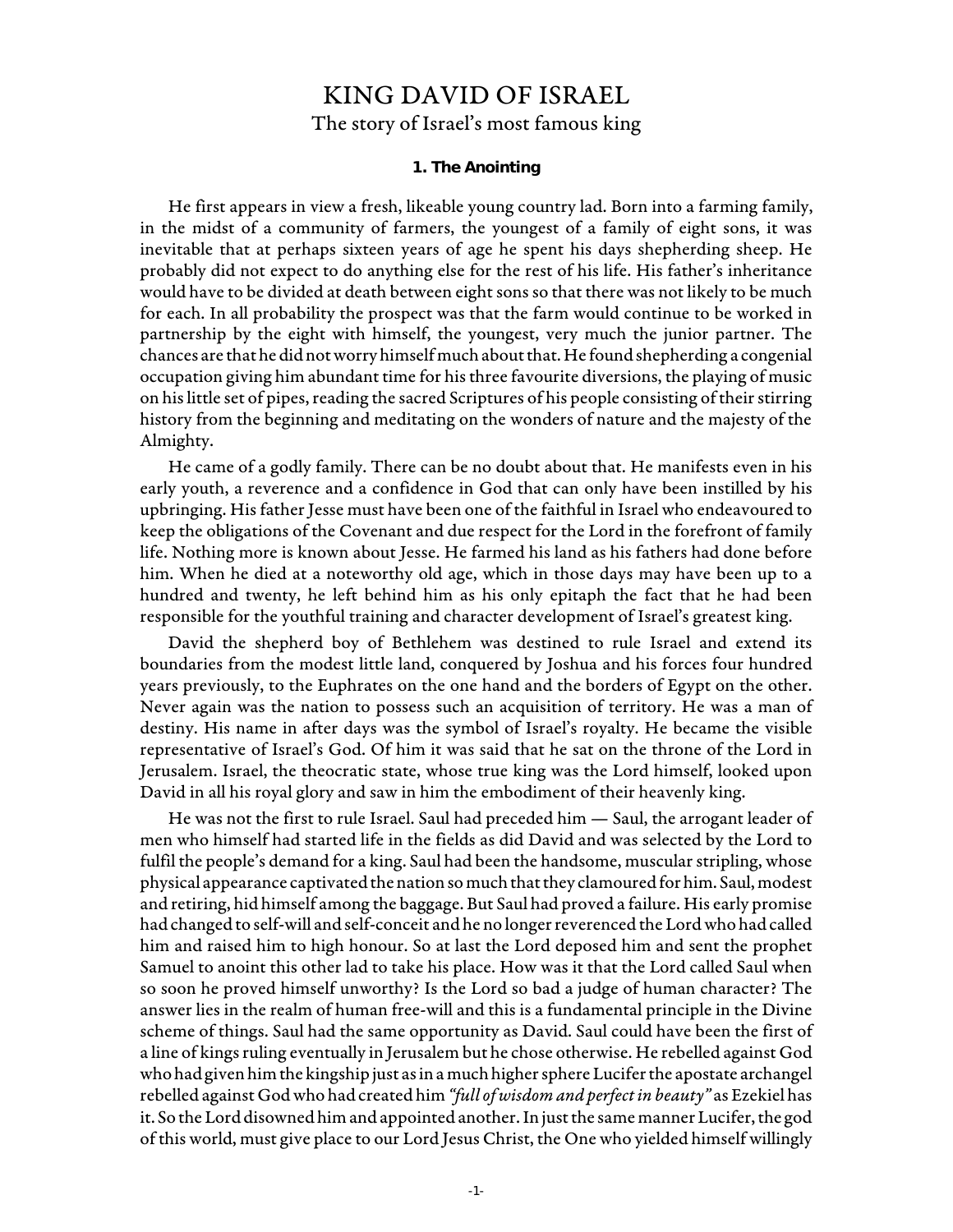to the Divine will and in consequence is exalted above the heavens and will ultimately receive the loyalty and allegiance of all creation. It is not by accident that David becomes the type and prefigures Christ in his triumphant royalty. Saul and David both had freewill. The one used it to rebel against God, the other to conform himself willingly to the Divine purpose.

Here then, in David, was a man for God's purpose at a time in history when such a man was needed. There had not been many such in Israel's past history who had remained supremely loyal to the end. Joshua said, just before he died "not one thing has failed of all the good things which the Lord your God spoke concerning you; all are come to pass to you, and not one thing has failed" (Josh. 23:14). There was Caleb, his brother soldier, at the same time and Othniel the first to govern and protect Israel after Joshua was dead, but after that, no one during four long centuries who was faithful to the end of life until Samuel. He it was who was sent to anoint David the future king. As the young lad stood still the anointing oil flowed over his head and he was enshrining within himself the Divine promise. He was being consecrated as a servant of God, to become king for the present and a type for the future, a type of Christ who should come to reign over Israel and the world for ever. The promise made to David a little later on in his life was that his throne should endure for ever. That promise will become a reality when at the last the powers of this world have given place to "the kingdom of our Lord, and of his Christ, and he shall reign for ever and ever" (Rev. 11:15). David had a lot to say about that Messianic kingdom in later times, for he was a prophet as well as a king. He was able to depict its glories in wonderfully eloquent language, for he was a poet, a psalmist, as well as a prophet. "The sweet singer of Israel" is a very apt title that has been conferred upon him by later generations; his songs of praise and devotion have enriched, first, the worship of Israel, and second, Christian worship, for thirty centuries, and they will never die.

But there were flaws in the diamond. There were defects in David's character that came out more strongly in later life, when he was established in the glory and power of his kingdom and could command his subjects' compliance with his every whim. It is said that "all power corrupts and absolute power corrupts utterly". That was not fully true in the case of David. He attained what amounted to absolute power in Israel but he was not corrupted utterly. He ended his life in faith and loyalty and continued acceptance with God but in the meantime he had been guilty of serious breaches of the confidence God had placed in him. He ascended into the heights but he also descended to the depths. He won Divine approval in many things, but on occasion he merited and received severe Divine condemnation. He established justice and judgment in the land but he was at times guilty of great injustice. He was wholly devoted to God but he also indulged in the sins of the flesh. He was in fact, typical of every man and he became an illustration of what God can do with weak and fallible man. It is also an example of his great mercy and compassion for men. The story of David is in a very real sense, the story of every man.

#### \*\*\*\*\*\*\*\*\*\*\*\*

The smoke of the sacrifice curled lazily upward: the air was very still. The circle of venerable men, elders of the village of Bethlehem, stood silently watching the prophet erect before the rough stone altar, raised his hands to Heaven in silent entreaty. A few moments thus, and he turned, and made his way to the centre of the circle where Jesse the aged and respected farmer of Bethlehem was standing. "I would see your eldest son" he said. A sign from the other and a tall, vigorous-looking middle aged man stepped forward and stood before Samuel. He waited quietly.

"This is Eliab, my eldest son," said Jesse. Samuel's eyes met those of the man before him. He noted the fearless gaze, the strong mouth and muscular arms. He knew this family to be one that reverenced God and the Covenant. The Lord had sent him here to find Israel's future king. This man looked like one capable of becoming a leader of men. "Surely the Lord's anointed is before me" he thought to himself. He waited quietly for the inward voice.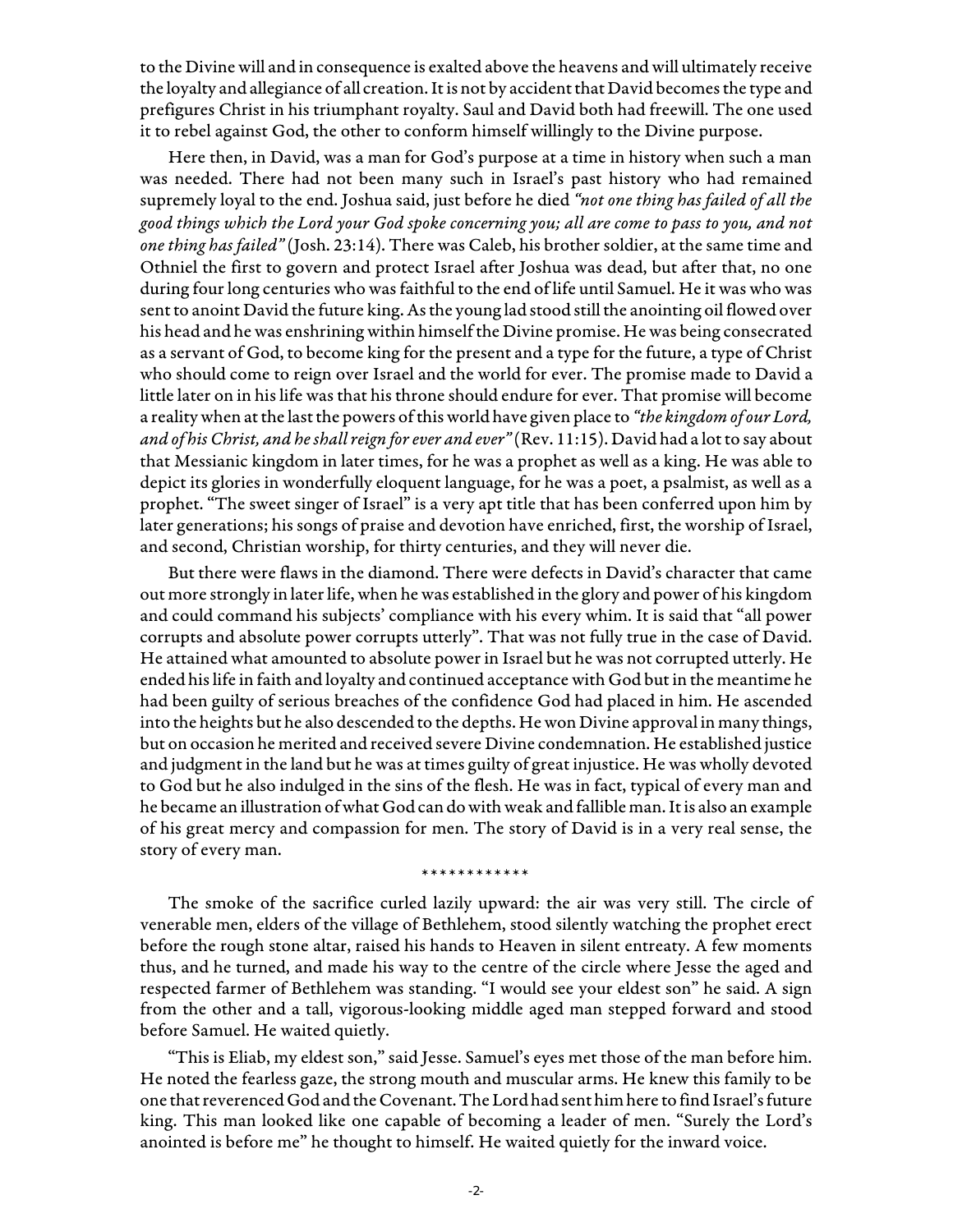It came, "Look not on his countenance or the height of his stature; because I have refused him. The Lord sees not as man sees; for man looks on the outward appearance, but the Lord looks on the heart."

Samuel sighed and looked across at Jesse, shaking his head. Jesse motioned to his son to step aside, and beckoned. Abinadab stepped forward, and took his place. Eyes met, and there was silence a little space. Then Samuel spoke. "Neither hath the Lord chosen this" he said.

Shammah came into the circle and stood expectantly. Again that silence. Samuel had closed his eyes, as if in communion with his God. He opened them and spoke slowly, "Neither has the Lord chosen this".

Some of the elders looked at each other dubiously. There was a certain amount of head shaking. Jesse's three eldest sons, the mainstay of his establishment, all rejected. They looked back hopefully as the fourth son came forward. Faces fell as he too was rejected in his turn.

So with the fifth, and the sixth, and finally the seventh. As that seventh son strode across the grass to join his brothers, Samuel waited expectantly. There were no more.

"Are these all your children?" he asked Jesse.

The other was perplexed. "These are all, at least, there is one more, but he is only a young lad, and he is out tending the sheep. I did not think the Lord would have use for him". "Send and fetch him" commanded Samuel. "We will not sit down to feast until he has come hither". A brief instruction to a servant, and the man was running across the fields and speedily out of sight. The slow minutes ticked by, every man wrapped in his own thoughts. No one spoke.

A lithe figure in the distance, running with easy trot of an agile youth. He came nearer, dropping into a rapid walk as he neared the waiting group. The circle of elders parted to give him admittance, and he stood before his father in respectful silence.

"This is David, my youngest son" said Jesse. Samuel regarded the lad intently. He saw a fresh, guileless boy whom he judged could not be much more than sixteen years of age, glowing with health and vitality, and something more; enthusiasm for whatever he might undertake. He had attractively handsome features, with promise of development into a virile and strong-minded man, perhaps a leader of men. Samuel mused, as the lad's frank eyes met and fearlessly held his own. But Saul had been such an one, he thought, and now Saul had proved a failure. He had rather expected that after that failure the Lord would have chosen an older and more mature man for the responsible position of king over Israel. This lad was scarcely out of his boyhood. What possible knowledge could he have of life and how could he be expected to lead the armies of Israel against her enemies. And yet there was something appealing in that candid glance, something that had an element of the other world, as though this boy, despite his youth, knew what it was to sense the workings of that same Divine Spirit which had been so potent a factor in Samuel's own life. He suddenly thought of his own boyhood, so long ago now, in the Tabernacle at Shiloh with Eli the old High Priest, and he began to feel a kinship with this young lad, so like he had been in those far-off days. His thoughts came back to the present and then he heard, once again, the Voice, "Arise, anoint him; for this is he!"

Samuel looked across at Jesse and gave him an almost imperceptible nod. Turning back to the altar, he picked up the horn of anointing oil that he had placed there in readiness. Returning, he stationed himself before David, standing there motionless. The eyes of all in the assembly were fixed upon him.

"The Lord has commanded me to anoint you to the service to which He will call you in his own due time" he declared. The lad stood rigid, a look of wonder in his eyes. Samuel raised the horn of oil and allowed its contents to trickle over his head and be absorbed in his flowing locks.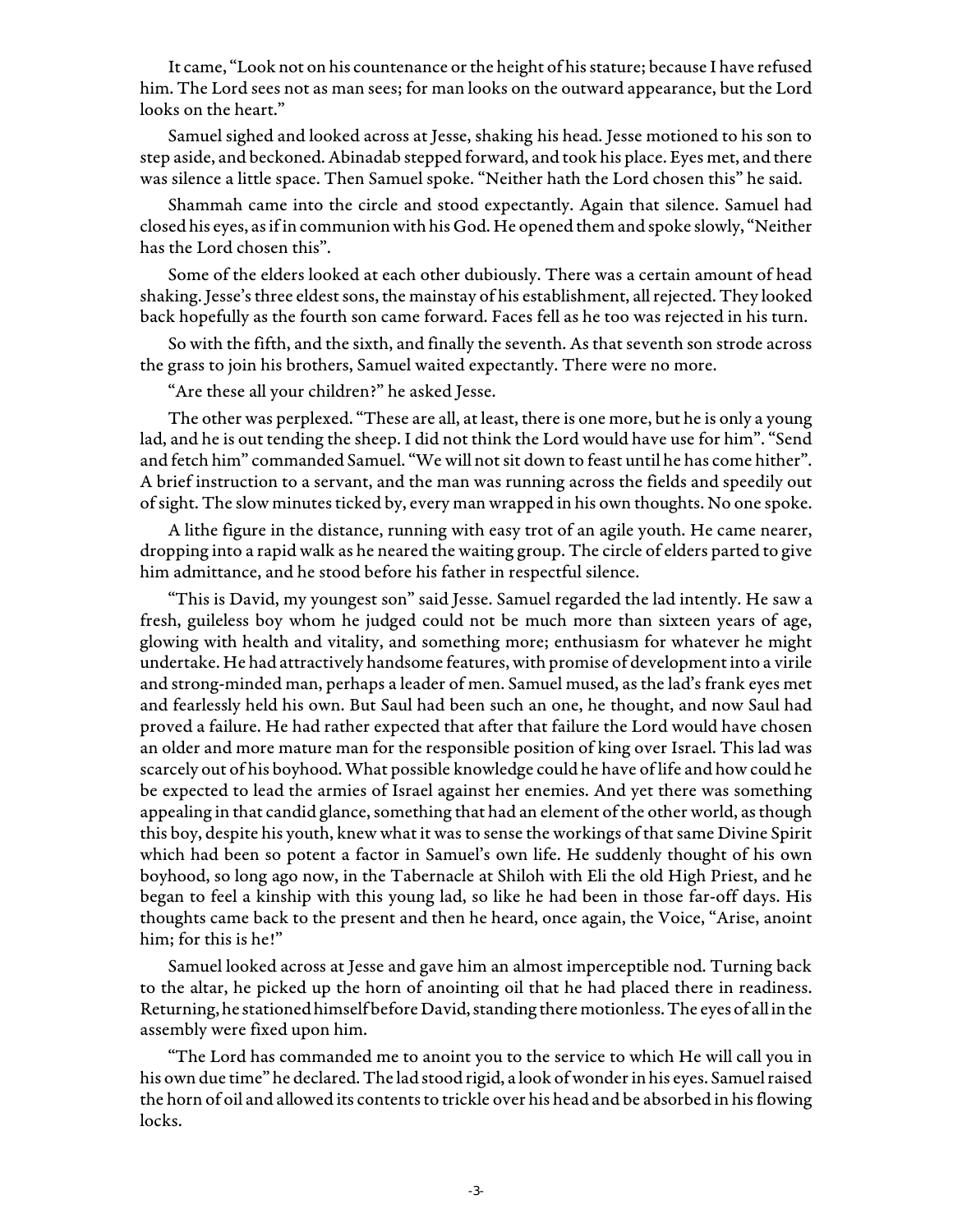There was a long silence. Every man present knew the implication of the act. That ritual anointing could only be for a priest or a king. David was not of the tribe of Levi; he could never be a priest. Slowly a new light began to dawn in the eyes of the watching elders. They were and had been for a long time under the iron oppression of the Philistines. Several attempts to break the yoke had been unsuccessful. Saul had consistently failed to achieve for them the freedom they had expected when they made him king. Did this mean that the Lord at last was going to provide them the deliverer for which they longed. They thought of Gideon, Jephthah and Othniel, who in past days had wrought deliverance for their fathers. Did this visit from Samuel mean that God was now about to visit them with salvation, to give them a king after his own heart, one who would both lead them to victory and to God. It came to each one of them that nothing must be said about this, for Saul was still king, and this anointing was tantamount to treason. What had been done this day and what they had seen must be locked up in their own hearts until the Lord should see fit to bring it into the open. For the present they must go back to their own occupations, taking with them a hope for the future which they had never expected to cherish.

So the elders dispersed to their homes, and David went back to his shepherding, and Samuel the Lord's instrument returned to his residence in Ramah.

#### **2. Encounter with Goliath**

Several years had probably elapsed since the prophet Samuel had anointed David prospective king of Israel. David had gone back to his sheep, perhaps pondering what the strange interlude in his life could mean. He probably did not seriously think at this stage in his life, that he really would be king one day. He went back to his pipes and his harp. As the sheep wandered over the grazing land he kept an observant eye upon them while giving vent to his reverential feelings in the words of those pastoral psalms which were probably composed at this time. A few years later, when he was either fighting the Philistines for Saul or else on the run from Saul, he would have had little time for such poetic excursions; still less when he had all the cares of kingship upon his shoulders. So it might well have been in this period that he composed such gems as Psalm 23, "the Lord is my shepherd" and Psalm 8 "the heavens declare the glory of God" and Psalm 24 "the earth is the Lord's, and the fulness thereof" and others like them. These are the psalms of Nature where the world of men and the deeds of men have no place. These were his reflections as he reclined on some grassy bank in the brightness of day, or watched his sleeping flock sitting beside his camp fire in the darkness of the night. This was the time when he learned from Nature herself of the greatness and the power of God, to such good effect that, despite his many failures and transgressions of Divine law, he never lost faith.

These were peaceful days that came to an end all too soon. They never came back. He was shortly to find himself a member of the royal court and implicated in all the intrigues and jealousies which that involved. One more short interval as a shepherd was to be his lot and after that he left his pastoral life and his family for ever. It was his very skill with, and his love for, harp and song that became the occasion for that change and the means by which he embraced the life that eventually led him to the throne of Israel.

King Saul began to develop fits of intense melancholy. He had been king now for perhaps ten to twenty years, it is impossible to say definitely, and the appearances are that the appealing and upstanding youth who Israel so enthusiastically adopted as their first king had become a hasty-tempered and embittered man, increasingly irresolute and uncertain of himself. The reason is not far to seek. At the beginning Saul had followed the Lord's instructions through his mentor Samuel implicitly and faithfully, and had prospered in consequence. His military prowess and leadership had enabled the Israelites to keep their old enemies, the Philistines,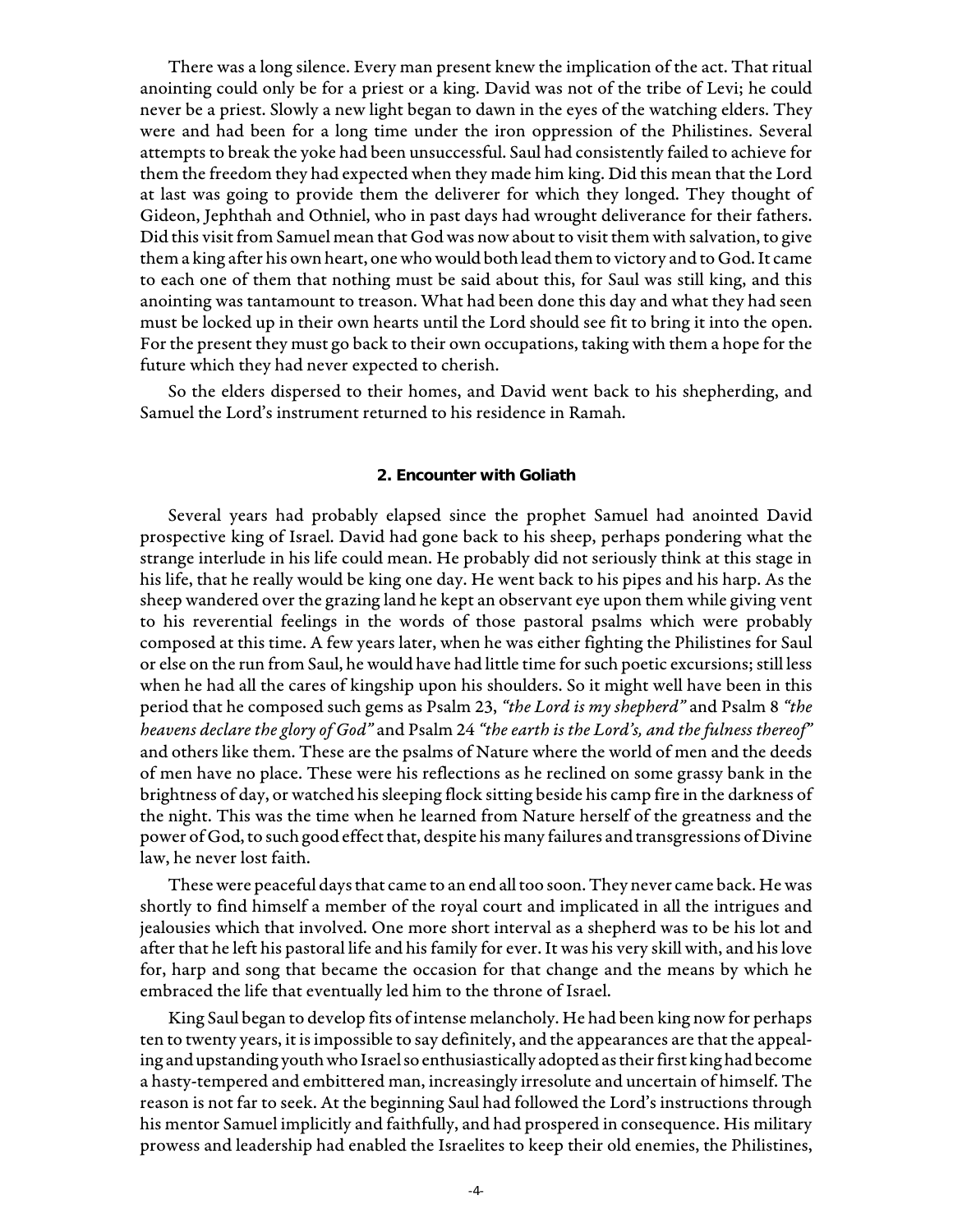at bay. But for some time now he had been increasingly impatient of Samuel's guidance and more and more disposed to order things in his own fashion and without heed to the word of the Lord. In consequence he began to suffer defeat at the hands of the enemy, and when at last Samuel told him that because of his rebellious attitude the Lord had deposed him from being king and would shortly appoint another "after his own heart", Saul became morose and resentful. The account in 1 Samuel 16 says that "the Spirit of the Lord departed from Saul, and an evil spirit from the Lord troubled him". Saul's servants took his fits of melancholy as Divine retribution for his divergence from God's ways. That they knew the seat of the trouble was in Saul's own mind is evidenced by the remedy they proposed; the acquirement of a skilful musician to soothe and cheer the despondent monarch in his bad moments.

Saul agreed to their proposal that they should "seek out a man, who is a skilful player on an harp: and it shall come to pass, when the evil spirit from God is upon thee, that he shall play with his hand, and thou shalt be well." One of them was immediately ready with a suggestion. He knew one such, a son of Jesse of Bethlehem, who was not only "skilful in playing", but "a mighty valiant man, and a man of war, and prudent in matters, and a comely person, and the Lord is with him". It would seem that Saul rather liked the idea of this paragon of virtue and straightway sent a request to Jesse that his son should attend court.

This remark, that David was "a mighty valiant man, and a man of war" implies that he was quite a bit removed from the sixteen-year-old whom Samuel had anointed. He could hardly merit this description, or have earned this reputation, at less than nineteen. He must have waited some three years at least for the call, long enough to test his faith and his assurance that the anointing had not been in vain. Now he came to Saul, knowing not to what kind of life he was being introduced nor to what destiny the Lord was leading him, but like Isaiah in much later days with the ready response in his heart "Here am I; send me".

The experiment succeeded. Saul instantly took to this fresh and vigorous young man perhaps seeing in him an image of himself as he had been twenty years earlier, full of enthusiasm to fight the Lord's battles. He himself had come from a farming family and perhaps the pastoral songs which David sang and played before him, were reminiscent, not of royal courts and marching armies, but of fields and streams and serene skies. He was reminded of long past days when he had led a very similar life. At any rate, the consequence was that when the evil spirit came upon Saul, David played, and "Saul was refreshed, and the evil spirit departed from him".

This state of affairs could not have lasted very long. To fit all that is recorded of David's activities in the next ten years of his life it is necessary that each incident follow its predecessor quite closely. It might have been that David was less than six months in the royal court before there came a call to arms. The Philistines were invading Israel again.

The Philistines had always been a thorn in the side of Israel. From the days of the entry into the land, they had been there, occupying the strip of land along the sea coast more or less in the area that is now known as the Gaza strip. They were an alien race, hailing from the island of Crete, tall, muscular men arrayed in armour and equipped with weapons that the Hebrews could not equal. Saul had already had one encounter with them, in the early part of his reign, in which he gained the victory so that there was a period of peace from their attacks. Unfortunately on that occasion he had exceeded his authority in the matter of offering sacrifice to the Lord and Samuel had strongly reproved him. Then he had what appears to be a second chance when he went out to do battle with the Amalekites from the southern desert. Again he was guilty of flagrant disobedience and it was on this occasion that it is said the Lord formally disowned him. Now he was faced with the Philistine menace again but this time the Lord was not with him and he knew it. The victory this time, if victory there was to be, must be gained by his own might and that of his army. It must have been with a heavy heart that Saul prepared for the conflict.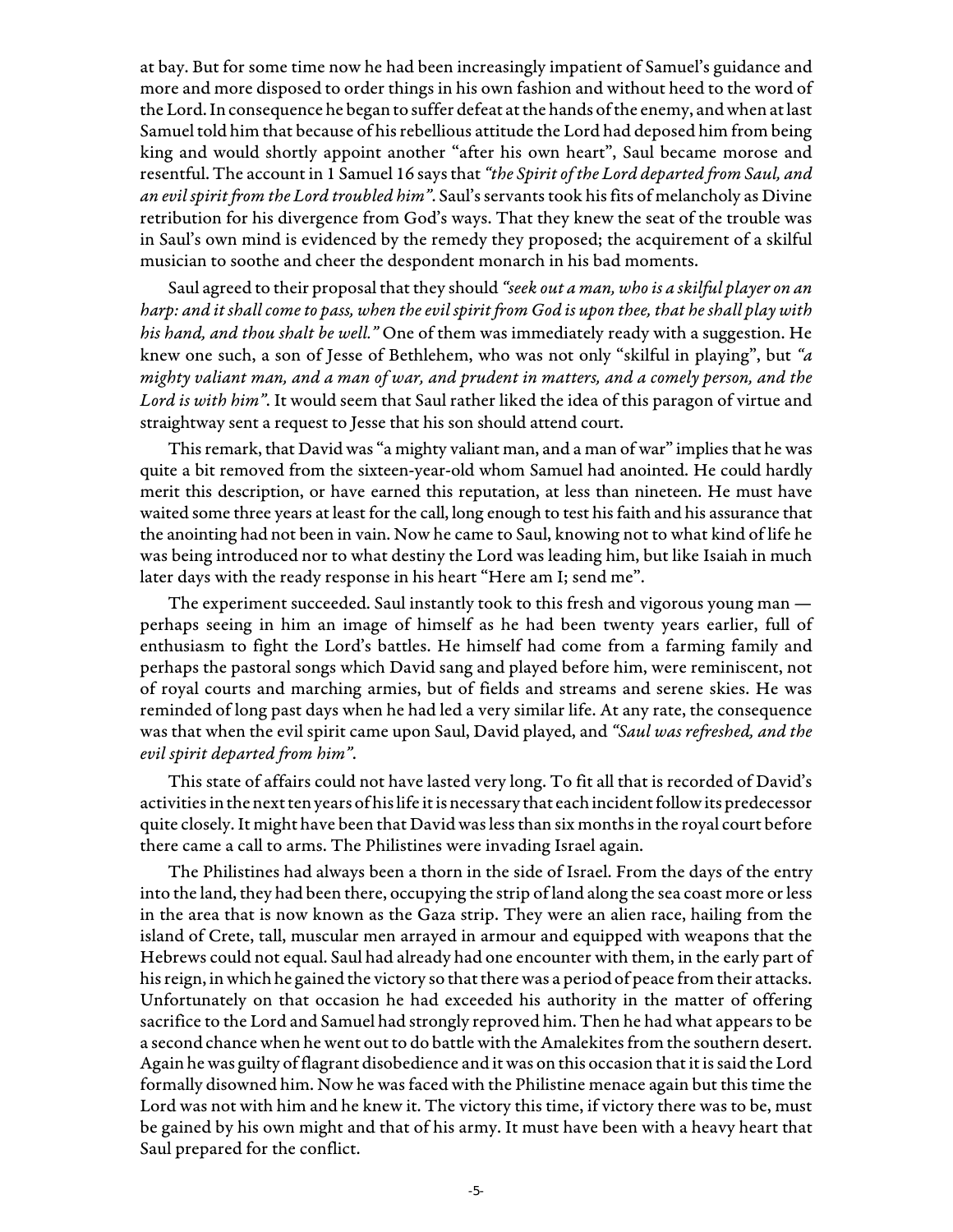The king and his sons took the field. 1 Samuel 17 tells the whole story. David was sent home for the time being; there was no time for music at court (1 Sam. 17:15). In any case he was needed to look after his father's affairs, for the three oldest of Jesse's sons had been drafted into the army and were fighting with Saul's men. Upon their arrival at the scene of operations, however, they found that the Hebrew forces had a problem. The Philistines had a champion warrior, a giant of a man, by name Goliath. He was of unusual height, broad and powerful, for his armour weighed five thousand shekels which is equal to 92 lb. or 42 kg. This would be quite enough for even a giant to carry into battle. The early Hebrew cubit like the Sumerian/Assyrian cubit was shorter than the Egyptian/Jewish cubit which exaggerates Goliath's height to over 9 feet. There is evidence in the records of Josephus and the Septuagint that gives his height as four cubits and a span, whereas the A. V. has six. Goliath was about seven and a half feet tall, an awe-inspiring proposition. He challenged Saul's army to produce a man to meet him in single combat, the side thus losing the contest to submit to the other, without further fighting. The more the Israelites looked at the Philistine champion the less they liked the idea. Ch.17 shows that they were in a state of complete panic over the issue.

This was the army that, only a few years previously, under the leadership of Saul and in the conviction that the Lord was with them, had decimated the Philistine forces and quelled them into submission. Now they had lost that inspiration, their king was apprehensive and undecided, and they were just about ready to give up. Their old national leader Samuel had retired from public life and was living in obscurity. The king they had chosen to lead them to victory in a battle had failed them and all the high hopes of Israel were laid low. This is the point at which David comes back into the story.

According to ch.17, Jesse had instructed David to take some provisions to his three sons fighting at the battle front, with a little gift for their company commander. He was then to bring their father word again as to their welfare. It would seem that army discipline was a little less formal in those days. He arrived at the scene and talking with his brothers, David saw for himself the Philistine giant advancing towards the Israelites with his repeated challenge to come out and fight. He saw the Israelites scattering and running away from their enemy and his indignation mounted. "Who is this uncircumcised Philistine" he demanded of those around him "that he should defy the armies of the living God?" That must have brought some of them up with a jerk; it was a long time since they had gone into battle with the high praises of God on their lips and faith in their hearts that He would give the victory. But somehow or other news of this youngster and his words of defiance were taken to Saul, and he, curious perhaps but probably no more, gave orders that David should be brought before him.

It would seem from the closing verses of ch.17 that Saul did not recognize David as his erstwhile musician. That is not surprising. There must have been many coming and going in Saul's court and David had not been there very long. The king now faced a sturdy and resolute young man who told him quite plainly that the army need fear no longer: he would go out and fight this Philistine. Saul probably leaned back and laughed scornfully. "You are not able to go against this Philistine to fight with him for you are just a *boy* and he has been a warrior from his youth." Modestly but resolutely David responded "Your servant used to keep sheep for his father, and whenever a lion or bear came and took a lamb from the flock, I went after it and struck it down, rescuing the lamb from its mouth; and if it turned against me, I would catch it by the jaw, strike it down and kill it. Your servant has killed both lions and bears and this uncircumcised Philistine shall be like one of them since he has defied the armies of the living God". Saul was suddenly serious. He looked again at the fresh-faced youngster before him, and he listened to his frank avowal of faith that the Lord would go with him and protect him and give him the victory, and a thought flashed into his mind. He was painfully conscious that he was the one who ought long since to have armed himself and gone out to meet Goliath in single combat on behalf of all Israel. But the Lord had departed from him and he no longer had faith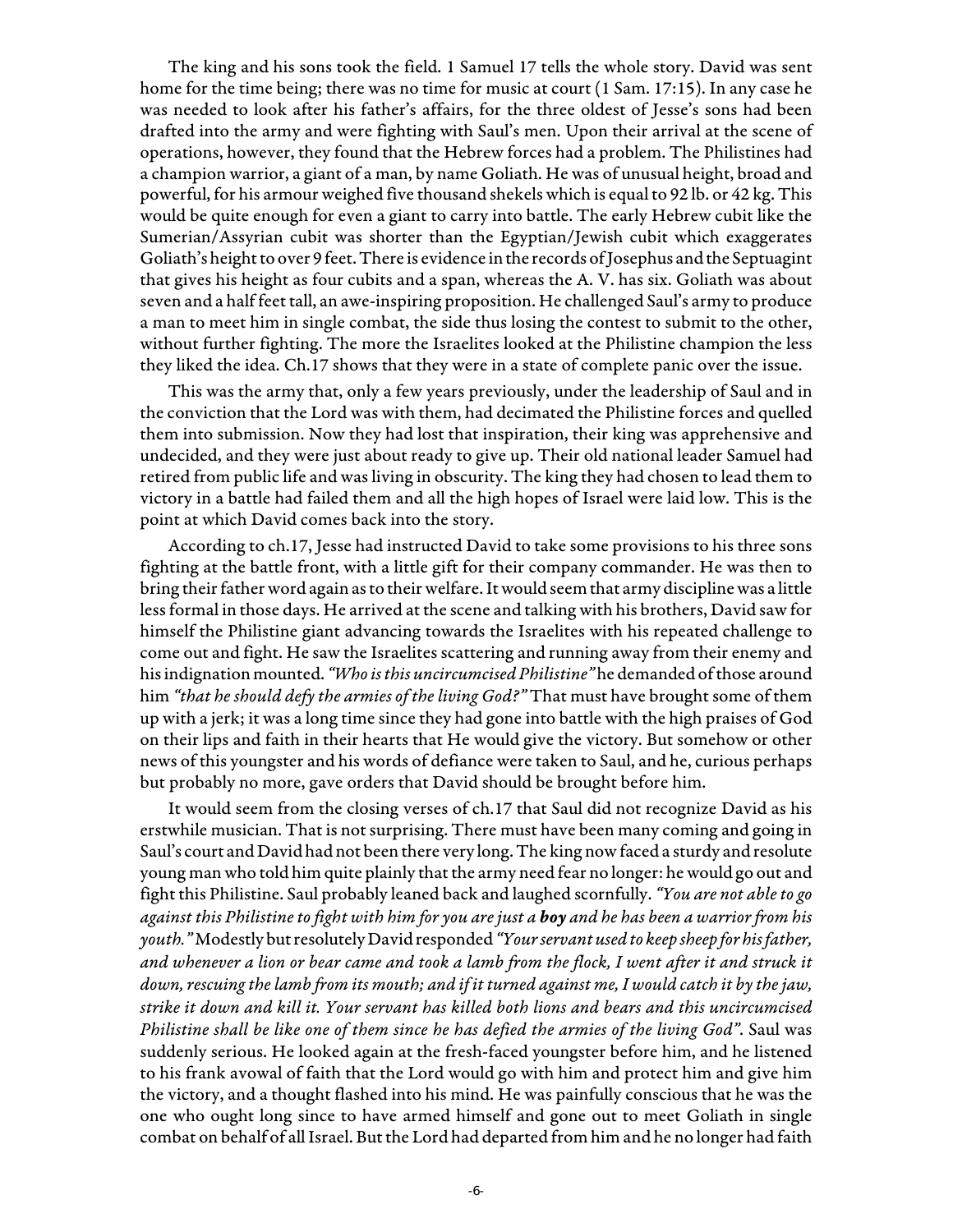in himself. He, Saul, king of Israel, was afraid. But might it be that the Lord would indeed honour the faith of this lad who so openly and avowedly relied upon Him? Was there a chance, after all, that the Lord could be brought back into the picture and induced to give Israel the victory through the instrumentality of this lad who seemed so sure of his standing with God? It was, at least, worth a try. Saul took a sudden decision. He leaned forward and said to David, "Go, and may the Lord go with you".

With the impetuosity of youth, David turned to go. He was stopped by an imperative gesture from the king. Taking off his own armour, a replica of that used by the Philistines, he fitted it on David, followed by placing the heavy bronze helmet on his head. Stepping back to judge the effect, he picked up his great sword, and put it in David's hand. "If you are going to fight the Philistine, you must do it on equal terms" he said.

David made as if to walk away, and found his movements impeded by the unfamiliar garb. He looked at the sword in his hand, and with a gesture of contempt threw it on the ground. He took off the armour, piece by piece, and threw them down also. "I cannot go with these" he said "for I have not tried them. The Lord has no need of such weapons". Even as the king opened his mouth to expostulate, David turned his back on him and was walking briskly through the camp in the direction of the Philistine host gathered on the opposite hill half-amile away. Saul and his attendants watched him go. The Israelite soldiers, sitting and standing about, wearied at the inaction and lack of leadership from their king, looked at this shepherd lad with increasing interest as he made his way down the hillside, an interest which speedily changed to excitement as they began to perceive his intention. They saw him pause and stoop as he crossed the brook at the bottom of the hill and pick up several pebbles from the bed of the stream, and then he was climbing the opposite slope, taking his sling out of his scrip as he did so.

The Philistine warriors looked on attentively as David crossed the intervening space, uncertain what this shepherd lad was doing between the armies. It was a little while before they realized that he was there to challenge their champion, and as he took his stance there were shouts for Goliath. Soon, the giant appeared, fully dressed in his bronze armour and helmet, carrying sword and spear, looking for his opponent. Discovering that this lad was the challenger, he at first looked incredulous then threw back his head in a gust of coarse laughter. "Am I a dog" he demanded, "that you come to beat me with a stick?" He stood and regarded David, "Come you to me, and by all the gods of the Philistines, I swear that I will feed your body to the birds and beasts". He moved forward menacingly. David's clear voice sounded on the air. His own people, venturing now to approach within earshot, could hear him as plainly as did the watching Philistines. "You come to me with sword and spear and javelin; but I come to you in the name of the Lord of hosts, the God of the armies of Israel, whom you have defied. This very day the Lord will deliver you into my hand, and I will strike you down … so that all the earth may know that there is a God in Israel".

The giant's expression changed to one of deep anger and he strode forward with long, quick paces, raising his spear threateningly. David also was advancing, running with lithe, quick steps, to meet his adversary. As he did so he was putting his hand into the scrip hanging from his shoulder.

No one saw quite clearly what happened; David's action was almost too quick for the eyes of the watchers. He had extracted a pebble from his scrip, fitted it into his sling — a sudden circular movement of his arm; and the Philistine giant reeled back and slowly collapsed in a crumpled heap. David's sling stone had struck him squarely above the eyes on the only unprotected part of his body. There was a moment's stunned silence on the part of the observers. Like lightning David had leaped upon the body of his fallen foe, and taken the great sword out of his nerveless hand. A swift flash in the sunlight, first up, then down — and David was holding aloft the severed head of the Philistine champion for all to see.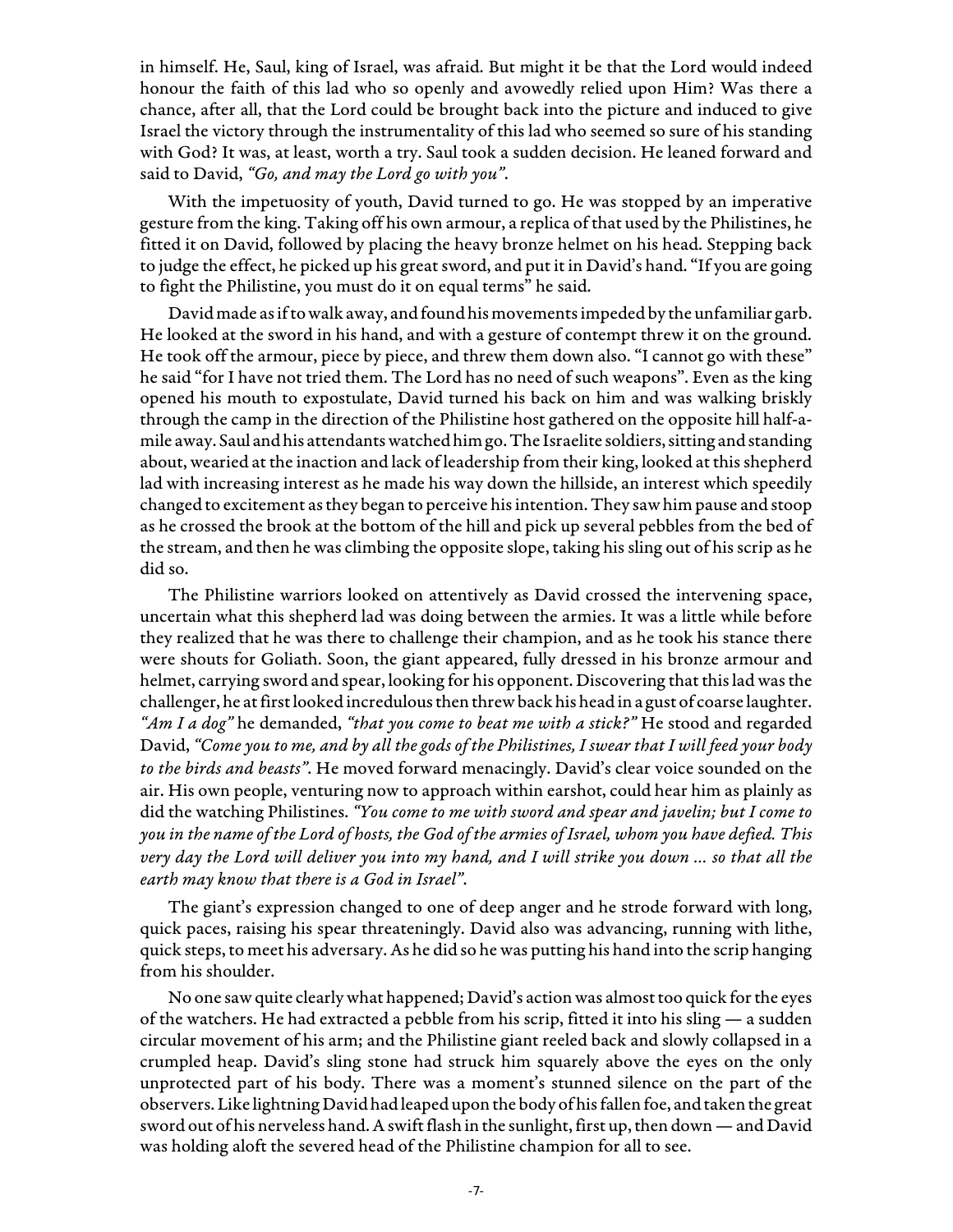There came a great shout from the watching Israelites. In another moment the entire host was advancing across the valley, the noise of the clashing of weapons mingling with cries of exultation. The Philistines, aghast at the sudden and unexpected fate of their champion, took one look and ran in panic. Within a few more minutes the Israelites had passed David in hot pursuit of the fleeing enemy, a pursuit that did not stop until they had reached the gates of their cities Ekron and Gath some twenty miles away. Then the Israelites returned more leisurely and looted the abandoned camp.

Saul with his attendants stood outside his tent, watching this unknown shepherd lad making his way back to the Israelite lines, deep in thought, carrying the sword of Goliath in one hand and his head in the other.

1 Sam. 17:54 says that he took the head to Jerusalem but that was much later. Another sixteen years or so were to elapse before Israel gained possession of Jerusalem. It was evident that the head of the Philistine was preserved in some way so that it could be permanently exhibited as a trophy when eventually David ruled in Jerusalem. In the meantime it must have followed David in all the vicissitudes of his adventurous life before becoming king. It was a barbaric act, but he lived in a barbaric age.

There is no evidence that Saul honoured God as a result of this deliverance. This was his third chance to reform and return but he ignored it. He honoured David, but not David's Lord. Nowhere is his unbelief more plainly shown than in this incident. The Lord had sent him the instrument whereby He had delivered Israel with a mighty deliverance, but he heeded it not. He was doubtless greatly relieved that the Philistine menace was lifted, at least for a time, but that was all.

He did not let David go again. This time he was attached to Saul's court and given high rank in his army. Saul attached much greater importance to David's physical valour, which he could see, than to his reliance upon God by which victory could be gained, which he could not see. That was his undoing. To the end of his life he relied upon the power of the sword, and at the end he died by the sword. David, despite his mistakes and misdeeds, did rely upon the power of God, and endeavoured to conform his life and his works to what he believed was the will and guidance of God. This was his first great test, and he came through it with flying colours.

#### **3. The Popular Hero**

The slaying of the Philistine champion Goliath established David at once as the idol of the people, the hero of the army, and the favourite of Saul. David was at once made a permanent member of the king's entourage at his court at Gibeah, and apparently entrusted with various commissions that he executed with such grace and discretion that he quickly became popular among all his fellows at court and in the sight of the people. This also was the period during which he and Saul's son Jonathan formed the close friendship that meant so much to David in the events that were to follow. Jonathan was probably the youngest of Saul's four sons and about the same age as David. The close companionship of these two, continued until Jonathan perished with his father at the battle of Gilboa, which ended Saul's reign as king. But that event was still ten years away; at this moment Saul looked upon David with his military valour as a most welcome addition to his own warlike sons and other valiant men upon whom he relied to keep the Philistines at bay. It is plain to see that Saul had rejected all thought of reliance upon the Lord and was counting on the strength of his warriors to keep his throne. Samuel, the old prophet, had now been retired into obscurity some four or five years and Saul no longer saw him nor sought his counsel. Neither was he at all interested in David's profession of faith in God; it was his military prowess he valued and that to such an extent that according to 1 Sam. 18:5 he now appointed David supreme commander over all his army. The account reads as if this was directly after the affair of Goliath but this is most unlikely.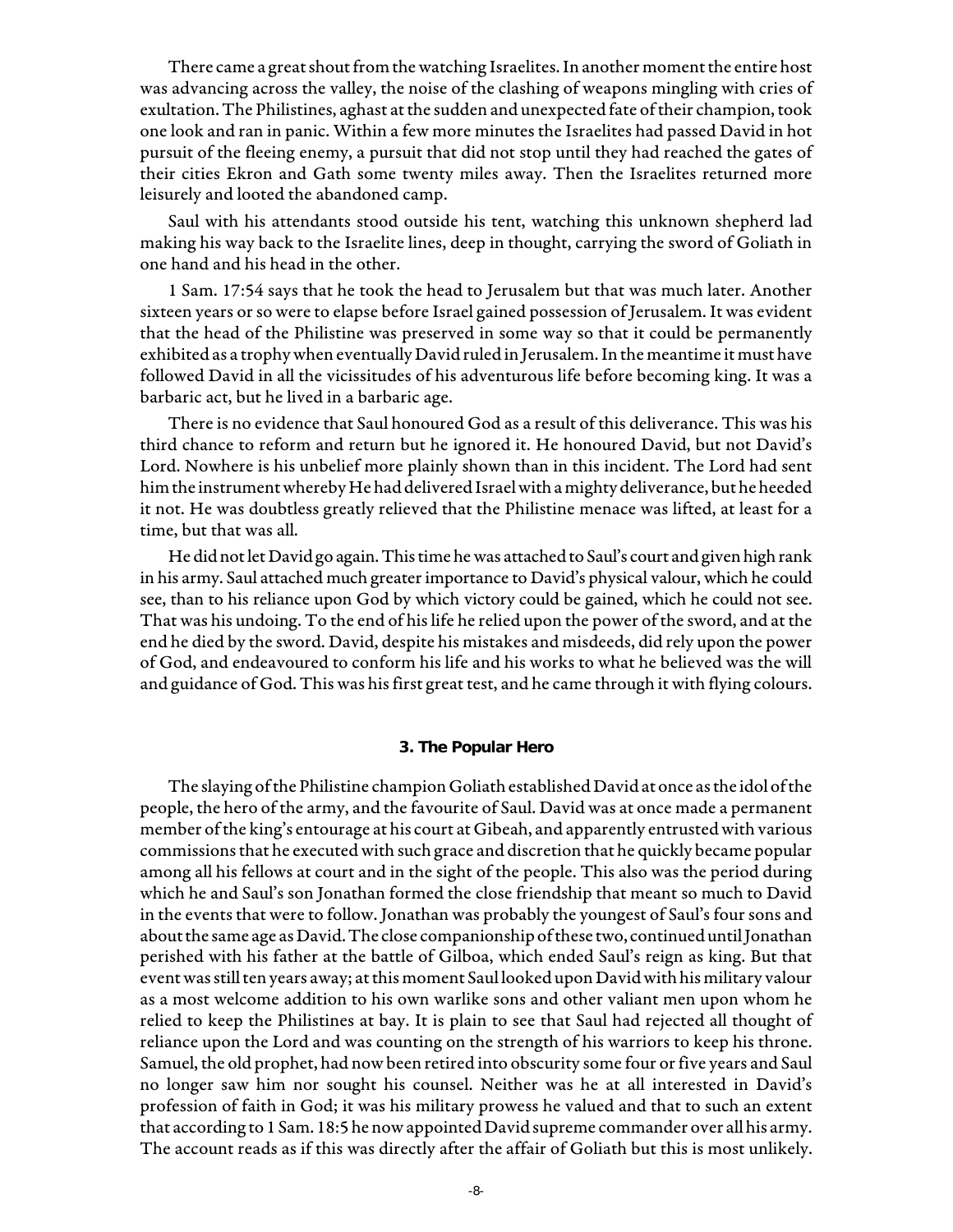More probably David "worked his way up" over a period of several years so that the events of this chapter might have their place when he was about twenty-three years of age.

This is when Saul began to wonder whether he had rather over-reached himself in the matter of David. It was one thing to acquire an exceptionally valiant and successful warrior to lead his troops to victory: it was quite another when that warrior was so outstandingly successful that the people began to compare him with Saul himself, to the King's discredit. Returning from a victorious battle, Saul and David, with their forces, were met by the women of Israel coming out in dances and singing in triumph, "Saul bath slain his thousands, and David his ten thousands". That did not please Saul at all well. "They have ascribed to David ten thousands and to me they have ascribed but thousands, and what can he have more than the kingdom? And Saul eyed David from that day and forward" (1 Sam.18:6-9). He suddenly saw in David a possible rival for the kingship, and the jealousy in his nature came to the top.

Saul had originally been made king by command of the Lord and at first he had accepted that position and ruled as the Lord's anointed. On that basis he had gone forth to war and on that basis he had gained victories. But he then repudiated the Lord's guidance and turned instead to his own military prowess and that of his soldiers. It was then that his troubles began. Saul and his men were unable to resist the Philistines until the incident of Goliath. Then he was only saved by the timely advent of David who went forth in full faith in God and slew the giant. But Saul had forgotten all that and was still fighting the Philistines in his own strength. That strength was ebbing away and that of David taking its place, so he was morose and resentful. It should be noted that Goliath's death did not permanently end the Philistine menace; Saul was fighting them more or less continuously to the day of his death. The account in 1 Samuel 18 is often read as though it was on the return from the slaying of Goliath that the women danced and sang. This is not so for in 1 Sam. 18:6 the AV has "Philistine" but in the Hebrew it is in the plural. Saul and David were returning from a later battle with "the Philistines" when they experienced the singing that aroused Saul's anger.

Back at court after the victory, Saul's jealousy, and incipient insanity, overcame him again, and David thinking to appease him, produced his harp and sang again some of the songs of God which had pleased the king in the past. Saul was in no mood to listen to the songs of God; irritated beyond endurance, he picked up a javelin and threw it at David. The latter adroitly avoided it, and the incident passed. But David knew then that Saul had become his enemy. This became even clearer a little later when Saul demoted him from being Commander-in-Chief of three hundred and thirty thousand men to the captaincy of just one thousand. Many a soldier treated like that has revolted and led his men against the king who had dared to treat him thus but not so David. He continued in the new sphere to which he had been relegated, and says the chronicler, "all Israel and Judah loved David" (18:16). If Saul hoped to provoke retaliation that would enable him to treat David as a rebel he was disappointed. In favour or out of favour, David served his king faithfully, because Saul was the Lord's anointed.

So David passed his second test which was to treat honour and glory and the plaudits of men on exactly the same terms as disgrace, reproach and insults, all as from the hand of the God he served and in whom he had absolute faith. Saul was afraid that David would try to displace him and set himself up as king. The people and the army regarded him with so great favour that such a revolt had every chance of success and David probably knew that very well but he never gave way to such a temptation. When the Lord was ready for him to be king He would arrange matters in His own way. In the meantime David was content to serve in the place to which he was appointed.

Frustrated, Saul then tried another tactic. He would publicly humiliate David in his deepest feelings in the eyes of all the people. The plot was to offer his eldest daughter, Merab, in marriage to David, thus allying him with the royal house. No greater honour could be imagined. Then at the last moment Saul would give Merab to somebody else and sit back to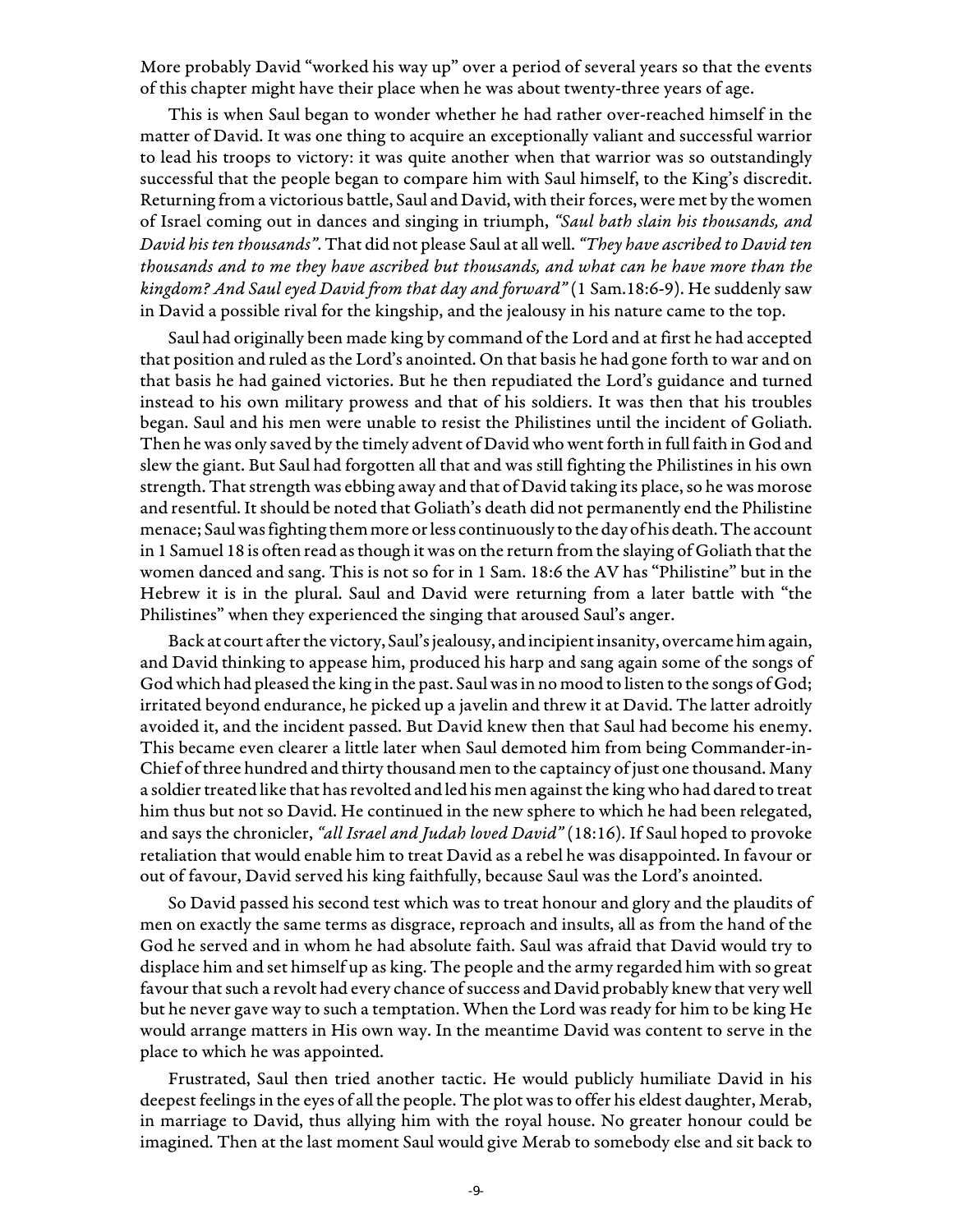observe the effect of his snub. David demurred at first, out of modesty, on the grounds of his lowly birth, but, probably after this being brushed aside by Saul, assented. Merab herself would most likely be only too pleased at the prospect of marrying the handsome and valiant idol of Israel. So the match was arranged, and all Israel rejoiced. Then, just as the nuptials were about to be celebrated, the whole thing was called off and the unfortunate Merab married off in haste to a man of Issachar, Adriel, a man so obscure that he never figures again in the history of the times. If Saul expected a violent reaction, he was disappointed again, for David seems to have taken this insult with studied unconcern. It might well be that he was not particularly drawn to Merab and not sorry at the outcome. What did come out of it was the realization within Saul's household that his younger daughter, Michal, was in love with David. It seems too from the account, although not plainly stated, that David on his part was not insensible to her charms, and this set Saul thinking again.

The plot this time was that David could have Michal if he first brought to the king concrete evidence that he had killed a hundred Philistines. Saul doubtless reasoned that this yielded a first-class chance of David getting himself killed in the process. The more he thought about the scheme the more satisfactory he felt it to be. There was one snag; he felt somewhat diffident about broaching the matter to David himself, after the manner in which he had just treated him over Merab. So he persuaded his household servants to handle the matter for him. They were to enlist David's interest and obtain his consent. David seems to have been much more receptive this time. "it pleased David well to be the king's son-in-law" (1 Sam. 18:26). He felt perhaps that the proposal constituted a conditional contract that he could easily fulfil on his side and he would ensure the promised outcome without hitch. He set out with some of his men for the land of the Philistines.

Saul must have been considerably vexed upon receiving the announcement from his attendants that David was back, and even more so when his prospective son-in-law produced evidence that he had killed, not merely one hundred, but two hundred Philistines!

Saul probably looked round his circle of attendants but received no looks of sympathy. "They, too, are all on David's side" he must have thought bitterly. With the evidence before them of more of their hated enemies slain they were not likely to do other than applaud the champion. Saul realised he could not afford to lose face. Reluctantly, we may be sure, he gave way and kept his word. So David was married to Michal.

One wonders if this was the point at which the guileless shepherd lad changed into a hardened and, later, embittered man. For something like four years he had waged war against the Philistines in the defence of Israel and in that time had been responsible for the deaths of many men. But in all that he went out in the belief that he was waging the wars of the Lord and what he did was with the power of God behind him. This was different. This time he went deliberately into the enemy land with the avowed purpose of killing two hundred Philistines as the price to be paid to get the woman he wanted. In his Philistine campaigns the previous narrative says that the Lord was with him — in the story of his marriage the Lord has no place and there is no indication that the Lord had anything to do with it. Was this the first time in his colourful and varied career when he embarked upon a major action without first and foremost consulting his Lord?

Be this as it may, it is undeniable that at this point of time David's initial prosperity ended and he entered upon a time of adversity. Saul, of course, did not forgive him. He was resolved more than ever upon the death of David. 1 Samuel 19 tells how he next consulted with his son Jonathan and his house servants to encompass his son-in-law's death. He must have been a singularly obtuse man in many ways, or else the intensity of his hatred clouded his judgment. He knew the regard in which his servants held David. He knew that Jonathan looked upon David as his closest friend. What help could he have expected from them in a murder plot? Naturally enough, Jonathan dissuaded his father, reminding him of the great service David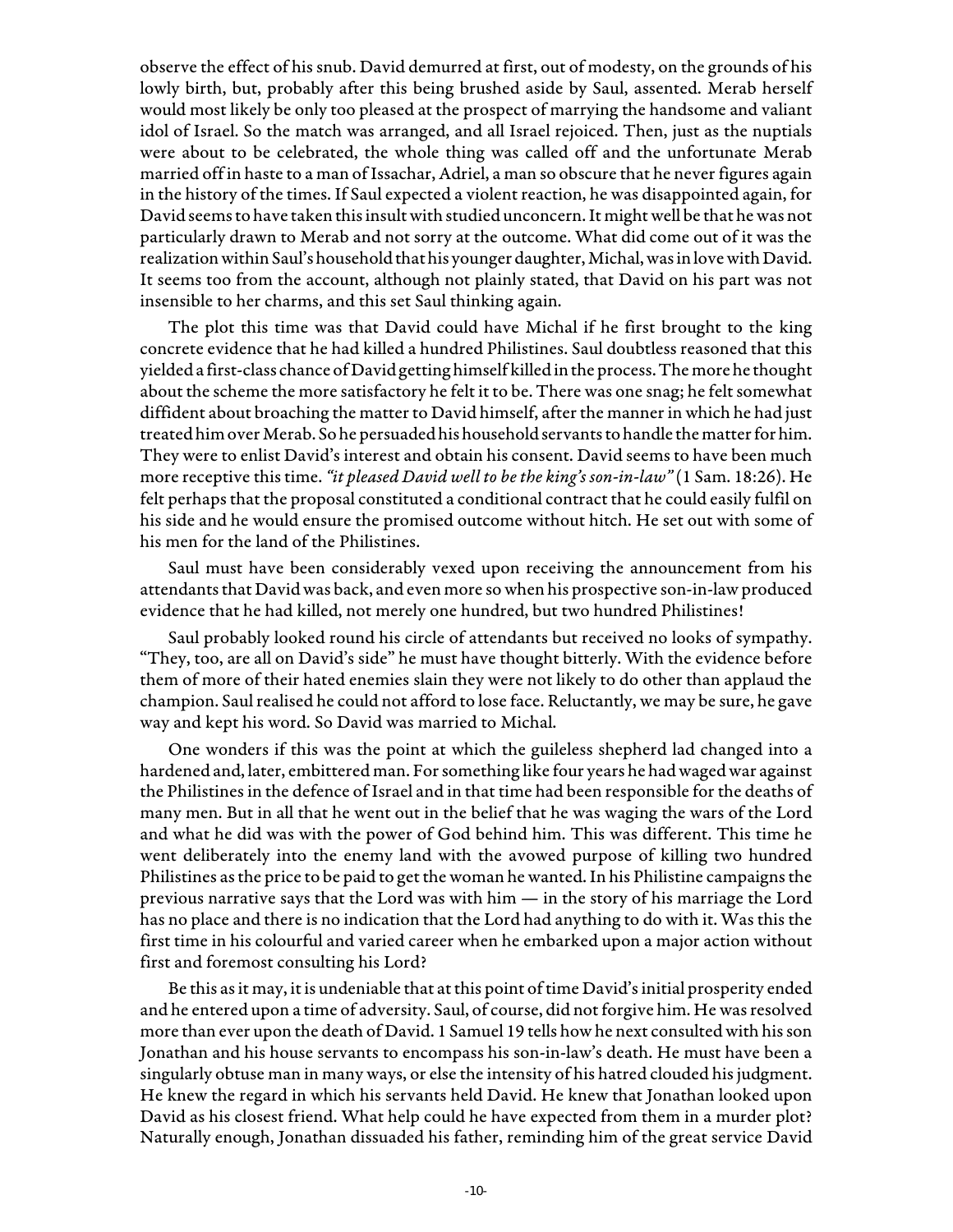had done him in slaying Goliath, and for the time being Saul was reconciled. Then the Philistines staged another invasion and David again distinguished himself in repulsing them. It is quite a question whether this invasion was in retaliation for David's incursion and slaughter when he married Michal and once again Saul, in jealousy at David's success, tried unsuccessfully to kill him with his javelin. Michal, knowing her father perhaps better than did David, saw that the position was becoming serious. She urged him to flee for his life, and when Saul's men arrived at her house she met them with the bland assurance that David had gone.

So ended David's association with the court of King Saul. After perhaps five years commencing from the fight with Goliath, he found himself reduced in a moment to the status of a fugitive. He had married the king's daughter, was held high in honour by army and people alike, feared by the Philistines and invincible whenever he led his men against them in combat, but now was without possessions, without friends, without home. He even had to leave his newly married wife behind. He departed from Gibeah in Benjamin in the darkness of that night, not knowing where to go or what to do next. What prospects now for David, would-be king of Israel?

#### **4. Fugitive in the Wilderness**

The old man looked up from his writing as a furtive knock sounded on the outer door. His eyes held a question; there should be no one abroad at this late hour of the night. The villagers of Ramah would normally all be asleep and no traveller on lawful business should be out there in the darkness. He listened for a minute; the knock came again.

There was a movement in the big outer room where Samuel's students, "sons of the prophets" were lying asleep and the sound of quiet footsteps going to the door of the house. He heard it unbarred and opened and the murmur of voices. Soon his own door opened silently to reveal the form of a young man.

"David is here" he said quietly. Samuel rose to his feet. Behind the other he perceived the athletic frame of the lad he had once, at the Divine command, anointed as Israel's future king. That had been seven years ago; he had not seen him since. Here in this quiet retreat, remote from the affairs of the nation since his parting from Saul, contentedly spending his time teaching a small band of young disciples the things of God, he had heard from time to time of the exploits of the son of Jesse. He must have rejoiced when he learned of the victory over Goliath and the discomfiture of the Philistines. He must equally have been saddened by news of Saul's continued rejection of God and consequent inability to deliver Israel completely from those same Philistines. Perhaps he wondered at times how the Lord would fulfil His expressed intention to replace Saul by David as king, but if so his faith would rise to the surface and he would rest the matter entirely with the Lord. Meanwhile he continued with the quiet work that the Lord had given him to do here in Ramah, a work seemingly so insignificant compared with the mighty deeds of his earlier life when he ruled supreme as Judge over Israel. Now he looked at David, mingled welcome and question showing in his eyes. David came into the room, closing the door noiselessly behind him.

"I am David, son of Jesse, whom you once anointed to be king over Israel" he said simply. "I know it, my son" came the calm reply, "What brings you here?"

"I flee from the face of Saul. He seeks my life. He uses me to lead his armies to victory against the Philistines but he cannot bear that I receive the applause of the people when I return in triumph. He fears that I will lead an insurrection to usurp his throne and he cannot understand that I am content to wait until the Lord gives it to me in His own time and way. I have lost my wife, my home and my friends, and I am an outcast, destitute and alone. But I am still the anointed of the Lord. I come to you that you may tell me what the Lord would have me do next.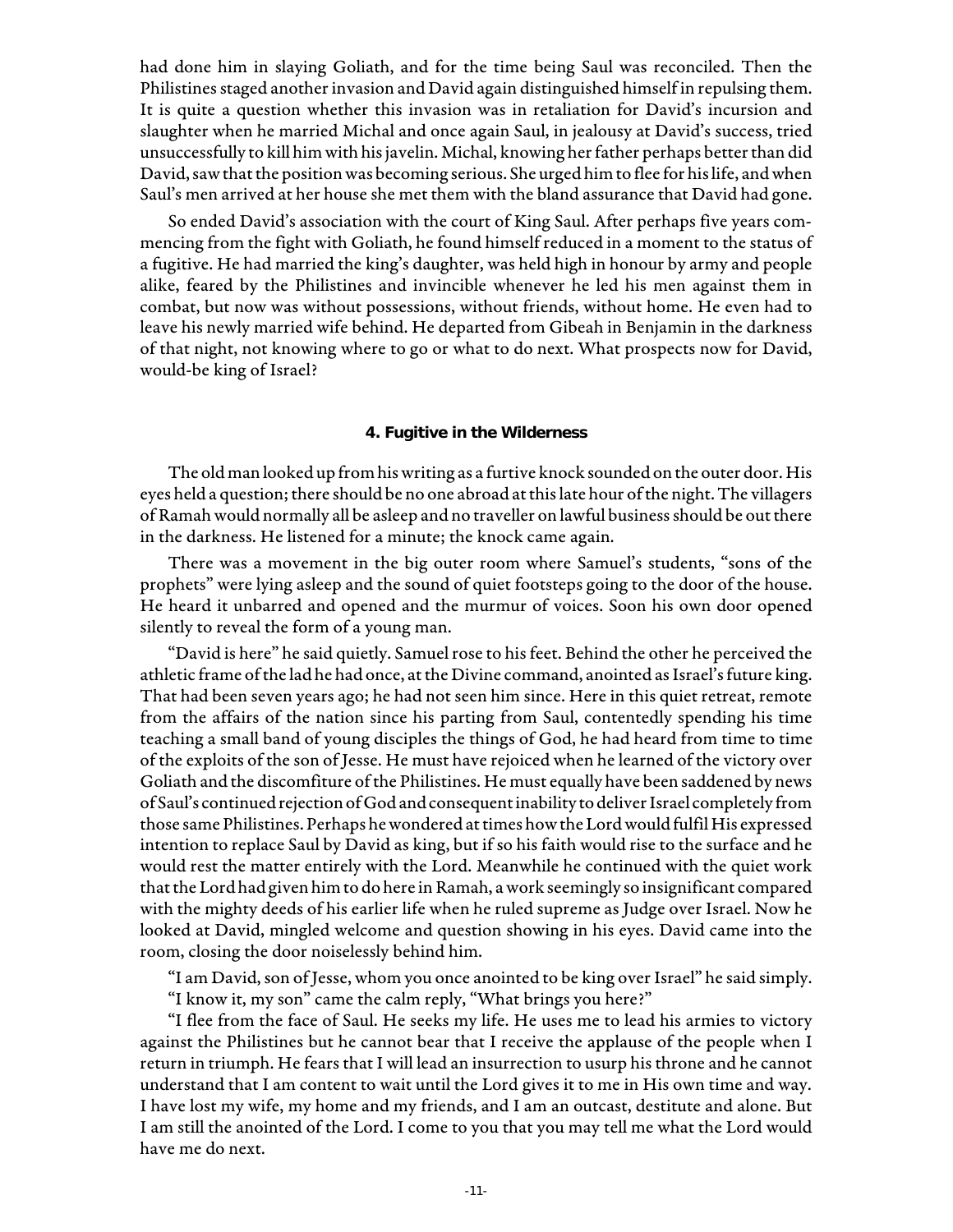The older man spoke gently. "You will stay here with me, my son" he said "and soon I will tell you where to go and what to do. For now you will stay with me."

The other dropped into a seat and rested his head in his hands, elbows on knees. "But Saul will find out that I am here and send men to kill me, and you and yours will be involved on my account. I cannot allow that to happen."

Samuel spoke quietly. "Saul will discover that you have taken refuge here in my Naioth, school of the prophets and he will send messengers to take you. And when they come to this house, the Spirit of God will take possession of them and they will be unable to do anything but be caught up in a rhapsody of prophesying and so they will return to Saul without having achieved their purpose." His eyes grew sombre. "In his anger Saul will come himself with his servants to take you. When he sets foot in this house the Spirit of God will come upon him also and he will fall down prostrate before me a day and a night. Then he will rise up and go his way back to Gibeah, not knowing why it is that he cannot take you. That shall be a sign to you, my son, that the protection of the Lord is over you and that you will surely become king over Israel. Lie down now and sleep, my son, for the way before you is arduous and the trials severe. If your faith fails not and you endure to the end, you will yet sit on the throne of the Lord and rule His people in righteousness and equity. Lie down now and sleep, for the way before you is arduous."

\*\*\*\*\*\*\*\*

So David departed from Ramah and went to Nob, five miles away, where the High Priest, Ahimelech, great-grandson of Eli, endeavoured to administer the ritual of the Mosaic Law within what was left of the sacred Tabernacle. Its central glory, the Ark of the Covenant, taken in battle by the Philistines at the battle of Aphek more than seventy years previously was still in the house of Aminadab at Kirjath-jearim in the south. It is not definitely known what happened to the Tabernacle structure at Shiloh after that disastrous battle. Probably it had been hurriedly dismantled and hidden before the Philistines reached and destroyed Shiloh, and in later years re-erected at Nob. So David came to Ahimelech, tired and hungry after three days probably aimless wandering about the countryside since leaving Samuel, begging food and weapons from the High Priest. The poverty of Ahimelech' s establishment is shown by the fact that the only food he could offer David and the young men with him was the cast out hallowed "shewbread" from the sacred table in the Holy of the Tabernacle. This bread that once had been consecrated to God should have been destroyed and not profaned by secular use. The measure of David's desperation is revealed in that he took and ate the hallowed bread, a sacrilege he would never have dreamed of doing in normal circumstances. He looked for a sword and the priest produced the sword of Goliath the Philistine giant slain by David, that had been placed in the sanctuary as a remembrance of that notable occasion. Armed with that he made his way across country some twenty-five miles to the Philistine town of Gath, hoping to find sanctuary with Achish the chieftain of the town. That he should run the risk of joining the enemy he had so consistently fought against demonstrates the fear of Saul he had developed. Only in the enemy land would he feel safe. Of course, in taking himself out of the Lord's protection he was not safe at all. It was not long before some of the Philistines discovered his identity. "Is not this David the king of the land?" They said. "Did they not sing one to another of him in dances, saying, Saul has slain his thousands, and David his ten thousands?". (1 Sam. 21:11 RSV). In panic David pretended to be mad, acting like an idiot, until the Philistines turned from him in contempt, and he was able to make his escape and get back into the territory of Judah. So he came into the rocky mountainous country between Jerusalem and Hebron and found a cave near Adullam, far from the haunts of men, and there he sank down, and rested, and pondered.

It is impossible to gauge the state of David's mind at this time. He was to be on the run from Saul for another six years, always on the move from place to place and never knowing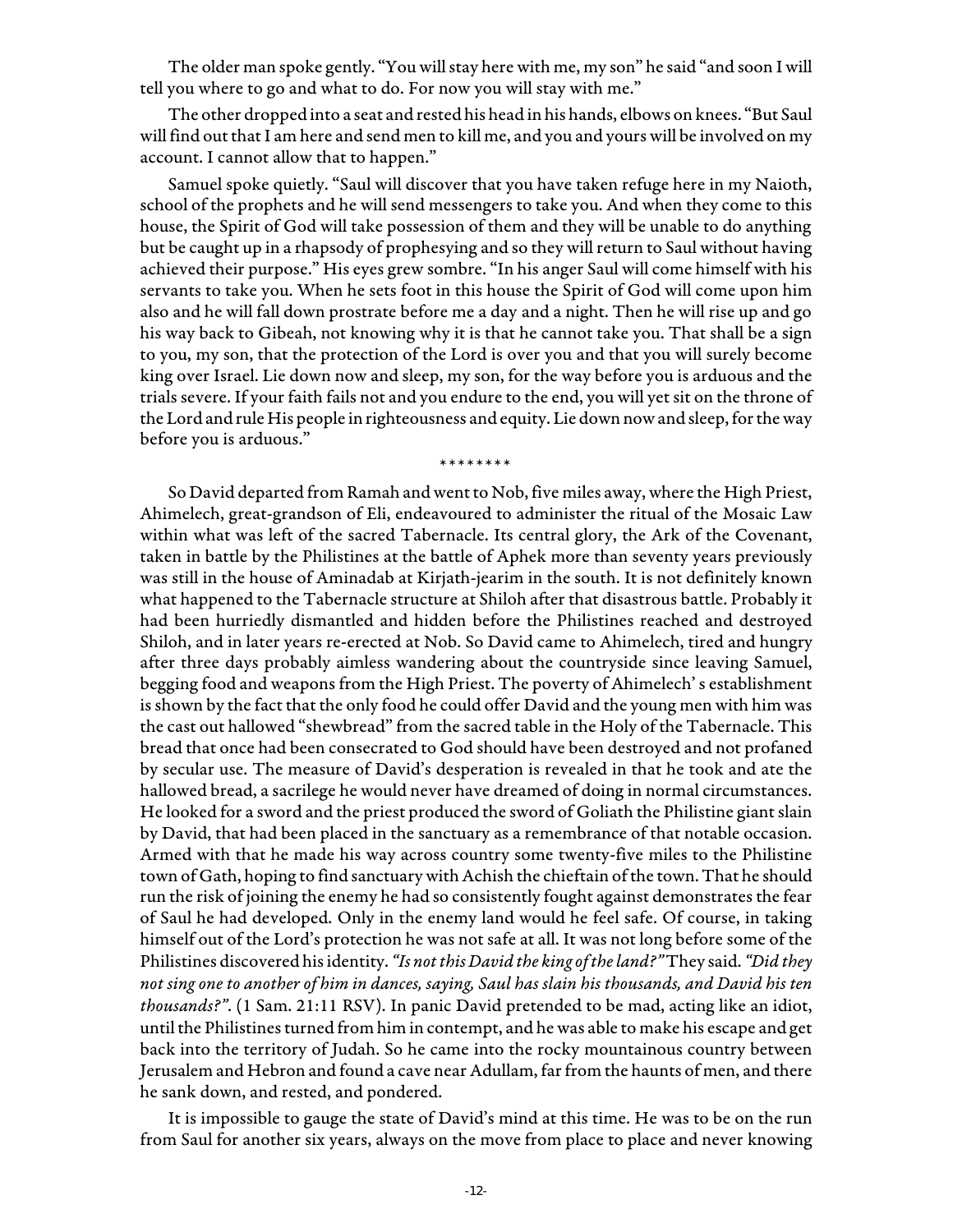where he would be next. The one thing that does stand out in the narrative of 1 Samuel 20-26 is his determination never to take action himself to wrest the kingdom from Saul. He could have done it; there is much evidence that the south country, Judah, was behind him. On two occasions Saul's life was in his hands and he deliberately refrained from taking advantage of the opportunity. He was resolved to wait until the Lord gave him the kingship. There is here the paradox of a man who is possessed of faith on the one hand and consumed by fear of his adversary on the other. Perhaps David was not so unlike the rest of us after all. So often faith and fear, trust and doubt, co-exist in parallel compartments in our lives and it takes the lessons of bitter experience to enable the one to overcome the other. That at any rate is how it turned out for David.

He must have remained in Adullam for something like two years or more. During that time he collected around himself a band of four hundred men, renegades and outcasts mainly, but all consumed by hatred of Saul and prepared to fight under David's leadership. Such a number could only be sustained under such conditions by the material and moral support of the local populace; there is not much doubt that this was forthcoming. Adullam was in the centre of the territories of the southern tribes. Simeon and Judah, that were traditionally at variance with Saul's tribe Benjamin and the tribes of northern Israel. 1 Samuel 22:6 reveals that Saul at this very time had made his headquarters in his home town of Gibeah in a "grove in a high place" which means an idolatrous sanctuary. This indicates that Saul had finally rejected God and gone over to the gods of Canaan, acceptable to the north but anathema to the south. David's cause must have become identified with the re-establishment of national loyalty to God and his friendship with Samuel and Ahimelech would have buttressed that position. His "guerilla campaign" must have taken on more and more the aspect of a "holy war" to restore the worship of the true God in Israel.

For the next two years, David was on the move all the time, changing his headquarters from place to place to avoid detection by Saul's men. He went from Adullam to Hereth, from Hereth to Keilah, from Keilah to Ziph. Then on to Maon, En-gedi by the Dead Sea and back to Ziph again. All these places were within twenty or thirty miles of each other and it is possible that his followers who had now increased to six hundred, were scattered over the whole area and formed an underground movement within the boundaries of Saul's kingdom. The hearts of the people were steadily turning more and more toward David.

It was at this time that there occurred the strange incidents, in which David had Saul at his mercy, but chivalrously refused to take advantage of the opportunity. The accounts are in 1 Samuel 24 and 26. In the one account, David and some of his men were in the recesses of a cave when Saul inadvertently entered, not knowing anyone was there. David silently cut off a piece of his outer garment without being noticed and after Saul had left the cave he called out to him to demonstrate how near death he had been. In the other account David with one companion crept into Saul's camp when all there were asleep and got away with Saul's spear and pitcher, forbearing to take his life. He then called to him from the other side of the valley. In both cases Saul expressed his contrition and vowed he would persecute David no more, but went back on his word almost immediately. What stands out in both events is David's determination not to be responsible for Saul's death. He was still resolved to wait the Lord's time, confident that the Lord would eventually fulfil His word.

David was increasingly becoming a man of violence. The story of his encounter with Nabal, a wealthy farmer (ch.25) shows this. Nabal's far-flung lands lay in the area scoured by David's followers. His shepherds enjoyed the protection of David's men from bandits and, probably, marauding Philistines. David sent a message soliciting a little material consideration for services rendered. Nabal refused with scorn and insult. Immediately David set out with four hundred armed men to seek revenge, vowing to kill all Nabal's household and take his possessions. Bloodshed was only averted when Nabal's wife, Abigail, went out to meet the avenging horde and interceded with David. David rather shamefacedly admitted that God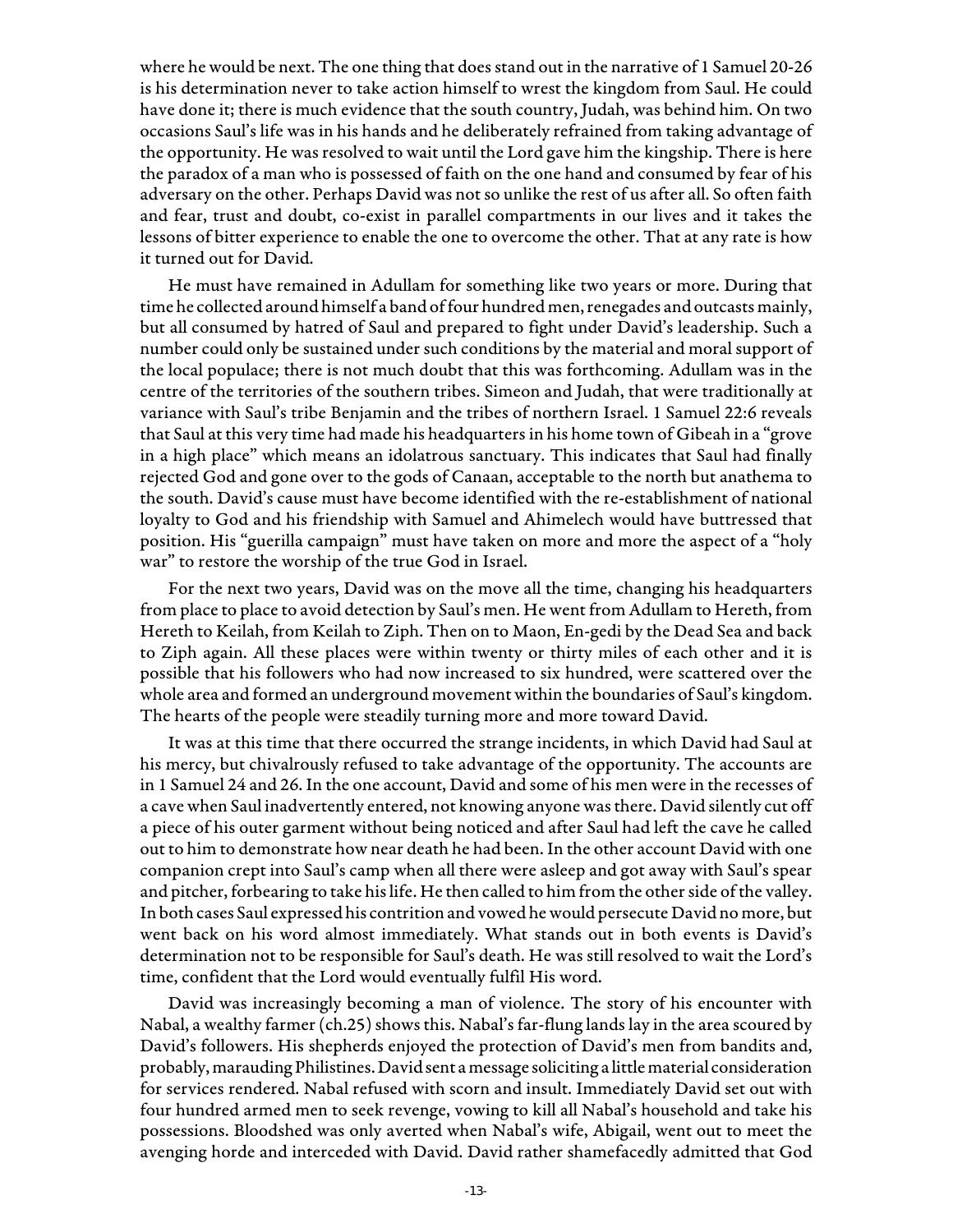had kept him from this bloodthirsty vengeance by sending Abigail in this manner, but the fact remains that his character was undergoing a change and that not for the better. In the upshot Nabal died suddenly and David took Abigail to be his wife and inherited her late husband's not inconsiderable property. This made him a wealthy landowner but still a fugitive with a price on his head. At about this time a grievous blow fell upon him; his old friend and mentor, the aged prophet Samuel died.

Samuel must have been well over a hundred years old at his death. His political power had waned considerably with Saul as king, but his moral influence was still great. All Israel remembered and revered him as the man who in earlier generations had saved them from the Philistines: they could not but be painfully conscious that Saul, with all his warlike prowess, had failed to maintain that position. But Saul was still in power, and with Samuel now gone, David evidently felt that his personal safety whilst in Saul's dominions was less secure. "I shall now perish one day by the hand of Saul" he said (1 Sam. 27:1 RSV). He took a bold decision. He would take his whole household (he now had two wives in addition to Saul's daughter whom he had left behind when he fled) and his six hundred men, and make alliance with his old enemies the Philistines. He went to Achish, a Philistine chieftain of Gath and proposed settlement in his territory. That worthy, knowing something of David of old and eyeing his six hundred stalwart warriors somewhat speculatively, probably reflected that they would form a useful addition to his own forces at the next showdown with Saul, and assigned him the nearby town of Ziklag for his use. What the citizens of Ziklag thought of the arrangement is not stated: they of course were not consulted.

David's occupation of Ziklag lasted sixteen months. He was no longer in fear of Saul and he spent his time now in a systematic ravaging and plundering of the nomadic tribes between Canaan and Egypt. It does not make pleasant reading. "David smote the land, and left neither man nor woman alive, and took away the sheep, and the oxen, and the asses, and the camels, and the apparel and returned, and came to Achish" (1 Sam. 27:9). It looks as if Achish had a share of the spoils, upon which he probably congratulated himself; at the same time David pretended to him that his forays had been directed against the tribes of Israel at which Achish must have congratulated himself still more.

And now the sands were running out for Saul. He had long since lost his best military leader in David. He had lost the sobering influence on the nation exerted by Samuel. His subjects were resentful, his warriors demoralized, he himself, at about sixty-five years of age fearful and panic-stricken at his continuous failures and the ever present Philistine menace. His ill-advised visit to a sorceress at Endor to try and raise Samuel from the nether-world to advise him only brought dark prophecy of doom and death. Now the Philistines, secure in the knowledge that David was no longer a threat, invaded Israel in force. Saul and his men were forced back to the other side of the land, until at last, with virtually the whole of Israel occupied by the enemy, they made a last desperate stand on Mount Gilboa.

That was the end. As the Philistines scoured the deserted battlefield the following morning, they found, lying in the midst of his three dead eldest sons, the body of Saul, king of Israel. The time for the kingship of David had come.

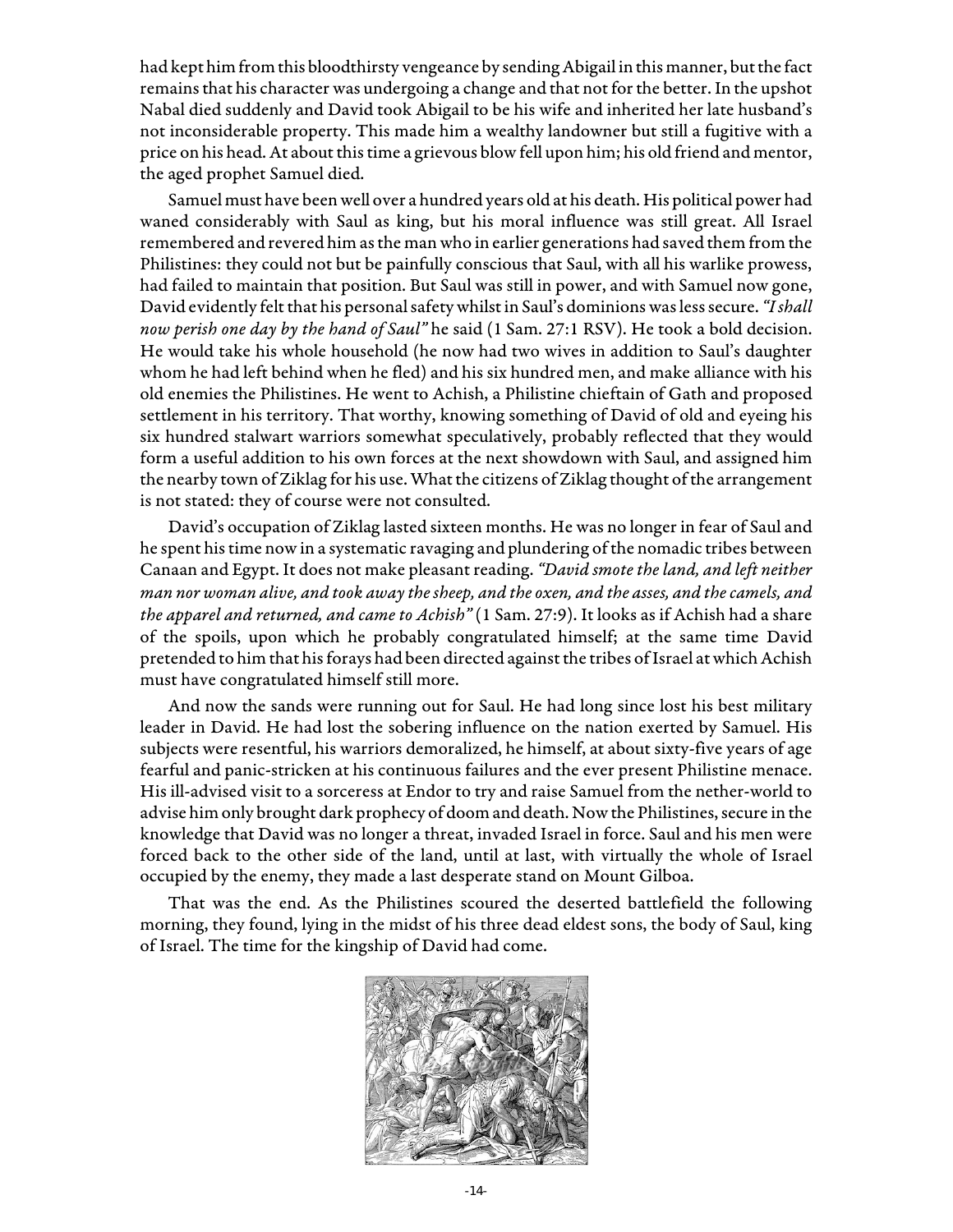#### **5. King at Hebron**

Three days had elapsed since the battle of Gilboa, which had ended the reign and life of Saul. The Philistines now occupied the northern half of Israel and the people had no king and no military deliverer. David, newly returned from Ziklag from one of his forays into Amalekite territory, was still in ignorance of the turn of events. All that he knew was that his friend Achish, the Philistine chieftain of Gath, had gone with his men to join the Philistine forces at war with Saul, and had not yet returned. The relationship between the tribes of Judah and Simeon in the south where David was located, and the northern tribes acknowledging Saul, was so tenuous that those in the south neither knew nor cared what happened in the north. The Philistines were not interested in the barren mountains of the south; their goal was the rich pasture territory of the north and so Judah was relatively unaffected by the war.

On the third day a stranger appeared in Ziklag, clothes rent and travel-stained, bearing every evidence of exhaustion and distress. He was brought to David and asked about his mission and whence he had come. "I have escaped from the Israelite camp" he replied, and instantly David's interest was aroused. "What happened? Tell me" was his quick rejoinder. Thus it was that David heard the dread news of the defeat and decimation of the armies of Israel, the flight of the inhabitants and occupation of the land by the invading Philistines and the deaths of Saul and Jonathan. That must have been a severe blow to David. Jonathan, the one he loved as a brother, the one who had been so faithful a friend during all the changing circumstances of his life with Saul; who had so willingly renounced his own claim to the throne in favour of his friend David; Jonathan was dead. Who can doubt that in the anguish of that news, David the resolute and hardened warrior, turned his face away from his fellows that they might not see his grief.

The moment passed. "How do you know that Saul and his son Jonathan are dead" he demanded of the man before him. The truth of the news must be checked. In return he received a circumstantial account of how the young man had "happened by chance" upon Mount Gilboa and came upon Saul wounded to death, and upon Saul's request, administered a final stroke to end his life. As evidence of the truth of his story he produced the 'crown' and 'bracelets', more properly a kind of chaplet, worn round the head, and an arm-band denoting Saul's kingship. These he had taken from Saul's body and had brought to David, thinking thus to curry favour with the man whom he knew would now become king of Israel.

He had mistaken his man. David had consistently refused to lift up his own hand against the Lord's anointed, waiting the Lord's own time for removing Saul from the scene. He was certainly not going to endorse what this young man claimed to have done. More, he was going to show his disapproval in the sight of all his followers in the most drastic fashion. Because he had not scrupled to lift up his hand against the Lord's anointed, he should die. David gave the command and the sentence was executed forthwith.

The genuine, original Book of Jasher mentioned in v.18 no longer exists. David's lament over the death of Saul and Jonathan, recorded in 2 Sam. 1, is a masterpiece of heroic poetry. How much of it was a genuine expression of David's own feelings and how much he intended to win over Saul's erstwhile adherents, is rather difficult to say. Some of the sentiments expressed, if genuinely felt, were more than kind to Saul. To say that (v.23) "Saul and Jonathan were lovely and pleasant in their lives, and in their death they were not divided", by no means reflects the animosity Saul displayed towards his eldest son. It is also very doubtful if Saul really did treat his people so generously as v.24 would imply. Perhaps the fairest appraisal of this eulogy is that David, in the generosity of his heart closed his eyes to the many faults of Saul and the manner in which he had persecuted David, and extolled his good points. The man was dead now, and in the hands of the Lord and David was not going to bear him any grudge.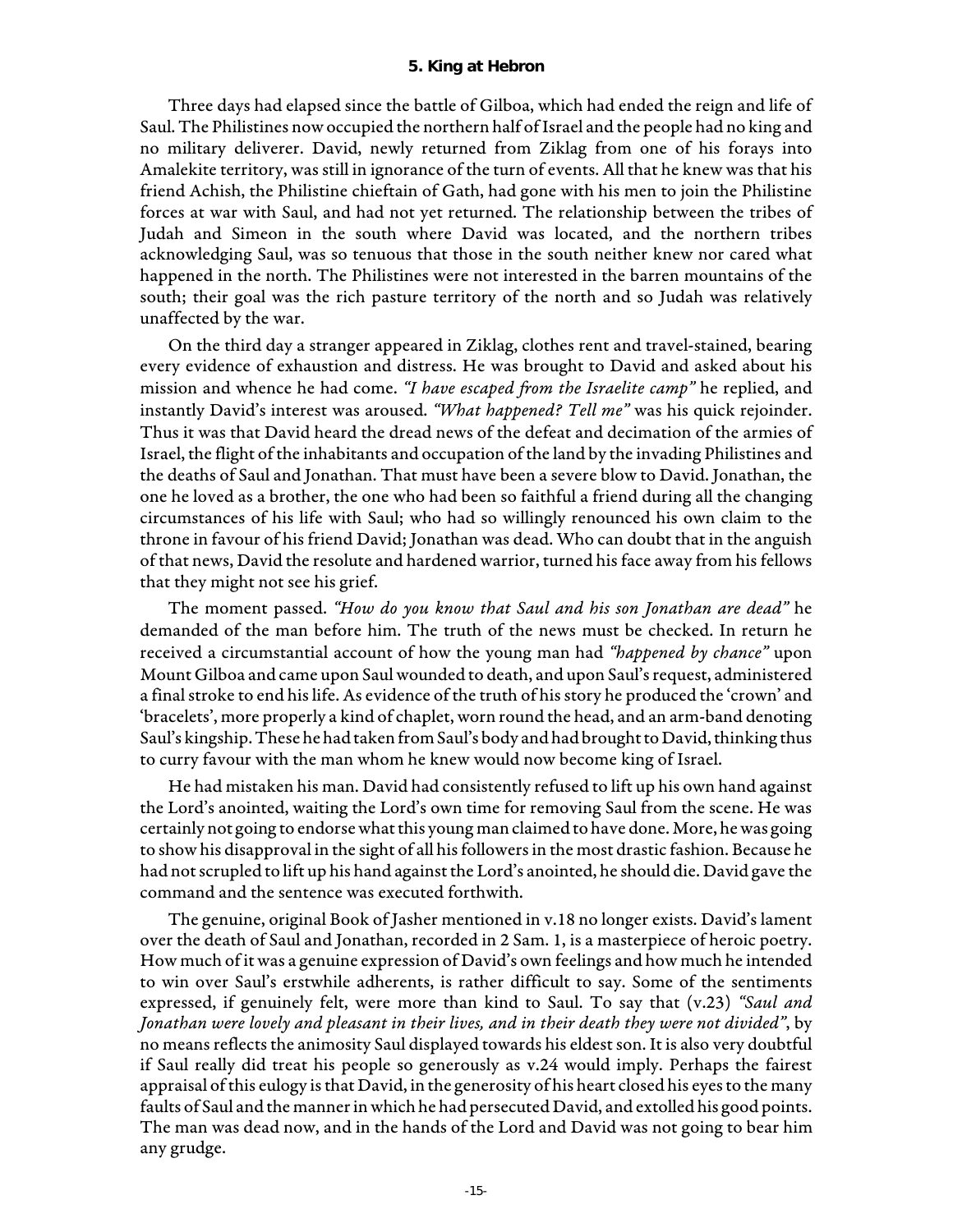Now it was time for action and there could be no further fraternising with Philistines at Ziklag. The king of Israel was dead and many would be waiting and expecting David to make a move to take the crown. Various references in the books of Samuel and Chronicles suggest that many in the northern tribes were secretly in sympathy with David though appearing to remain loyal to Saul. Some had joined David's band during his time in the wilderness. Now was the time to move. But that was not to go unchallenged. Saul was survived by his son Ishbosheth or Ish-baal meaning man of Baal showing Saul's apostasy. Saul's cousin Abner, an astute commander of the army, took Ish-bosheth to Mahanaim, a town on the east side of Jordan, where he was out of reach of both David and the Philistines, and proclaimed him king over Israel in succession to his father. Ish-bosheth was a weakling, mentally and physically and Abner was the power behind the throne. The northern tribes accepted him and he began to exercise a shadow of royal power, whilst David in the south actively prepared to win the allegiance of all Israel.

David selected a capital from which to rule. Jerusalem was still held by the Canaanite tribe, the Jebusites. David enquired of the Lord through Abiathar who had been with him in the wilderness and had been High Priest since Saul annihilated the priesthood some seven years before. David was directed to go to Hebron. So there he went with two wives and six hundred warriors to establish himself. To Hebron came all the responsible men of Judah to pledge their loyalty to David as king.

There were now two kings in Israel, David in the south recognised by Judah and Simeon and Ishbosheth in the east recognised by the other ten tribes. War was inevitable and not long in coming. David made the first move by sending messengers to the men of Jabesh-Gilead, notoriously fierce fighters, to praise them for penetrating Philistine territory to recover the bodies of Saul and his sons. They had given honourable burial and David commended them and promised to hold them in high honour because of their loyalty. He then indicated that the men of Judah had proclaimed him king and left it for them to infer that they would now render him allegiance as they had once given to Saul. David wanted such men on his side.

Meanwhile Abner was not idle and he crossed Jordan with a force, mainly from Saul's tribe of Benjamin and met David's fighters under his nephew Joab. It was at Gibeon in 'enemy territory' for Joab. At Abner's suggestion there was a preliminary skirmish between twelve from each side but this gentlemanly arrangement was frustrated by the fact that all twenty-four were killed. (2 Sam. 2:14-16), The issue was then settled by the more traditional method; "there was a very sore battle that day". Abner's men were beaten and put to flight. The victory was marred by the untimely death of Asahel, Joab's younger brother at the hands of Abner. Political manoeuvring led to David being installed as King over all Israel but he remained at Hebron for seven and a half years. The war with the northern tribes dragged on with David slowly gaining the ascendancy. "The war between the house of Saul and the house of David was long drawn out, David growing steadily stronger while the house of Saul became weaker" (2 Sam. 3:1 REB). David found time during the intervals between battles to take four more wives and by the end of this period had become the father of six sons.

The transformation from a guileless shepherd boy to an Eastern autocrat was well under way. Later he was to add ten concubines and a few more wives to his harem. The Lord's prediction to Samuel when Israel first wanted a king proved true in David's life as well as Saul's and most of the kings who followed later.

A disruption arose in the house of Saul. Abner and Ish-bosheth quarrelled about one of Saul's concubines. Abner was indignant and declared his intention of transferring allegiance to David. As an astute politician he must have realised that the cause of Saul was doomed and he welcomed the opportunity to change to the winning side while there was yet time. He went south with the offer to transfer the northern kingdom to David's sovereignty, so that he would rule "from Dan even to Beer-sheba". He took the precaution of consulting the elders of the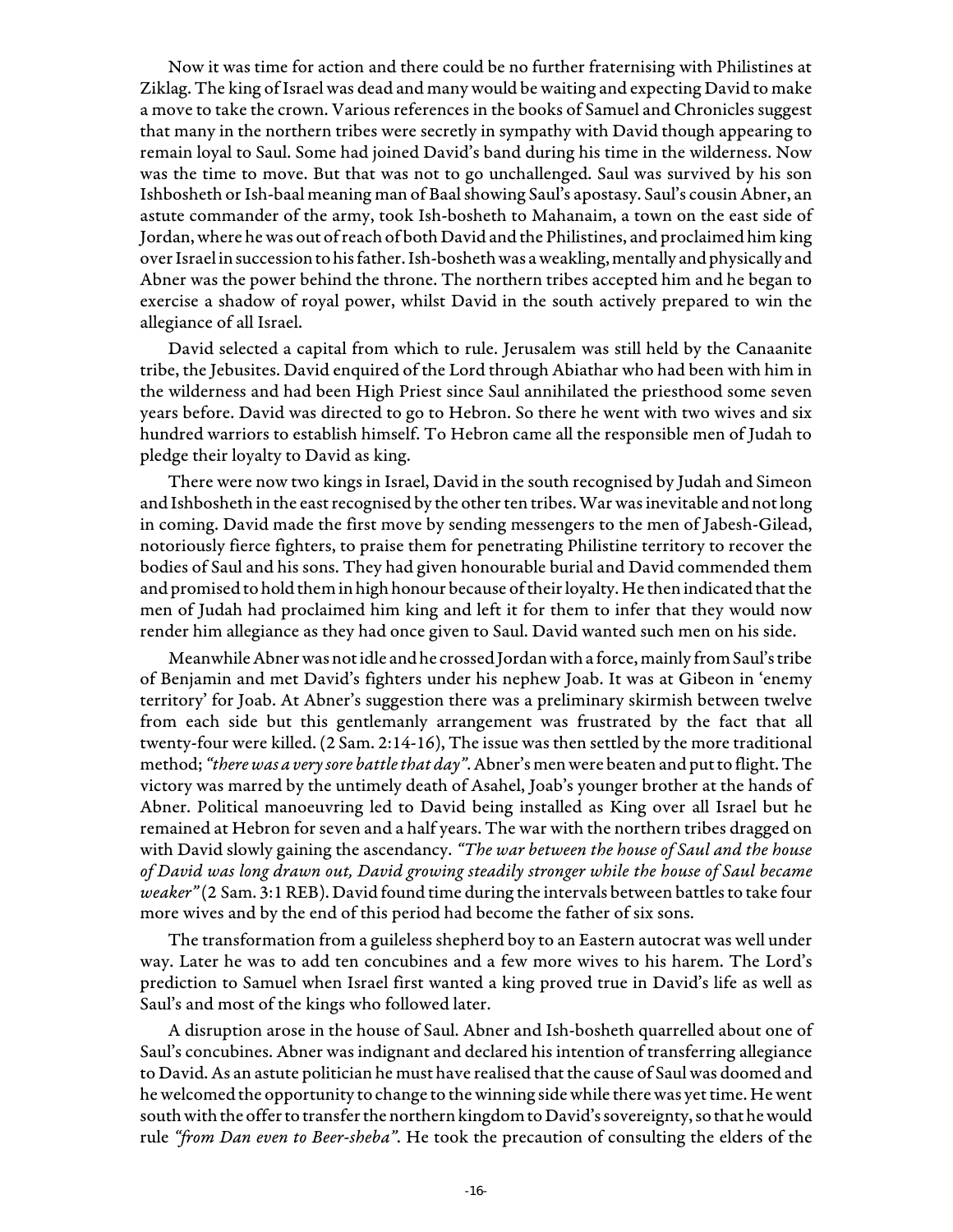northern tribes, reminding them that they had expressed the wish for David to become king and that God had promised to save Israel from the Philistines and all their enemies by his hand. (2 Sam. 3:17-18). The Philistines still occupied the northern tribes and Abner's arguments would carry considerable weight. Added to this Abner had the backing of Saul's own tribe, Benjamin, and the package he took to David would be hard to resist. David would be glad to have such a man on his own side, checking the pressure of his nephews, Joab and Abishai. So David arranged a conference and a feast with Abner at Hebron, at a convenient time when Joab was away with the fighting forces, at which a mutually satisfactory agreement was signed, sealed and settled. David was learning the arts of politics. As proof of good faith, Abner was to bring to Hebron David's wife Michal, Saul's daughter, who he was compelled to leave behind six years earlier. What Michal had to say when she found that her husband had acquired six other wives and six sons the writer of 2 Samuel did not think necessary to record.

David's complacency did not last. Joab returned to Hebron and bitterly reproached David for accepting Abner as an ally. "You know Abner, the son of Ner, that he came to deceive you, and to know all that you do"  $(3:25)$ . He knew that the advent of Abner posed a threat to his own position as David's chief man and he was not going to tolerate that. Moreover, he had a personal grudge against Abner for killing his brother Asahel and sought revenge. He left David, probably in a towering rage and sent messengers after Abner to recall him to Hebron. Joab met Abner, took him aside for quiet conversation and assassinated him on the spot.

The act was a serious breach of hospitality. While at Hebron, Abner was accorded the rigid code of the East under David's protection. In ordinary circumstances the assassin would have been immediately put to death but Joab was David's own nephew. He could do nothing about it. Any advantage David obtained from Abner was now lost. Yet there was no one in the north who counted for anything and David would expect to suppress any further resistance.

He contented himself with making it plain that he had nothing to do with Abner's death and that he condemned the act. The deceased politician was given a state funeral with King David as chief mourner and in a speech at the time said "there is a great prince and a great man fallen this day in Israel". There could be more than a suspicion that David was trying to obtain the good graces of Abner's people so soon to be his own subjects.

The news of Abner's death created consternation in Mahanaim. Both king and people knew that their only champion was gone and they were now entirely at the mercy of David. Ishbosheth had virtually given up the contest (4:1) and waited for the outcome. Inevitably there were two more commanders who concluded it was time to change sides. Baanah and Rechab, men of the tribe of Benjamin, used their privilege of access to go to the house of Ish-bosheth during his mid-day siesta and callously assassinated him, cutting of his head, escaping unseen, and making their way to Hebron and to David. They came gloating into his presence. "Here is the head of Ish-bosheth, the son of Saul, your enemy, who sought your life. The Lord has avenged your majesty today on Saul and on his family" (4:8 REB).

David was outraged. He rose from his seat in anger. "As the Lord lives, who has delivered me from all my troubles … wicked men have killed an innocent man on his bed in his own house! Am I not to take vengeance on you now for the blood you have shed, and rid the earth of you?" So Banaah and Recheb suffered death for their crime, and their bodies were hung up and publicly displayed in Hebron.

It is easy to dismiss these successive acts of David as mere diplomacy aimed at securing the favour of the men of Israel who formerly supported Saul but it is much more likely that there was genuine magnanimity here on the king's part. He had no real need to court the favour of Israel; he was superior in military force and he knew it, and they knew it. His undisputed acceptance as king by all Israel was now only a matter of time. His past history of sparing Saul's life when he could quite easily have slain him and thus secure the kingship, preferring to wait until the Lord should give it to him, is on a par with his generosity to the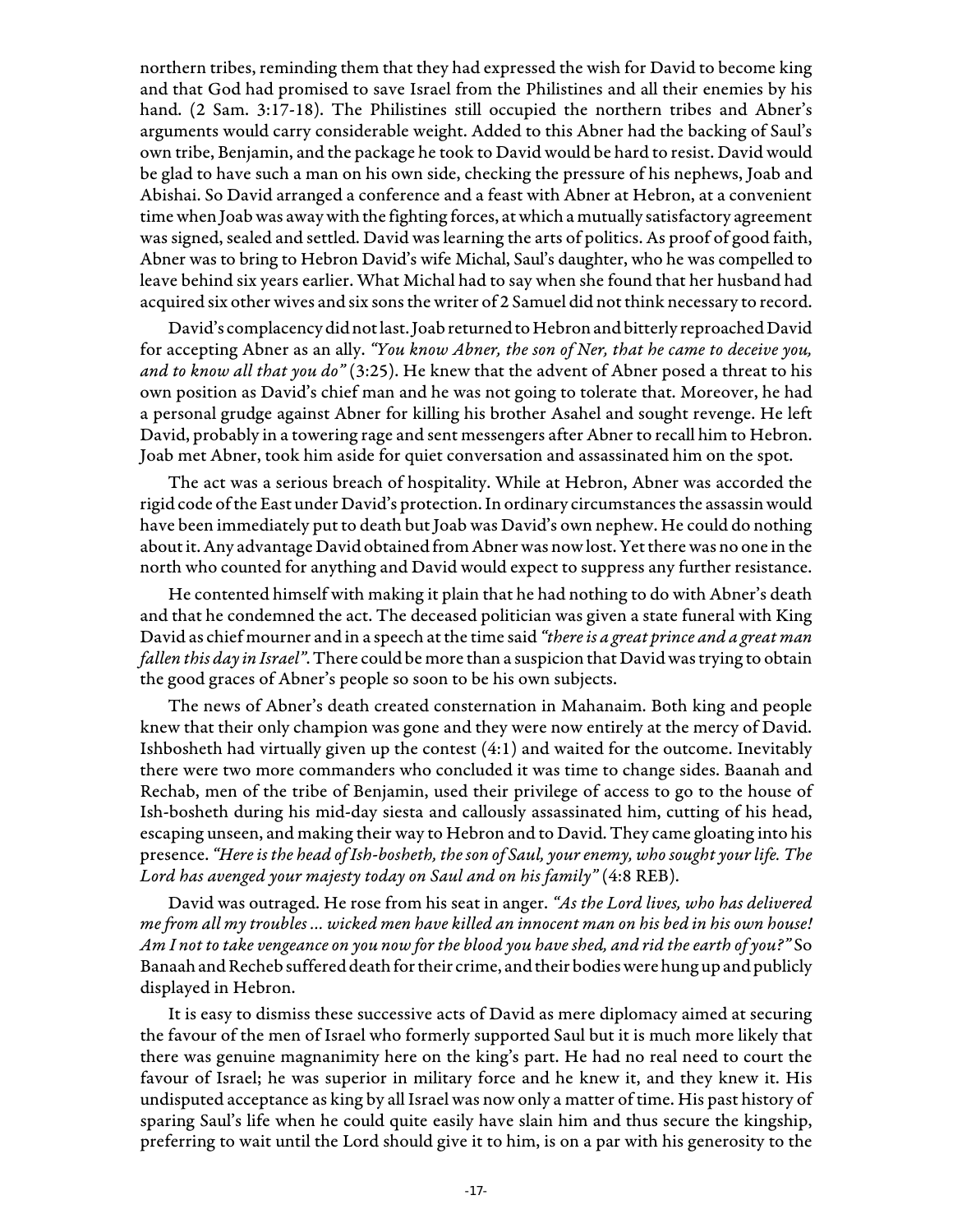survivors of Saul's house and his supporters. David bore no resentment towards his fallen foes and he had no fear of any future danger from them, and that was because he possessed a fixed faith that because God had promised he should have the kingdom there was no power on earth that could frustrate that design. He was prepared to wait.

He had waited from about sixteen years old when anointed by Samuel as the Lord's choice. He was nineteen when he slew Goliath and first attracted the notice of Saul. He was now thirty-seven and had reigned as king over two tribes for some seven years. The true fulfilment of the promise, that he should reign over all Israel on the throne of the Lord, was about to be realised. With the deaths of Abner and Ish-bosheth there were no other claimants to the throne and no other leader able to challenge the Philistines, who still held the greater part of the country in thrall. By common consent, all the tribes sent their representatives to Hebron to invite David to be their king, and all the elders made a solemn covenant "before the Lord, and they anointed David king over Israel".

#### **6. King in Jerusalem**

Jerusalem, the city of peace; the city of the great king! Rarely a city of peace during its long and turbulent history, but certainly so in the days of David. He was the man who made Jerusalem the capital of Israel, and laid the foundation of the claim that has endured three thousand years to the present day.

Israel did not possess Jerusalem before the days of David. From at least as far back as the time of Abraham, and probably long before that, Jerusalem was the central fortress of the Jebusites, a powerful Canaanite tribe which most likely occupied the countryside for a considerable distance around. They called the city Jebus, but that was not its original name. In the days of Abraham it was Salim, the name of the Babylonian god of peace. This is why it is known as the city of peace; a name that must go back to when Babylonian or Sumerian influence was prominent in Canaan. The later name 'Jerusalem' is in Hebrew 'Uru-salim', 'ur' being a Semitic term for 'city', hence 'city of peace'. David reverted to the original Semitic name, by which it has since been known.

Fully aware of its strategic importance, David's first action upon becoming king of the united nation was to dispossess the Jebusites. The city was a small place but strongly fortified. The Jebusites taunted David with his inability to capture it (2 Sam. 5:6-10; 1 Chron. 11:4-9). But someone in David's forces knew of a possible means of entrance. David made an announcement coupled with a promise. "Whoso getteth up to the gutter, and smiteth the Jebusites, he shall be chief and captain" (2 Sam. 5:8). Joab, David's nephew, a daring and skilful warrior, did so, and won the coveted honour.

The AV translators did not understand what was meant by this "getting up to the gutter" (Heb. sinnor, meaning a channel or shaft) and the precise means by which David captured Jebus was therefore not known. Then in 1867 an Englishman, Captain Warren, engaged in surveying work in Palestine, was standing at the Virgins Fountain, the spring that rises in a cave well below the city walls which feeds the Pool at Siloam, when he noticed a hitherto unknown hole in the roof. His curiosity aroused, he investigated and found what appeared to be a vertical shaft leading upwards. By means of ropes and other appliances he managed to climb this shaft and found that it led into an underground passage cut in the rock. Following the passage he emerged into a kind of vaulted cave into which a chink of daylight penetrated. Wriggling through a gap in the masonry he found himself standing in a street in Jerusalem inside the city walls. He realised at once that he had solved the mystery of the "gutter". This shaft had been made by the Jebusites to enable them to obtain water from the fountain far below in times of siege, and Captain Warren had repeated the feat accomplished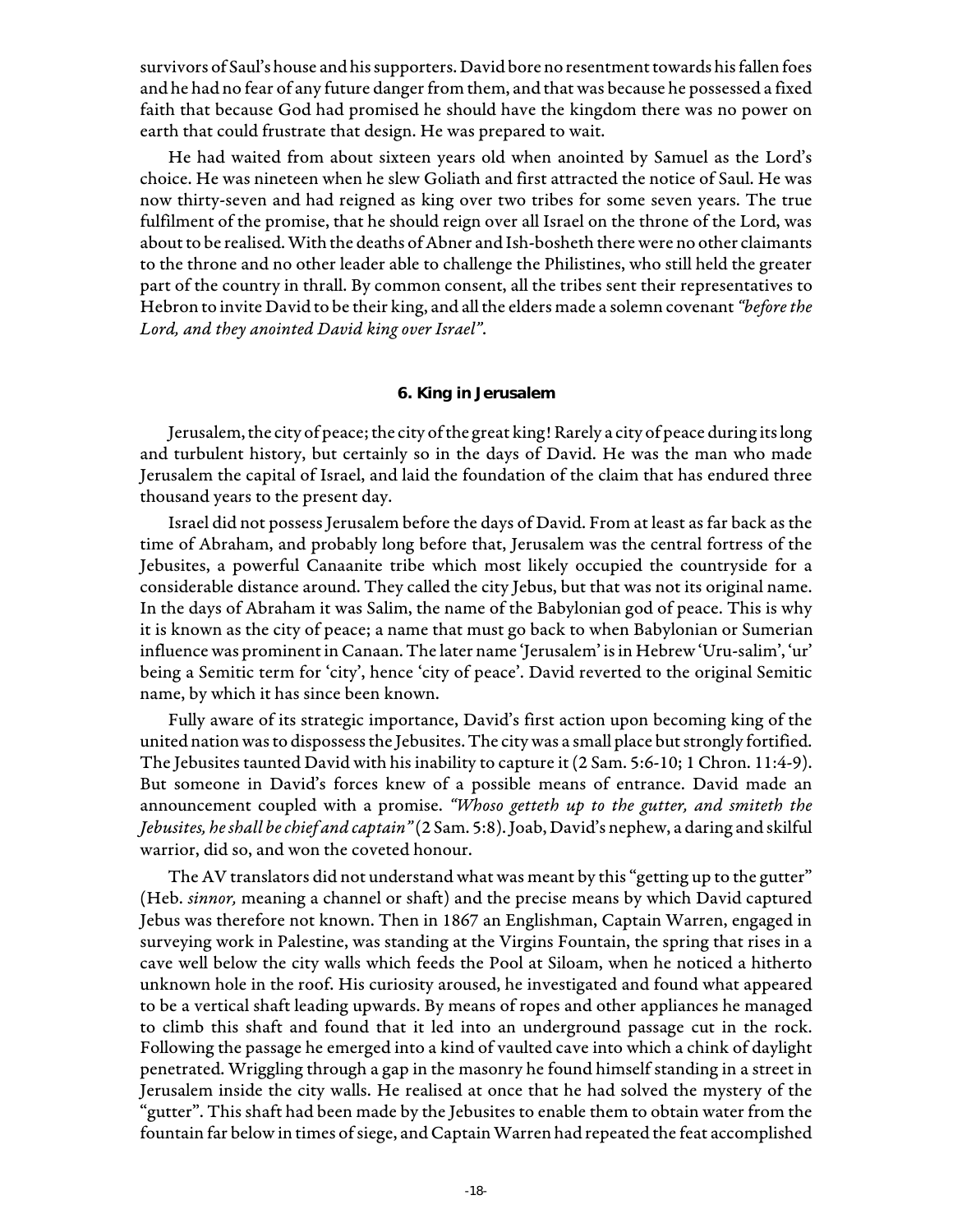by Joab and his men three millenniums earlier. Taken unawares by warriors emerging from this unexpected gap in their defences, the Jebusites were overpowered and the fortress surrendered to David.

The Jebusites remained, side by side with the Israelites. Araunah, who later on sold David the land on which the Temple was to be built, was a Jebusite. Solomon made them bondmen, a kind of second-class citizens, condemned to the menial tasks of the community, and after that they disappeared from history. But David now was king of Israel in Jerusalem.

Nothing succeeds like success. The growing power and influence of this new king of a now united and virile nation soon attracted the notice of the rulers round about. The first to take overt action was Hiram, king of Tyre (2 Sam. 5:11) who sent 'messengers', evidently an embassy of congratulation on his success, and to establish friendly relations, with presents consisting of cedars of Lebanon and craftsmen to assist David in his building programme.

Hiram was a king of David's stamp, far seeing, courageous and a born organiser. His people, the Phoenicians, were the merchants and the traders of the ancient world and Hiram evidently saw in this rising kingdom of Israel a new and profitable market for his wares. He himself was the founder of a dynasty of Phoenician kings which endured for something like two centuries and under whose administration the Phoenicians attained the peak of their power and influence. Under Hiram and his successors Phoenician ships sailed to India, West Africa, Britain and South America, two thousand years before Columbus! Jezebel, the idolatrous wife of King Ahab of Israel in the time of Elijah, was a granddaughter of Hiram. Phoenician territory and its seaports extended from Tripolis and Byblos in the north, through Sidon and Tyre to Haifa and Joppa in the south, a coastline two hundred miles long. Behind that coastline lay the new and rapidly expanding nation of Israel, ripe for introduction to the varied products of the wider world which Hiram's merchants would be only too pleased to sell them. No wonder Hiram hastened to make friends with David. But this thing became a snare to David. Up to now Israel had been a pastoral and agricultural people, living on the produce from their farms and pasture lands, simple folk relatively untouched by the glittering prizes this world has to offer. All this was to change. They became aware of the many aids to easier living, to the luxuries and means of indulgence and amusement, which the technology of that age could give them. They were shown articles of utility and works of art that came from far distant lands of which they had never before heard. Rare timbers and costly building stone for their houses, elaborate furnishings and utensils, fine raiment and intricate jewellery, all these could be theirs, at a price. By the time of Solomon the masses of the people were working harder than ever before to produce the foodstuffs and farm products which were to pay for all this. A new class began to emerge in Israel, an 'upper class' of aristocrats who enriched themselves with all this trade at the expense of the working classes below them. It is not always realised that the magnificence of the kingdom of David and Solomon, and the kings who came after them, was built upon the toil and sweat of the people.

Friendship with the Phoenicians brought idolatry, for they were idolaters, worshippers of Baal and Ashtoreth and Dagon. The uncompromising loyalty of David kept it at bay during the forty years of his reign, but it gained a foothold in the days of Solomon and after that Israel was rarely free from its influence. David may have received the ambassadors of Hiram with all sincerity and believed he was acting for the good of his people, but it was a dark day for Israel when he entered into alliance with Hiram the idolater and man of the world. In his enthusiasm he quite forgot the Divine injunction given to his forebears in the early days of their nationhood, "separate yourselves from the people of the land".

The Apostle Paul must have had something of the same thing in mind when he advised the Corinthians "Do not be yoked together with unbelievers. For what do righteousness and wickedness have in common? Or what fellowship can light have with darkness? What harmony is there between Christ and Belial? What does a believer have in common with an unbeliever?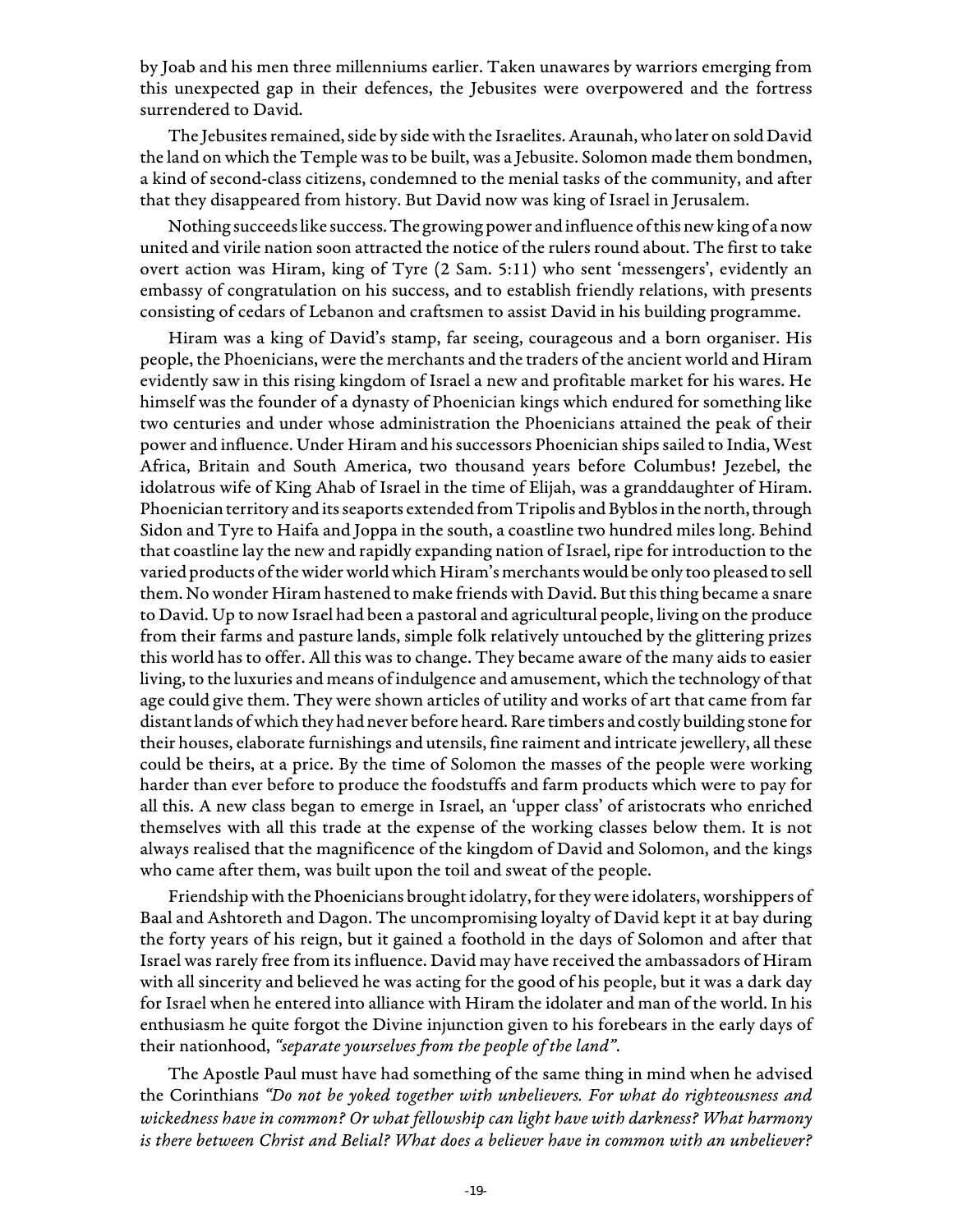What agreement is there between the temple of God and idols? … Therefore come out from them, and be separate, says the Lord. Touch no unclean thing; and I will receive you" (2 Cor. 6:14-17 NIV). It is so fatally easy for Christians to become entangled with worldly interests and pursuits hostile to their highest spiritual interests only to find too late, that it has brought leanness into their souls. The principle enunciated by Jesus "seek ye first the kingdom of God" stands for all time as the ideal of the Christian life. Like Abraham of old, we must confess that we are "strangers and pilgrims on the earth", seeking another country, a heavenly, in which, when it is attained all our hopes and aspirations will be realised.

The attitude of Hiram king of Tyre was one thing; that of David's old antagonists the Philistines was quite another. Whilst David was king over Judah in Hebron they had left him alone, content with their domination of northern Israel achieved at the death of Saul. Now that David was the acknowledged king over all Israel, north and south, and rapidly organizing his entire realm into a powerful federation, they could not afford to ignore the threat. 1 Chron. 14:8 tells that as soon as the Philistines heard that David had become king over all Israel, they sallied forth and invaded Judah, spreading themselves in the valley of Rephaim to the south-west of Jerusalem in an endeavour to surround and capture the city. This time David was a little more discreet than he had been with Hiram; he went to the Lord with his problem. It is evident that in the face of this threat he was going to trust in the Lord's leading rather than in his own military judgment and skill. "Go up" said the Lord "for I will deliver them into your hand". The victory must have been a momentous one. The name which David gave to the battlefield, Baal-perazim, the 'breaking of Baal', was immortalized three centuries later by Isaiah (28:21) when searching for a simile to describe the rising up of God to bring the powers of evil to an end at the close of this present age. He declared that "the Lord will rise up as in Mount Perazim, he will be wroth as in the valley of Gibeon" (RSV) to effect His great work. David followed up the victory by burning the idols of the Philistines which they had left behind in the haste of their retreat. It was a kind of poetic justice for their capture of the Ark of the Covenant some eighty years or so earlier. He then met a second invasion by pursuing them all the way from the valley of Gibeon to their own capital city of Gaza. That intervention of the Lord virtually ended the Philistine menace for Israel. Although David and others had to ward off occasional attacks in later years they never again posed a serious threat to Israel's security. As it had been in the days of Samuel, it was God, and only God, who gave Israel true victory over the Philistines. When they attempted to fight the invaders in their own strength the result was always disaster. Here is a lesson for the Christian in every aspect of his war against sin and evil. As Paul exhorts, "Put on the whole armour of God that you may be able to withstand in the evil day" (Eph. 6:10-17).

So "the fame of David went out into all lands, and the Lord brought the fear of him upon all nations" (1 Chron. 14:17 RSV). But these material successes brought their own snares. Secure upon his throne, having the allegiance of all his people, he had nothing to fear from his enemies. Now the products and luxuries, the good things of this world were at his beck and call and there was every incentive for David to use his supreme power as king to sit back and take all that life had to offer. He was not the first, and by no means the last, to have been weaned away in measure from his first sincerity and idealism by the lure of sudden riches.

 Nowhere is this better shown than in his matrimonial affairs. His original marriage to Saul's daughter Michal, the bride of his youth, was now some twenty years old. She was still with him, but during that twenty years, he had taken six more wives and an unspecified number of concubines. Now that he was settled in Jerusalem he went on taking more wives. Not surprisingly, he finished up with nineteen sons and probably as many daughters by his wives and unnamed concubines. He reaped the consequences in later life by the jealousies and intrigues, leading to rebellions and murders, which were common to every Eastern potentate who possessed a similar establishment. It was not said of David, as it was of Solomon his son,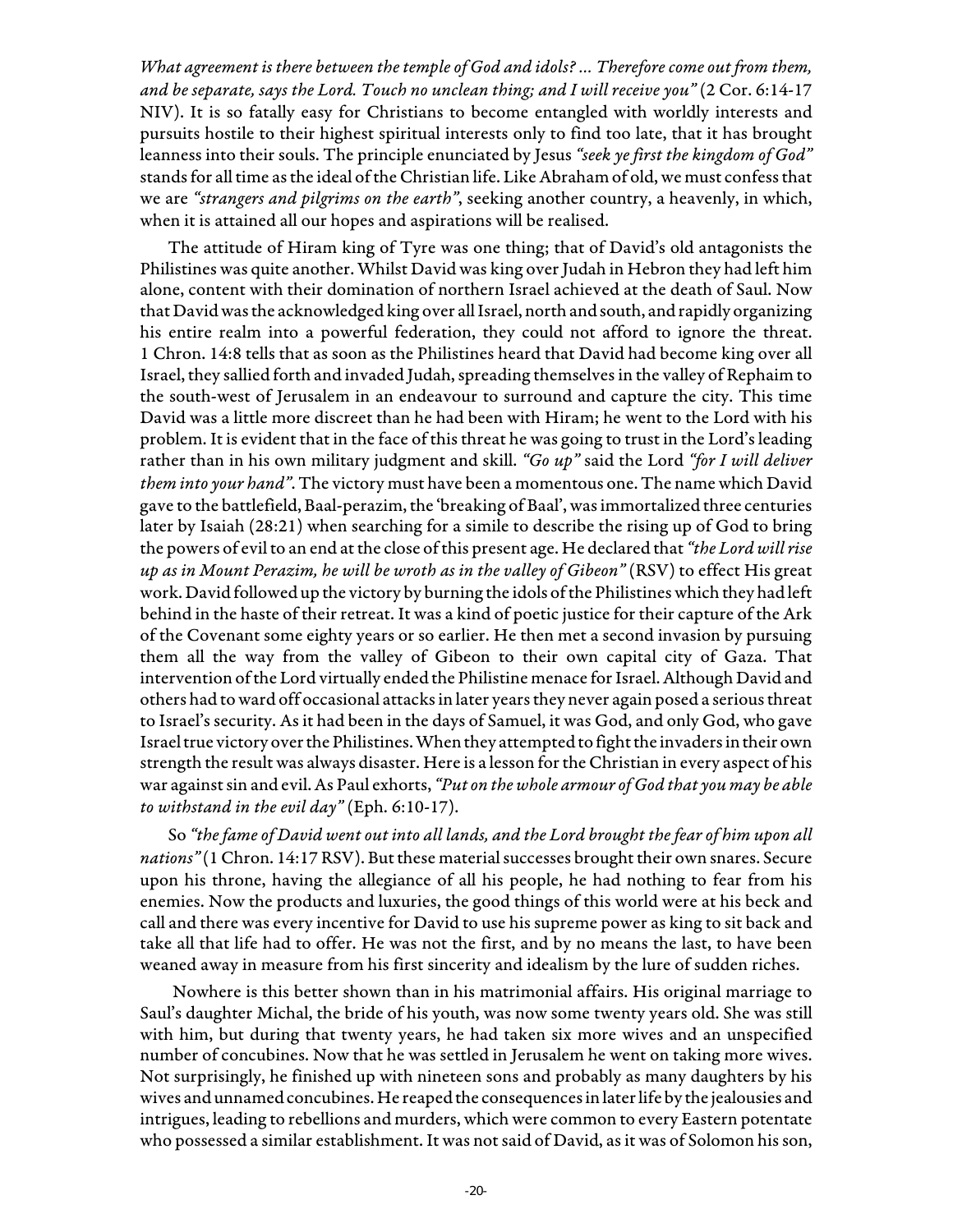that "his wives turned away his heart". He did at least maintain his faith in God and his abhorrence of pagan idolatry to the end of his days. This is certainly a measure of the steadfastness of his character and loyalty in circumstances that would have wrecked the faith of a lesser man. But the more the history of David is studied the more evident it becomes that nearly all the troubles and disasters of his life were the direct consequence of his many marriages. Had he kept to the Divine ideal first instituted in the Garden of Eden and remained true to his first love, who stood by him so loyally during the dark days of his flight from Saul, he would perhaps have lived, and died, a happier man.

#### **7. The Ark comes to Jerusalem**

Many things happened in the first three or four years of David's reign and then he began to think out the details of a plan that probably had been forming in his mind for a considerable time. It was nothing less than the transfer of the Tabernacle with all its ceremonies to Jerusalem, which would then by virtue of this association become a hallowed city to all Israel. The Ark of the Covenant had been lying in the house of Abinadab at Kiriath-jearim in Judah for nearly a century and the Leviticus ceremonies, including the annual sacrifices of the Day of Atonement, had fallen into disarray (1 Chron. 13:3). Without the Ark they could not be performed acceptably to God. David, with his zeal for God and the full observance of the Mosaic Covenant by Israel, obviously felt that this was a step he must take as soon as he had established peace and security in the land, and this was the time. So he went to his counsellors and captains and to all the people of Israel with his proposal, a proposal that was enthusiastically endorsed. "The thing was right in the eyes of all the people" (1 Chron. 13:4). A great crowd of delegates or representatives from every part of the empire, from the borders of Egypt to those of Syria, gathered together to accompany the project with all ceremony and rejoicing. And so they went to Kiriath-jearim.

Eighty years earlier, in the days of Eli, the Ark of the Covenant had been captured in battle by the Philistines and the town of Shiloh, where the Tabernacle stood, had been completely destroyed. The magnitude of that destruction is indicated by the Lord's words to Jeremiah five hundred years later. "Go now to my place which was in Shiloh, where I set my name at the first, and see what I did to it for the wickedness of my people Israel" (Jer. 7:14). The Psalmist also referred to this tragic catastrophe in Psa. 78:60 "He forsook the Tabernacle of Shiloh, the tent which he placed among men, and delivered his strength into captivity, and his glory into the enemy's hand". The same Psalm declares that it was then that God formally declared Judah the royal tribe; although that had been foreseen and prophesied by Jacob many centuries earlier. Now David was about to crown his royalty by re-establishing the sacred ritual of the covenant.

The Tabernacle had suffered a chequered history since the destruction of Shiloh. It is evident that after the capture of the Ark by the Philistines the remaining Levites had hurriedly dismantled and removed the structure and its furniture before the victors had reached and destroyed the town. It is probable that it was re-erected at Gilgal, where it first stood at the entry to the land, by Samuel, continuing thus during the time of Samuel's supremacy. Later on in Saul's reign it is found at Nob, with Ahimelech the great-grandson of Eli officiating, not as High Priest, but as a kind of Priest-in-charge. Saul in his jealousy of David then had the entire priestly fraternity at Nob murdered, Abiathar son of Ahimelech alone escaping, and apparently removed the Tabernacle to Gibeon, his home town which he evidently wanted to make the capital of his kingdom. Zadok of the legal High Priestly line of Eleazar was appointed by Saul to preside over the Tabernacle, which then remained at Gibeon throughout David's reign and into the reign of Solomon until the Temple had been built. There were thus two centres of worship in Israel during David's reign; the original Tabernacle constructed by Moses, without the Ark but with the altar of sacrifice, at Gibeon presided over by Zadok, and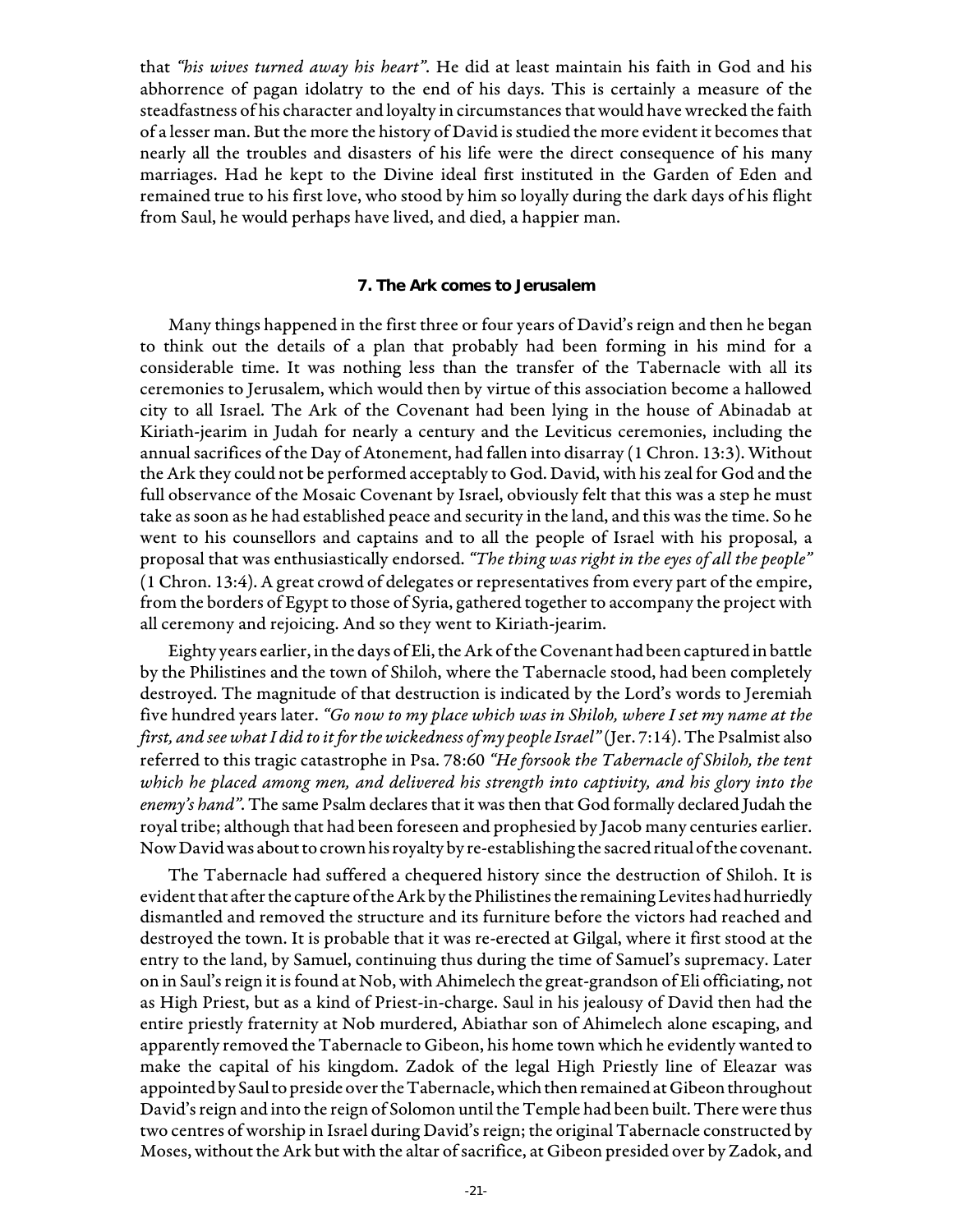the new "tent" or tabernacle erected by David at Jerusalem as repository for the Ark which he was now about to bring to the city, presided over by Ahimelech.

This was to be the great moment of David's life, the day that he brought the Ark of the Covenant, the sacred symbol of God's abiding presence with His people, back into the sanctuary. Eli had lost the Ark, Saul had chosen to ignore it, and now he, David, was to restore it to its rightful place in the city of God's royalty. But in all his enthusiasm and zeal David quite overlooked some ritual considerations. The tent in which he proposed to place the Ark was not the one made by Moses in which God had placed His name. The great brasen Altar of Moses, on which alone the sin-offerings could be consumed, was away at Gibeon. The priest of David's choosing, Abiathar of the line of Ithamar, was not the legal High Priest. Perhaps greatest of all, the method chosen by David to transport the sacred object from its resting place in Kiriath-jearim, mounted upon an ox cart in full view of the cheering multitude. It was drawn by men who were not of the tribe of Levi and all this ran directly against the ritual laid down by the Lord and hallowed in Israel since the days of Moses. Instead of treating this whole operation as a sacred religious festival carried out with due reverence to the Lord, David made of it a political demonstration and a public holiday to enhance his own popularity with the people. Is it at all surprising that the whole thing went terribly wrong? The procession moved off, the king at its head, surrounded by musicians playing on every kind of instrument, followed by the militia and the nobility of the land. Then came representatives of the priestly fraternity and behind them the ox-cart bearing its precious load, led by Ahiah and Uzza, the sons of Abinadab in whose house it had lain for so many years. Finally came the shouting multitude of Israel.

The distance was not far; about fifteen miles of winding track climbing the rather precipitous ascent of about two thousand feet to the summit of the hills on which Jerusalem is built. The going was sure to be rather rough and the cart probably swayed a little from side to side under its load. Then one of the oxen stumbled. Instinctively Uzza, who was nearest, put out his hand to steady the Ark, which looked ready to topple over. He touched it, staggered backwards, and fell to the ground, lying motionless. Men rushed to his assistance. He was dead! The procession halted in confusion. The music stopped. The shouting died down to a deathly silence. David came rushing back, his face ashen. The Levites, from their allotted place farther along the procession, looked at him accusingly. The enormity of what he had done came home to him. He buried his face in his hands and groaned.

They waited in silence. The king lifted his head; his countenance was haggard. He looked round him; when he spoke his voice was low. "Where is there a home of a Levite near this place" he asked of the watching crowd. A hand pointed. "Obededom the Levite lives in yonder house" he was told. The king looked at the watching group of Levites. "The Lord has shown his displeasure with me that I allowed His sacred Ark to be carried on a cart made with men's hands and to be touched by unhallowed men not of Levi. Now take up the Ark and carry it into the house of Obed-edom the Levite that it may stay there until the Lord shall reveal to me his good pleasure." Silently, reverently, they obeyed. The chronicler of these events says that the anger of the Lord was kindled against Uzza and He smote him because he put his hand to the Ark; so he died before God. Everyone knew that only the Levites were allowed to handle and carry the Ark. But the man the Lord was angry with was David. Whoever loaded the Ark on the cart at the start must have touched it; they were not struck dead. Had Uzza not acted as he did the Ark would have toppled on to the road and someone then would have had to pick it up. Uzza reacted instinctively to the apparent danger, realised suddenly in the moment his hand touched the Ark that he was committing sacrilege, and in the horror and fear of that moment, his heart stopped, and so he died. In any event, what had been intended and expected to be a joyful and triumphal celebration was turned in an instant to stark tragedy; David realised that he could not touch Divine things in other than the Divine way, and he returned to Jerusalem a dispirited and broken man.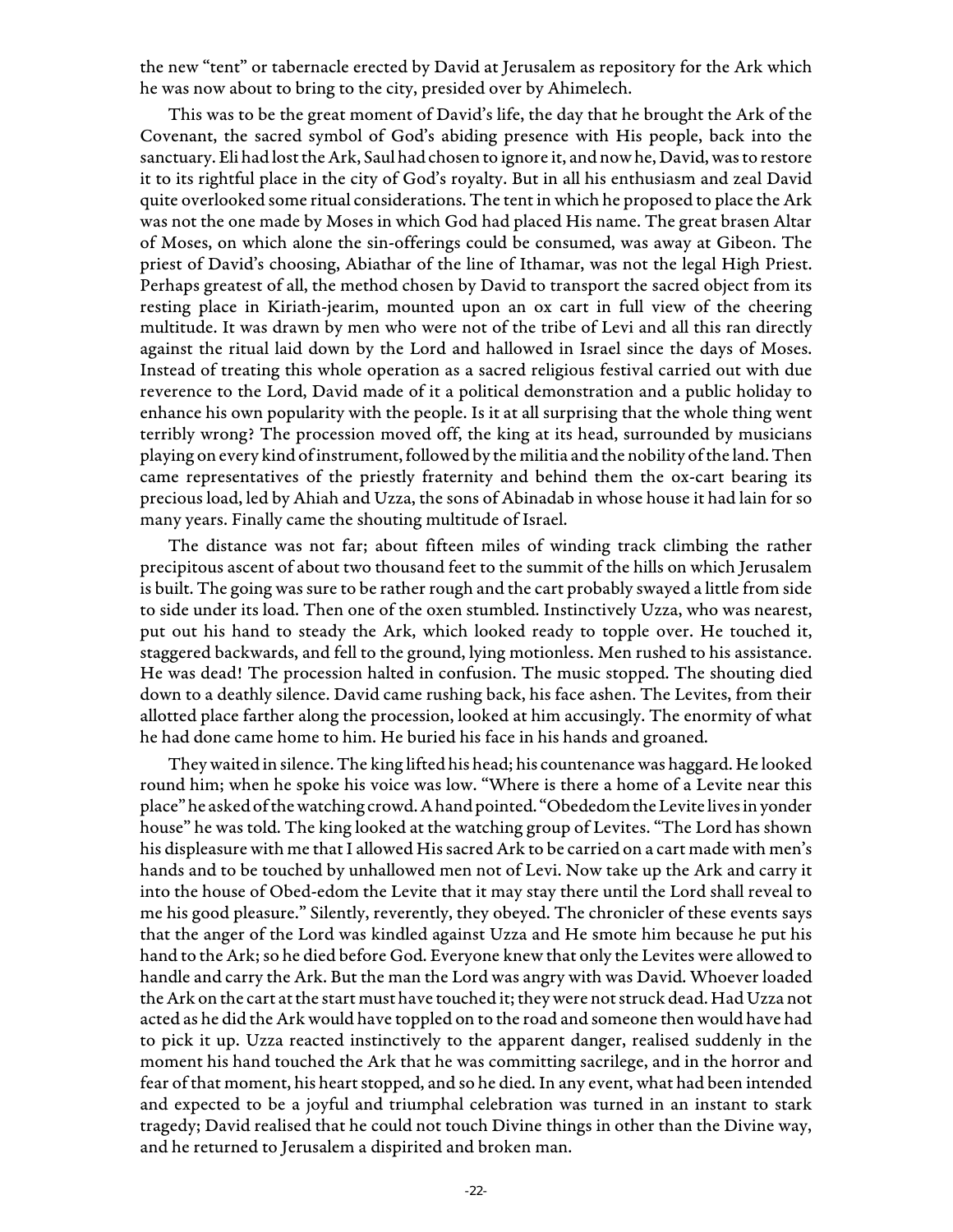It is not uncommon in this our day to find the things of God and the trappings of religion used as aids to secular or political advancement. The powers of this world are not above enlisting the help and support of the Church when their interests can be served thereby. The history of the Christian era furnishes abundant evidence of the disastrous results to Christians of complicity in any such partnership. There can be no fellowship between Christ and Belial. The mission of the church lies in a completely separate province from that in which the world operates and in which its standards operate. "Separate yourselves, says the Lord; touch nothing unclean." In so many spheres today there is the manifest tendency to water down Christian ideals, practices and doctrines to accommodate what is claimed to be the 'advanced thinking' of contemporary generations. But they are in no way qualified to adjudicate or pronounce on Christian ethics but need rather to be instructed in such things. The dividing line between secular and sacred needs to be clearly defined and sharply drawn for it is a boundary that may not be crossed. One day all men will be on the sacred side of that boundary, but that will only be when the power of the returned and reigning Christ over the earth shall have put down all opposing rule and authority and power. Then the glory of the Lord shall cover the earth as the waters cover the sea.

Three months later David was ready for a second attempt. He had probably done some very deep thinking in the interim. Perhaps he had spent some time in quiet communion with God. At any rate, according to the detailed account in 1 Chron. 15 he was meticulously careful that the proceeding was carried out with the utmost propriety and in full accord with the sacred laws. David himself stepped down from the oversight; the direction of affairs was in the hands of the two chief priests, Zadok and Abiathar, and all the minute detail of the procession was undertaken by the various classes of Levites who were ordained to the relevant services. So the procession moved off as before, with David in the lead, and this time arrived safely in Jerusalem and to the enclosing tent that David had erected for the reception of the Ark.

That was a great day for Israel. Many a devout heart must have swelled with pride on reflection that the tragedy of the loss of the Ark two generations earlier had been rectified and that the God of Israel might now be truthfully said to be dwelling in the midst of His people. The days of idolatry were in the past and under the influence of a king who, despite his shortcomings in some directions, was nevertheless a man of sterling faith and loyalty to God. There must have been many who felt that the old bad days had gone and the fulfilment of all God's promises to His people Israel was at hand. It was at this time that the 132<sup>nd</sup> Psalm was composed by David and used in the celebrations, and in addition the 96<sup>th</sup> and 105<sup>th</sup>, the latter two being recorded in full in the account in 1 Chron. 16. "The Lord has chosen Zion;" sang David exultantly, "he that desired it for his habitation. This is my rest for ever; here will I dwell, for I have desired it." (Psa. 132:13-14). In a sense, which perhaps had not been so true since the stirring days of the Covenant at Sinai, Israel was in truth the people of God, and God was dwelling among them.

There was one discordant note. Michal, his wife, daughter of Saul, viewed from her window the triumphal procession entering Jerusalem, and watched David in his wild enthusiasm leaping and dancing among the players in reckless abandon, "and she despised him in her heart". As David returned to his house when the ceremonies were over she came out to meet him and sarcastically taunted him with his demeaning himself among the riff-raff of the people in a manner unbefitting Israel's king. Apparently irritated by her words, the king replied sharply, telling Michal that what he did was for the glory of God, and that if he could give more glory by still further demeaning himself he would do so. The chronicler adds "And Michal the daughter of Saul had no child to the day of her death." "Therefore" as in the AV implies that David, in his resentment, saw to it that his wife remained childless, a sore grief to any Hebrew woman, but it is incorrect. Michal must have been about forty years of age at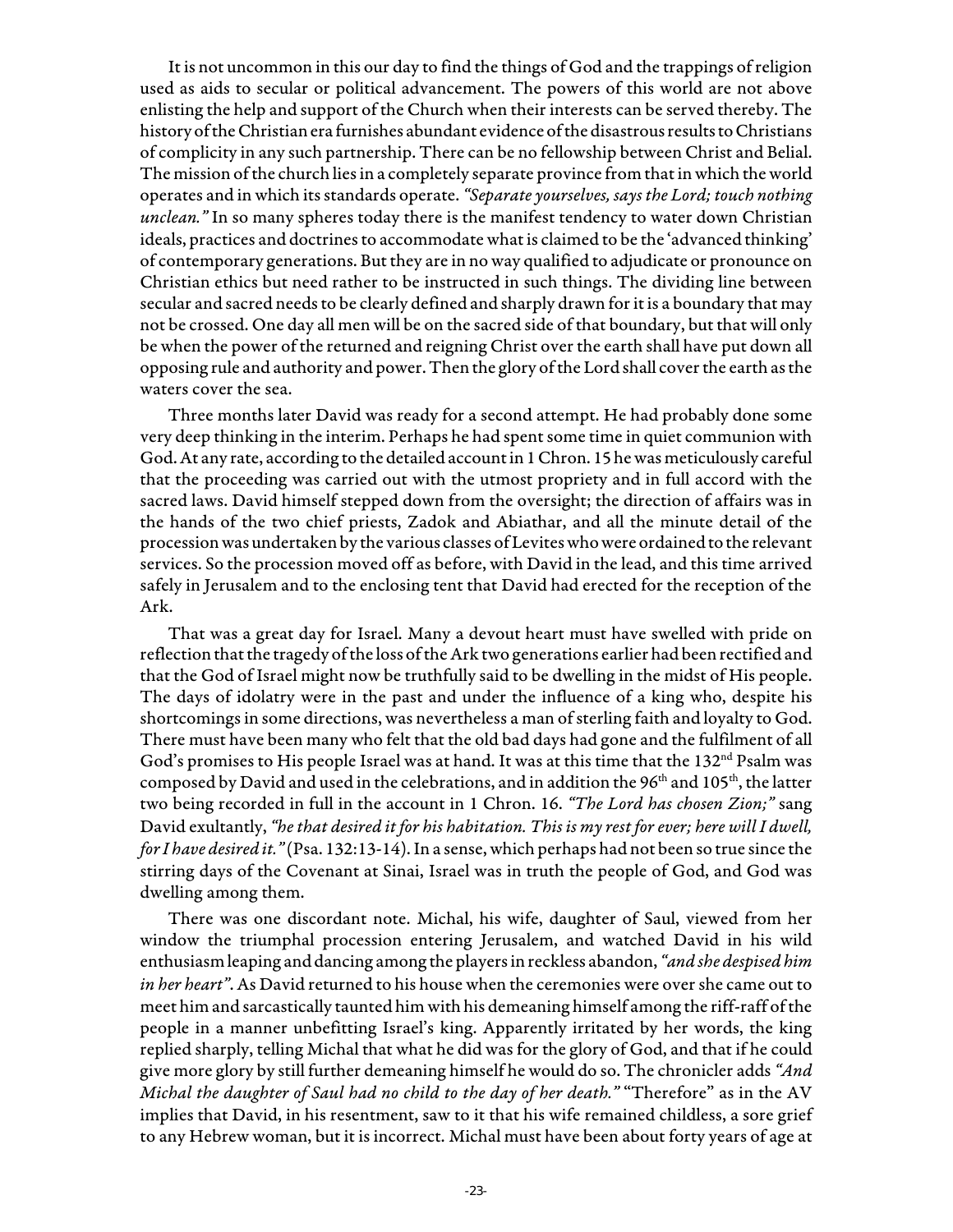the time and had been married to David for something over twenty years. If by this time she was not a mother, it was most unlikely that she would become one now. The most likely explanation of the remark is, not that David was punishing her for her sarcasm and failure to appreciate the significance of the day's events. Rather, in the view of the writer of 2 Samuel, David's zeal for the Lord contrasted with Saul's religious failure. This marked the fact that of all David's sons, one of whom must succeed him as king, none would be of the ancestry of the rejected Saul. This, in the opinion of the historian, was a good and sufficient reason for Michal's childlessness. So David settled down to enjoy the fruits of his endeavours in the hope of a long and prosperous reign over the people of the Lord.

#### **8. Desire for a Temple**

King David was at rest in his palace. The Lord had given him victory over all his enemies and Israel was at peace and secure. That is what the chronicler of 2 Sam. 7 declared, and the outward facts appear to establish the justice of his claim. The traditional enemies of Israel, the Philistines, had been effectually overcome and expelled from the land. They were now back over the border and confined to their own land. There had probably not been such a happy state of affairs since the early days of Samuel and the reason is not far to seek. Once again, as in those early days of Samuel, the ruler of the land was God-fearing and righteously inclined and the people in general followed his lead. "Happy is that people whose God is the Lord" was David's own testimony (Psa. 144:15) uttered perhaps at just about this time. If the rulers of the nations today would but take God as their Lord, ruling by principle rather than expediency, dealing justly without fear or favour, the peoples of earth would be far happier than they are. But that desirable condition of things cannot be until the One whom David foreshadowed comes in the fulness of Divine power to rule with righteousness and wisdom, establishing justice and equity in the earth, in the days of His promised Messianic reign. Meanwhile the world must wait.

During this period David built himself a magnificent palace at Jerusalem. His alliance with Hiram, king of the Phoenicians at Tyre, gave him access to all the materials he needed, costly stones and timbers, precious metals for ornamentation, and luxurious furniture. He probably travelled to Tyre to see these things for himself. It is likely that the friendship that is known to have grown up between these two men involved a succession of visits to each others' capitals. When David saw with his own eyes the richness and luxuriance of all which this world had to offer he straightway, it would seem, fell in with the idea of a palace befitting the Jerusalem he intended to create out of the old Jebusite fortress. So Hiram named his price, for the Tyrians were traders and merchants first and last, and David became a willing customer. Before long Phoenician ships were sailing down the coast from Tyre to Joppa, there to have their cargoes unloaded and transported by Israelite labourers forty miles up the steep ascent to Jerusalem, and soon the dream palace had become reality. King David the monarch, with his many wives and concubines and numerous progeny, had come a long way from the guileless shepherd boy of the Judean hillsides. But despite all this his heart was still towards God. He sat on his ornate throne and he thought. The fruit of his meditations began to take shape in the form of a dream, a dream of something grander and even more glorious than the splendid palace he had built for himself. So he sent for his spiritual counsellor, Nathan the prophet.

Not much is known about Nathan the prophet. He must have been a very young man at this time for he was still alive at the end of Solomon's reign seventy years later. According to 1 Chron. 27:29 he recorded the history of David's reign, and 2 Chron. 9.29 the history of Solomon's reign, in the "Book of Nathan the prophet". He was a historian and probably, like Isaiah, a statesman and an influence in the royal court. The Book of Nathan has not survived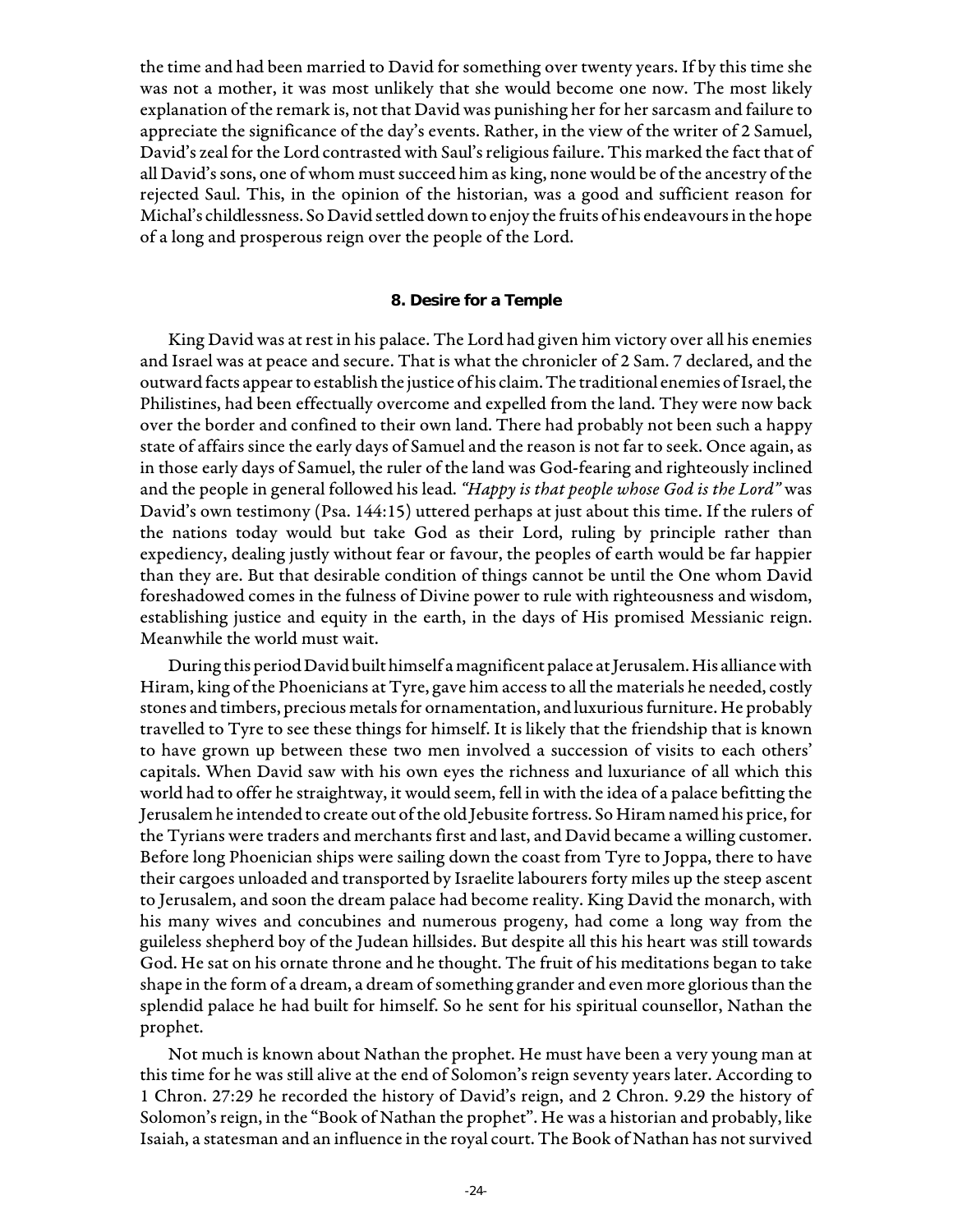but would have covered much of the same ground as the existing second Book of Samuel, which was of course written long after Samuel's death. So the youthful prophet came into the presence of his king.

David came to the point. "I am dwelling in a luxury palace, he told Nathan, but the Ark of God, the sacred symbol of His presence with us, is still housed in a flimsy tent of curtains. I want to build a magnificent temple here in Jerusalem, one that will give glory to God and excite the wonder and admiration of the surrounding nations. The Tabernacle in the wilderness made by Moses at Sinai was adequate enough when the people made their way here from Egypt, and in the days when they were getting themselves established in this land. Now we are a great nation, looking forward to a glorious future, and I want to create a Temple that will be a fitting sanctuary for the God of all the earth, a building to which all men can come to worship." Nathan, listening, felt the same enthusiasm rising in his own heart, and impetuously he replied, "Go, do all that is in your heart; for the Lord is with you" (2 Sam. 7:3 RSV).

But that night the Lord came to Nathan and shattered the rosy dream. "Go and tell  $m\gamma$ servant David, ... You shall not build me a house for me to dwell in". (1 Chron. 17:4 and is the correct translation of 2 Sam. 7:5 also). He went on to tell the prophet that He had been content to dwell with His people in a tent of curtains and never at any time had sought anything more ambitious. Far more important than the erection of a material edifice in the city that would inevitably suffer the ravages of time and be no more, was the creation of an enduring kingdom that would last for all time as the means of Divine blessing to the whole world. That is what the Lord purposed to do. He would establish the descendants of David to be a royal dynasty that would endure forever. A son of David, yet unborn, would finish the work begun by David and build the house and royalty of David so that it would eventually be for the glory of God's Name. We know now that in His foreknowledge God was speaking of the Lord Jesus Christ, in His humanity of the royal line of David, in His Divinity the onlybegotten Son of God. In the fulness of time He will establish that earthly kingdom which will abolish evil and bring about universal righteousness. David could hardly be expected to understand all that in his time. However his later utterances show that he did appreciate in measure the purpose of the Lord and realised that in later times there would be One who would be both his son and his Lord. Through Him the ancient Abrahamic promise "in your posterity shall all the families of the earth be blessed" would at last have its fulfilment. Here, at this time, as recorded in 2. Sam. 7 the Messianic hope had its birth and its first proclamation. From now on the true aim and hope of Israel was to be the coming of the Messiah.

There was another reason why David was not permitted by the Lord to build the Temple which was so much upon his heart, a reason which was not so much to David's credit. That reason is stated in 1 Chron. 22:8. It was because David had been a man of war and had "shed blood abundantly" in God's sight. The Temple of the city of peace must be built by a man of peace, and David had not been a man of peace. His warlike propensities led him into many a course of action that exceeded by far the commissions given him by the Lord. The honour he coveted would, therefore, be gained by his more peaceable son, Solomon. David seems to have accepted the Lord's decision with submissiveness and loyalty. In later years he began to get together the materials for the construction of the Temple but he abode by the Lord's decision that Solomon should build it. So, for the present, he put the dream aside and continued with his task of governing Israel in the reverence and service of God.

But not for long for his restless spirit yearned for the field of battle and soon he was out in the field with his men against his old foes the Philistines. The accounts of his wars at this period of his life are a little disjointed and difficult to fit into a consecutive framework. However, it appears that he reigned peacefully in Jerusalem only about six years before he embarked again upon a series of campaigns against neighbouring peoples which was to occupy his time more or less for another seven years. First it was the Philistines (2 Sam. 8:1)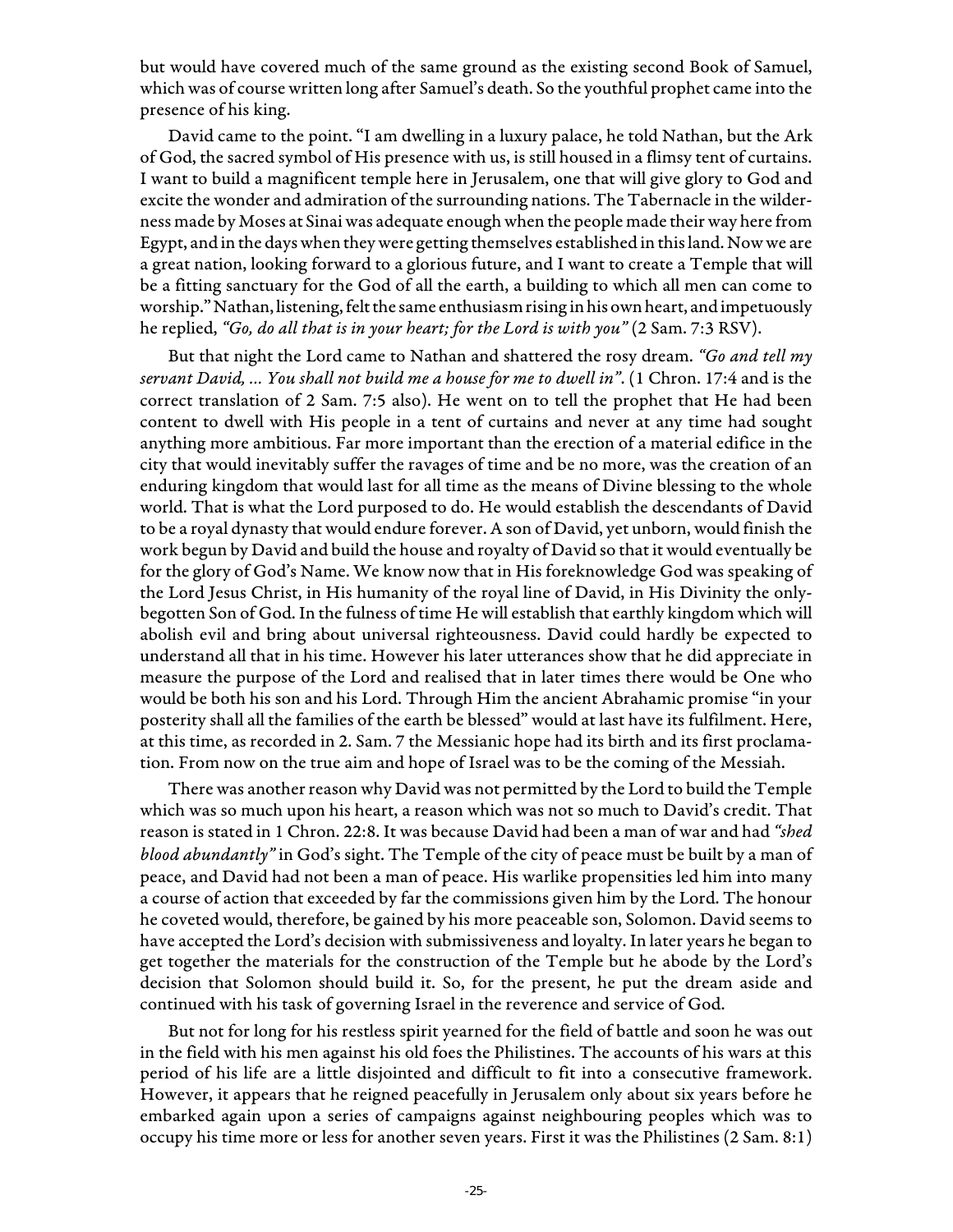whom he defeated yet again. They were probably the aggressors and he treated them as he had done before. Next it was the turn of Moab, east of Jordan. His brutality to them would seem to be quite indefensible. As the NEB has it (2 Sam. 8:2) "he made them lie along the ground and measured them with a length of cord" (a measuring line) "for every two lengths that were to be put to death, one full length was spared". In other words, two-thirds of the fighting men taken prisoners were massacred in cold blood. "So the Moabites became his servants, and brought gifts," i.e. tribute. The land of Moab was, in effect, added to David's dominions. Next he turned his attention to the north of Israel, where existed a number of petty Aramean states of which Syria with its capital at Damascus was chief. David conquered them all and extended his borders to the Euphrates, slaying many thousands and exacting tribute of precious metals and articles of value, all of which he brought to Jerusalem. Then it was the turn, successively, of Amalek and Edom, and finally Ammon. Every one of the surrounding nations was compelled to submit to the conqueror. From the borders of Egypt to the Euphrates, David ruled supreme and none dared to challenge him.

It might well be that, intoxicated by success, he began to partake more and more of the character of a ruthless Eastern despot rather than a benevolent and justice-loving man of God. His loyalty to the God of Israel was unquestioned: his passionate conviction that he had been called of God and empowered by God to lead Israel into a position of supremacy over the nations was fixed and unshakeable. But the God he worshipped was the God of battles, benevolent to his own people but a terrible destroyer of his enemies. David was in the line of Moses and Joshua and Gideon and Samson, men who interpreted the Spirit that was in them as a spirit of destruction, beating down the enemies of God in the power of their own right arms. It could hardly have been otherwise, in the then state of Israel's development. It was an early stage of human history and mankind was still very immature. They could only visualize the promised kingdom of righteousness of the future in terms of the kingdoms around them, the only ones they had known, organized and maintained by brute force and the shedding of much blood. The promised eternal kingdom of David and his seed was necessarily pictured in such terms, with the proviso that it was to be David and his kingdom which was to be on top, and the other nations sternly repressed. A kingdom of love and peace was still far from their comprehension and the idea of the brotherhood of man and universal fatherhood of God quite absent from their thoughts.

It was Solomon, the man of peace, the son of David, who first glimpsed the sublime majesty of One who could not be contained even in the heaven of heavens and yet could bend down to hear, and heed, the cry of the most insignificant of his creatures. It was Solomon who first spoke of love, and mercy, and judgment, and peace, in the dealings of the Most High with erring men, and of His readiness to forgive. David never reached that height. He was the last of an old school of stalwarts for God who took their inspiration from Sinai. After him came men, kings and prophets, who began to see God and the ways of God in a different and softer light, taking one more step on the road which was eventually to lead to Christ. "He has showed you, O man, what is good;" cried Micah two centuries later "and what does the Lord require of you, but to do justly, and to love mercy, and to walk humbly with your God?" (Micah 6:8).

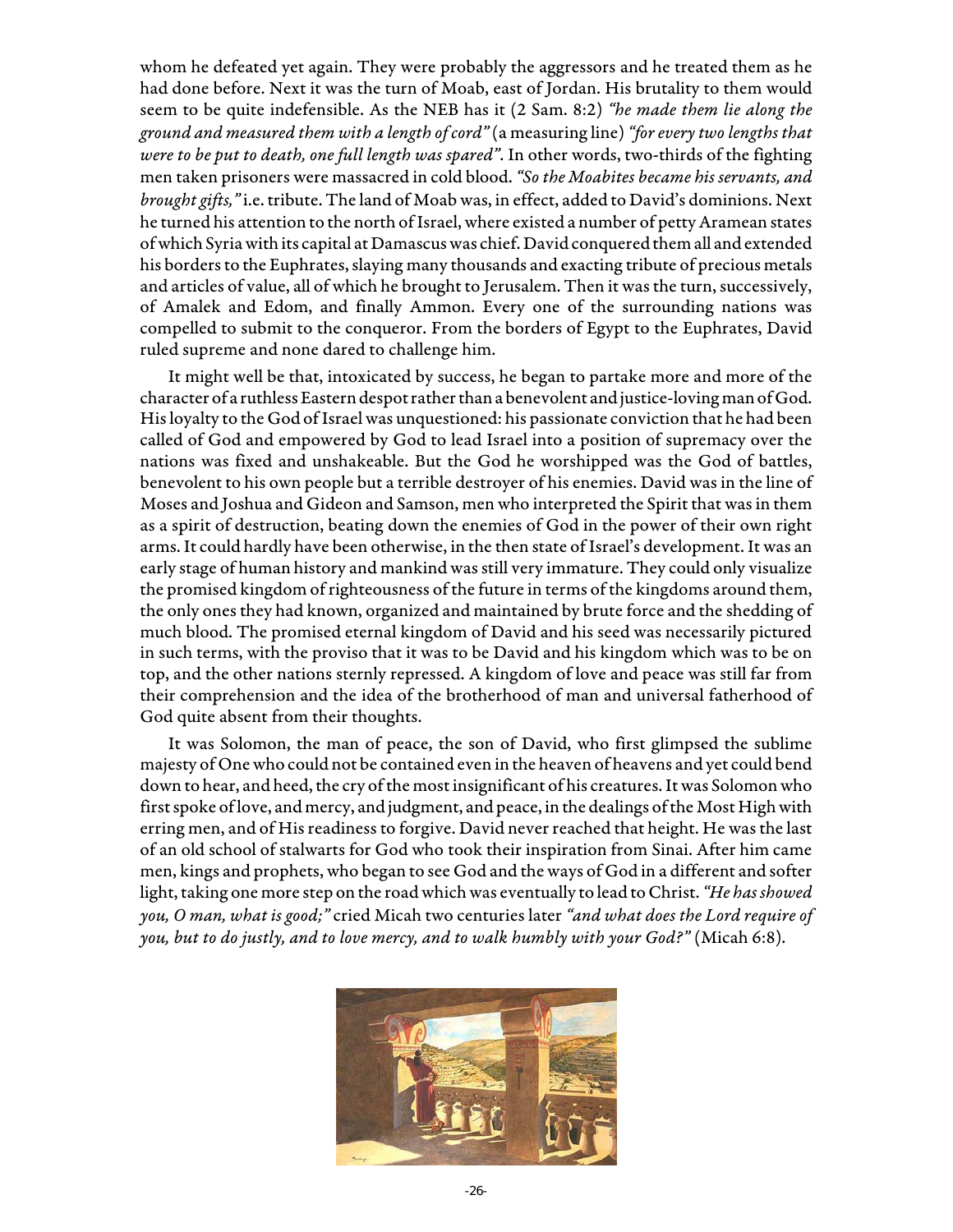#### **9. David and Bathsheba**

David continued on his career of conquest. It was during that career that an incident occurred which was to have far-reaching consequences. Nahash, king of the nation of Ammon, died. The territory of Ammon, descendants of Lot, the nephew of Abraham and therefore of blood-kinship to Israel, lay on the other side of Jordan more or less east of Jerusalem. It would appear that David and Nahash had always been on friendly terms and no animosity existed between the two peoples (2 Sam. 10:1-2). Not unnaturally David sent envoys to the new king, Hanun, to commiserate with him on the death of his father, and probably to reiterate his pledges of friendship. Hanun, however, being in all probability a young man, allowed himself to be advised by his probably equally young advisers, treated the ambassadors with contempt and shameful insults and expelled them from his country. David, furious at this affront and despite his past friendship with Ammon, immediately declared war and sent his forces under Joab, his nephew and commander-in-chief, to teach Hanun a salutary lesson. The Ammonites, knowing that conflict was inevitable, called upon the Syrians to come to their aid and when Joab arrived he found himself facing the joint strength of Ammon and Syria. In the ensuing melee the Syrians were the first to give way and withdraw from the contest; this induced Hadadezer, the king of Syria, to call up reinforcements from his outlying dominions and allies and send Shobach his own senior military commander to direct operations. This escalation of the conflict brought David himself to the scene of operations with a greatly augmented force of Israelites. The result was that the Syrians were defeated and largely annihilated, their commander Shobach slain, their equipment captured by David, and only a pitiful remnant got back to Syria to tell the tale to Hadadezer. In consequence Syria and her allies became tributary to Israel and David extended his dominions still farther. The Israelite historian who recorded these things in 2 Sam. 10 concluded his account, a trifle maliciously and certainly with relish "So the Syrians feared to help the children of Ammon any more".

David, flushed with success, now set out to even up the score with Ammon. He sent Joab again, with a suitable force, to lay siege to Rabbah their capital city. It is evident that Hanun was next on the list for the chop. Joab and his men took up their positions and David relaxed from the rigours of war in his palace.

That relaxing was his undoing. He would have been better employed in communion with God giving renewed thanks for his unparalleled succession of victories, for the peace and safety Israel now enjoyed, and seeking guidance for the future. Instead he took a stroll upon the roof of his palace, much as did King Nebuchadnezzar of Babylon upon a later memorable occasion, looking over the city he had built, and perhaps congratulating himself upon his achievements as had that king. It was while thus occupied that his gaze was attracted by a movement in the courtyard of a private house below him not far from the palace. From earliest times the houses of the relatively well-to-do in Eastern countries consisted of rooms built completely round a central courtyard open to the sky. Complete privacy was afforded in such a courtyard except from above and probably the roof of the palace was the only vantage point from which a view into this courtyard could be obtained. The king looked more closely; a woman was there, engaged in her ablutions, and he could see that she was beautiful. How long he gazed is not stated; eventually he descended to his apartments and summoned a servant. The servant was to ascertain the identity of the woman residing in the house he described. David waited rather impatiently for the man's return. The answer came. The woman was Bathsheba, wife of Uriah the Hittite. Uriah was one of the thirty stalwarts who had adventured with David and stood by him in those dark days of Adullam when Saul was seeking his life. He was one of David's loyal supporters and a close friend. He was, also, at this moment, not at home in Jerusalem; he was away at the battlefront with Joab, fighting the Ammonites. David thought for a moment, then came to a quick decision. "Bring her to me",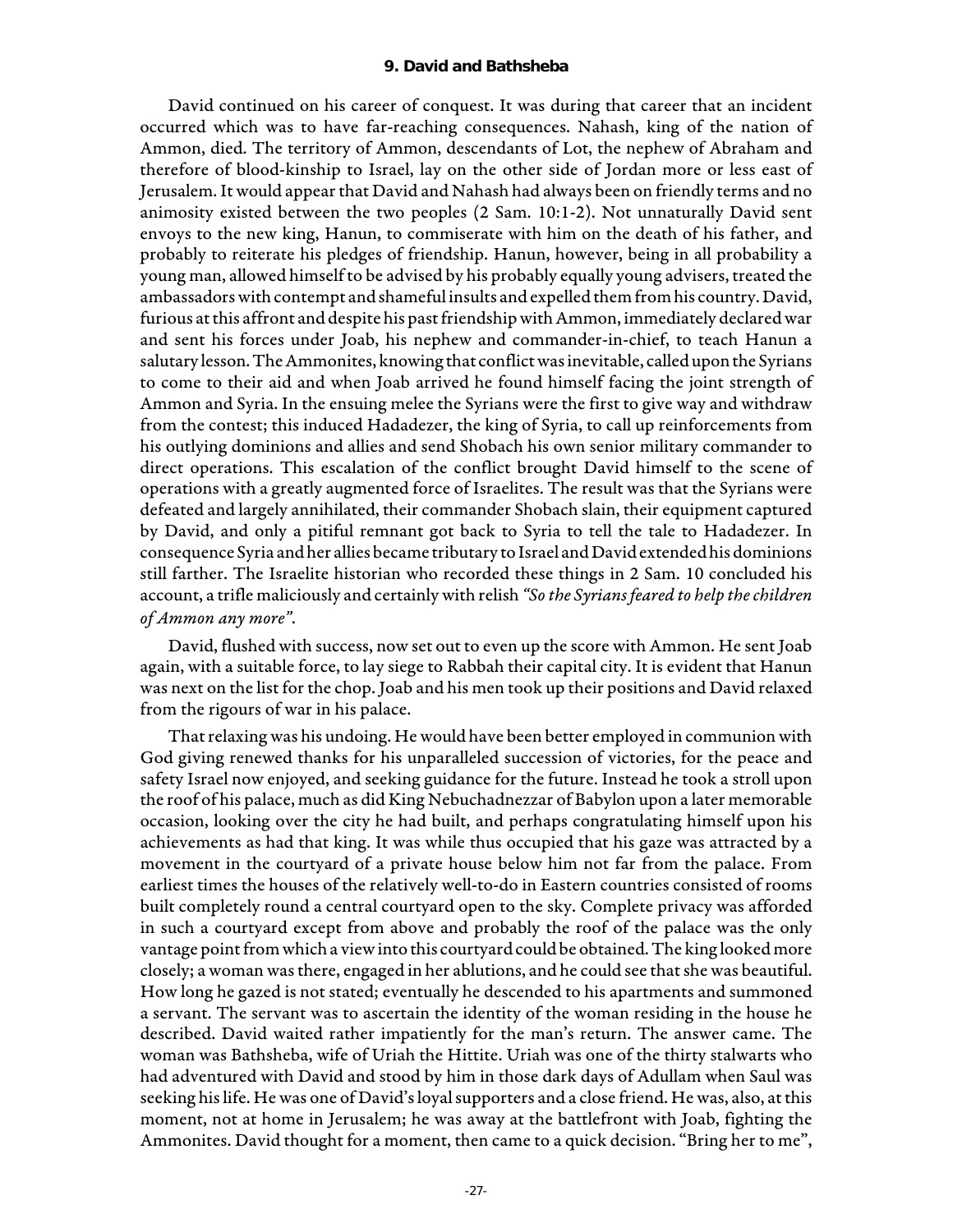he ordered curtly, and turned and retired to his own apartments. The messenger went as the king had commanded.

Let it be realised that Bathsheba herself had no choice in this matter. The king was supreme; he could do as he liked and he did do as he liked. The messengers came, and she had to go with them. Afterwards she was permitted to go to her own house and so far as David was concerned that was the end of the matter, or so he thought. But a little later on his complacency was rudely disturbed. He received a message from Bathsheba which said, in the succinct words of 2 Sam. 11:5, "I am with child".

David probably panicked a little at first. Not because he had committed adultery, and that more or less by force, but because of the scandal in Israel this would create. The king stood as the champion and example of the Divine law and should appear always beyond reproach. And there was the probable reaction of Uriah when he found out. He was a tough and hardened warrior and not likely to take this lying down. The war with Ammon must end eventually, and he would be home. Kings had been toppled from their thrones for less than this. David did some more thinking and in consequence despatched an urgent message to Joab to send Uriah back to Jerusalem for consultations.

The warrior entered into the presence of his king. David, all affable, made him welcome and discussed with him the conduct of the war, the welfare of the troops and how Joab was standing up to the strain. They probably chatted a little about old times, and then David, still affable, told Uriah he deserved a short respite from the rigours of the campaign and he was sending him home to spend a few days with his wife before going back to Rabbah. So Uriah went out from his presence and David leaned back in his chair feeling that all would now be well.

Unfortunately for David, it was not. There was a nobility in the character of Uriah upon which the king had not reckoned. When morning came David's servants told him that Uriah had not gone down to his own home; he had found himself a bed for the night with them. In some annoyance, not unmixed with a certain perturbation, David sent for him and demanded an explanation. He got the answer. The army, and Joab, were enduring the rigours of war in the open fields, said Uriah, and while they are there I will not enjoy the comforts of my home, "Shall I then go to my house", he said "to eat and to drink and to lie with my wife? As you live, and as your soul lives, I will not do this thing" (RSV).

David was baulked. His very obvious plot had failed. He must think of something else. But meanwhile he had another try. He called Uriah to a private convivial evening for the two of them and plied his guest with liquor, until he had made him thoroughly drunk. Then he told him to go home to his wife for the night, hoping that he had made him so drunk that his resolve would weaken. But when morning came the position was as before.

The king was getting desperate. Had he been in his right mind he would not have done what he did do next. He was not in his right mind; he was desperately worried and clutching at any expedient that offered a way out of his dilemma. He sent a letter to Joab by the hand of Uriah telling Joab to set Uriah in a battle position where he would be isolated and slain by the Ammonites. "Set Uriah in the forefront of the hardest fighting, and then draw back from him, that he may be struck down and die". To his former crime he was now adding that of murder.

Joab did as he was told. Before long another messenger appeared before David with dispatches from the battle-front. As a casual postscript Joab had added "Uriah the Hittitie is dead also". David told the messenger to assure Joab that he was not to be cast down "for the sword devours now one and now another" he added unctuously, conscious of an inner feeling of relief that the matter had now been very satisfactorily settled. He began to think of Bathsheba again and the beauty that had first attracted him. She, when she heard that her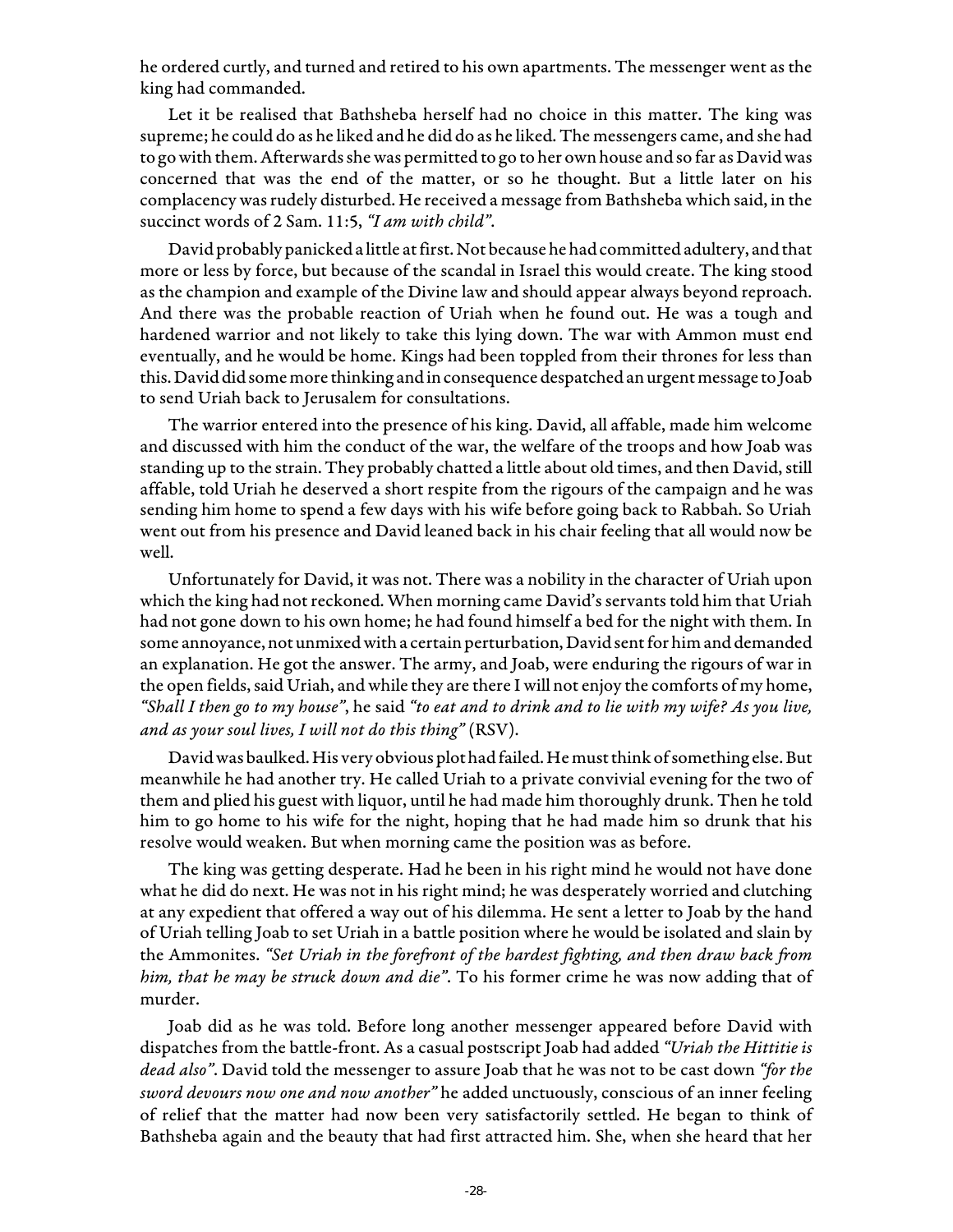husband was dead, says the narrator, "mourned for her husband" but probably nobody took any notice of that. And after an appropriate period had elapsed, "David sent and fetched her to his house, and she became his wife, and bare him a son". He most likely felt that this was the easiest way to regularize the matter and avoid any breath of scandal later; one more wife added to the eleven or twelve he already had was neither here nor there. Bathsheba's own wishes were, of course, not consulted, but with her husband killed in battle she might have felt this to be the best solution to her own personal problems. David must have developed an affection for her later, for she became his favourite wife and it was one of her sons that he designated to succeed him as king.

But in all his self-congratulations David quite forgot one factor, and that an important one. The narrator records it at the end of the story. "The thing that David had done displeased the Lord." From that moment nothing went right for David. The first eighteen years of his reign were marked by continuous and unqualified success in everything. The remaining twenty-two years were times of continuous disaster, treachery, rebellion, and heartbreak. David ultimately received Divine forgiveness for his sin, but its repercussions never left him to the day of his death.

#### **10. Retribution for sin**

The guard appeared in the doorway and strode noiselessly across the floor. He bowed low before the throne.

"The prophet Nathan seeks audience with you, O king", he said. David stared at him morosely. "Let him be admitted" he said at last. His eyes betrayed a slight apprehension. The guard bowed again and retired. David waited, chin on hand. The curtains parted to reveal a tall, commanding figure, flowing locks and beard belying apparent youthfulness, piercing eyes and firm mouth giving evidence of a maturity of character beyond his evident thirty or so years of life. He moved with deliberate steps across the room and stood still, inclining his head slightly in acknowledgement.

"And what, O man of God, have I done wrong now" asked David sarcastically. The prophet regarded him impassively. "I come, O king, that you give judgment on a matter of wrongdoing".

"Give judgment?" echoed David a little blankly. The apprehension faded from his eyes. "Are there no judges in Jerusalem who can hear the case?"

"This is a matter which only the king can judge."

David settled himself more comfortably in his seat. He regarded Nathan more amiably. "Proceed then".

"There were two men in the city" Nathan began, "one rich, one poor. The rich man possessed great wealth in flocks and herds, the poor man only one ewe lamb that he had nurtured. The rich man had a guest. Instead of taking from his own flocks for his needs he sent and deprived the poor man of his one ewe lamb to provide the feast." He stopped and looked straight at the king. David's quick temper flared out. He rose from his seat. "As the Lord lives" he declared hotly "the man that has done this thing shall surely die". He stopped abruptly. Nathan had raised his arm; his accusing finger pointed directly at the king. "You are the man!"

David sank slowly back to his seat, face paling. "Thus says the Lord God of Israel" declared the other "I anointed you king over Israel, and I delivered you out of the hand of Saul. I gave you your master's house, the houses of Israel and Judah; wherefore then have you despised the commandment of the Lord to do evil in His sight? You have killed Uriah the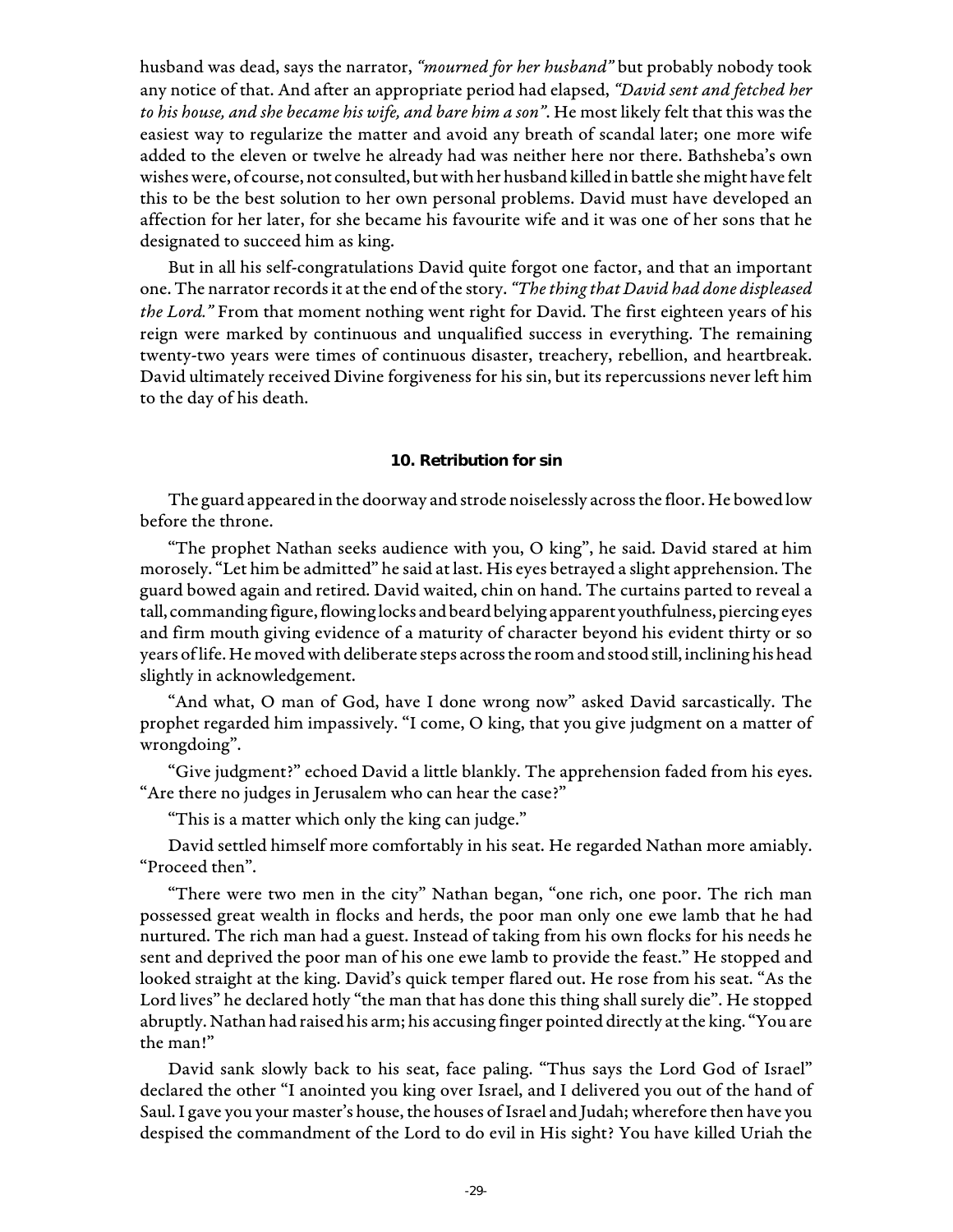Hittite with the sword and have taken his wife to be your wife." He paused a moment. David had shrunk back in his seat and buried his face in his hands to avoid those accusing eyes. The remorseless voice went on. "Hear therefore the word of the Lord. Now therefore the sword shall never depart from your house. Because you have despised me, and taken the wife of Uriah the Hittite to be your wife, and have slain him, I will raise up evil against you out of your house, and I will take your wives before your eyes and give them to your neighbour. You did this thing secretly, but I will do it before all Israel." He ceased and waited. There was a long silence. David lifted his head at last. His countenance was stricken; his voice broken. "I have sinned against the Lord!"

There was no softening of the austere features confronting him. "The Lord has spoken. You will not die, but the child your wife has given you shall surely die!"

"No, no, not that" cried the distraught man. He received no answer. Nathan had gone.

How long David sat there he never knew. His mind was in turmoil. The transgression was some two years in the past now and he had virtually forgotten it; his passion for Bathsheba had continued and he dearly loved their year-old child. The war with the Ammonites, that had given opportunity for the death of Uriah, was in its closing stages with Joab permanently at the battlefront and David making periodic visits to the scene of operations. He knew that a few more months would see the end of the conflict and with that victory he had been looking forward to a period of peace and ease such as he had enjoyed during most of his past thirteen years in Jerusalem. Now all that was changed; his sin had been brought up before his face and he knew, now, that nothing could ever be the same again. Wearily he got up and went out of the throne-room.

Through the open door of the vestibule he could see, across the palace gardens, a small crowd around the entrance to the house of the women. At first he regarded the scene disinterestedly, and then something caught his attention. He beckoned an attendant. "Is not that Malachi the physician going in there" he exclaimed, "What is going on?" The man looked confused. "I will go and find out, sire" he replied, and promptly disappeared. David waited awhile, then crossed the garden himself towards the crowd. It melted as he approached and he stopped before the guard at the doorway. "What is happening here?" He demanded. The guard looked at him with a troubled expression; he spoke reluctantly. "The child of the lady Bathsheba is sick". The words were hardly out of his mouth before David had pushed past him and was taking long hasty steps to his wife's apartment. The Levite, bending low over the child's couch, straightened up as the king approached and bowed before him. David had time to discern the little form, pale and still, stretched out upon the couch, and Bathsheba's tearful face. "Tell me" demanded the king of the other, "can you cure him? Will the child live?" He waited an eternity for the answer. Malachi looked down again at the infant, next at the mother, and then at the anxious face of the king.

"O my king", he said, "I know not what this malady is. Only the Lord God of Israel can save him now." He bowed low again and left the room.

"And the Lord God of Israel has decreed that he must die, because of my sin" groaned David. He went slowly back to his own apartments.

It was a week later. David had remained all that time in close seclusion, seeing no one. Affairs of state were neglected and forgotten. His ministers came for audience and went away as they came. He refused all food and drink. Prostrate on the ground, he besought the Lord to rescind the sentence and spare the life of his infant son. The entreaties of his ministers and his servants alike were ignored. All else was abandoned in his frantic pleas to the Lord to spare the life of his child. On the seventh day the child died.

The palace servants were afraid to tell David. "If he behaved like this while there was yet some hope that the child would live" they told each other "what is he going to do when he knows he is dead". So for a while there was a conspiracy of silence, until David perceived by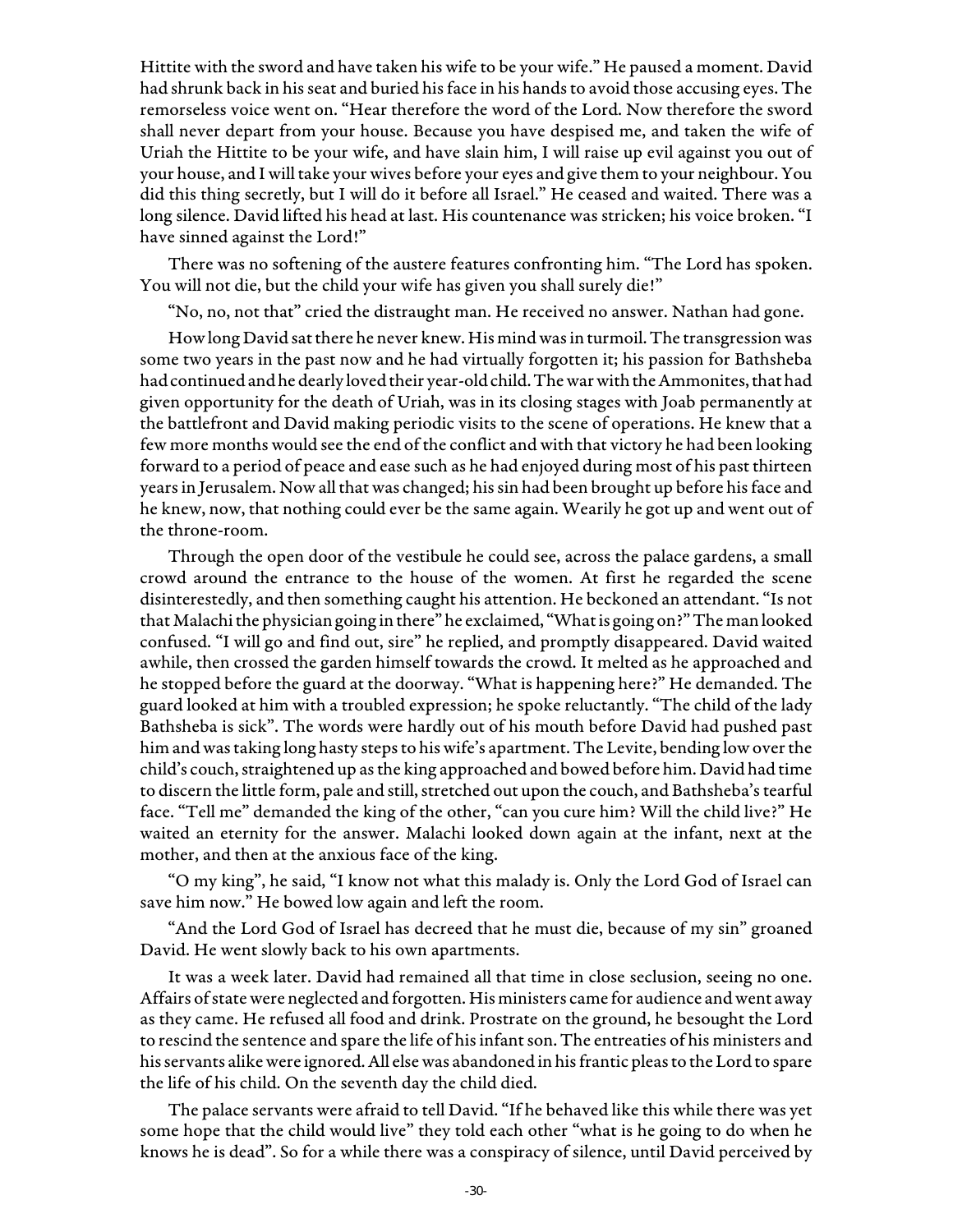whisperings and glances, when they thought he was not looking, that there was something amiss.

"Therefore David said to his servants, 'Is the child dead?' And they said, 'he is dead!'" And thereupon David rose from the ground, washed himself and donned fresh garments, and went to "the house of the Lord" the tent he had erected in Jerusalem to house the Ark of the Covenant, and there he worshipped. Returning to the palace, he called for food, and began to eat.

Greatly daring, his servants asked the reason for this sudden change of demeanour. Apparently quite affably, he told them that while the child lived, there was always the chance that God would heed his distress and listen to his plea. Now the child was dead and God had not listened; there was no longer any point in keeping up the supplications; he might as well return to normal life. "I shall go to him" he said, "but he shall not return to me". "And David comforted Bathsheba his wife, and she bare a son, and he called his name Solomon".

\* \* \* \*

To what extent David felt sincere remorse for his crime it is impossible to say. The only indication in the narrative is his frank avowal to Nathan "I have sinned against the Lord". It has often been suggested that Psalms 32 and 51 were composed by David to express his feelings after realization of his sin came to him, or was forced upon him by Nathan. The language of both Psalms is very fitting, especially his heartfelt plea in Psa. 51:14. "Deliver me from blood-guiltiness, O God". In the light of those two Psalms it is probably right to conclude that he was indeed remorseful and repentant, and sincerely regretted the momentary weakness which had led him astray and involved him in so grievous a calamity. It is likely that for the rest of his life he was haunted by the memory of the valiant soldier who had served him so faithfully, and whom he had so basely betrayed and murdered. If he was indeed thus sincerely repentant, then of course the Lord did extend him forgiveness; but even so, the consequences remained. The Divine law "what a man sows, that shall he also reap" cannot be avoided or set aside. The death of his child was not the only penalty David was destined to suffer. The rest of his reign was filled with a long succession of disasters, characterized by outrage and murder, all stemming in some degree from the implications of his crime against Uriah.

For the present, David picked up the threads of life again. There is no doubt that Bathsheba became his favourite wife, there is no mention again of any of the others, and she was almost certainly a much younger woman, as is evidenced by other Scriptural deductions. For the present he was still occupied with the war against Ammon. At about this time Joab had virtually ended the campaign by capturing the capital city of Rabbah. He called David to come down and receive the people's submission in person, which David lost no time in doing and it must be said with regret, treating the defeated citizens with atrocious cruelty, if 2 Sam. 13:31 and 32 are accepted as a true record. His justification probably was the fact that the Ammonites were probably some of the cruellest of the ancient nations and had treated Israel in much the same way in times gone past. David probably reflected that the Mosaic Law demanded an eye for an eye and a tooth for a tooth, and he was only doing what Moses commanded.

Less than a year later Bathsheba presented David with a second son, whom he named Solomon. From him came the kings of Israel, the royal line. In later years there was a third son, Nathan, who became the blood ancestor of both Joseph and Mary, and through Mary, of Christ. Then there was a fourth son of whom no further mention is made. David at fifty years of age had what was virtually a second family; there were probably some girls as well as boys. His earlier sons were by now grown up and the eldest was twenty-one years of age. In the ordinary way he would be the prospective heir to the throne but David was now manifestly showing his preference for Solomon, the child of Bathsheba, and obviously Amnon would be looking a little askance at this interloper. He was not the only one. Others of the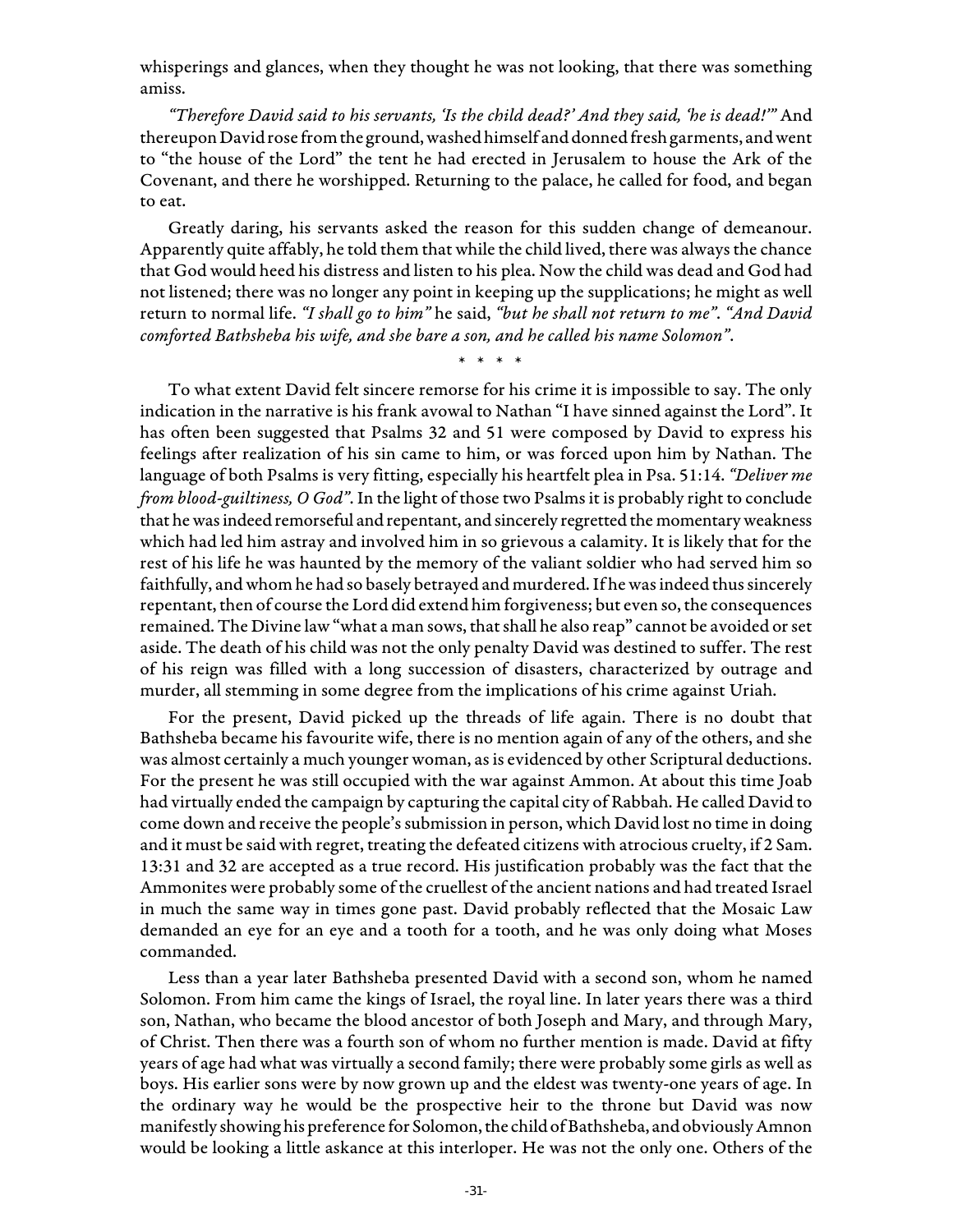older sons of David had their eyes on the throne and here were all the seeds of the conflict that led eventually to the murder of at least three of David's sons. From that casual glance from the roof of his palace on that fateful afternoon David was to reap a bitter harvest.

#### **11. Amnon and Tamar 2 Sam. 13-14**

Intrigue, rebellion, treachery, outrage, murder; this is the sad catalogue of happenings which was to fill David's life for the remaining years of his reign following the episode of Uriah. Almost every year brought a fresh calamity; David must have wished at times that he had never forsaken his simple life as a shepherd for the chequered career of a king. And yet, despite the dark shadows of that same chequered career, he had been the Lord's choice for the founder of a royal dynasty that is eventually to culminate in Jesus Christ as ruler over the Divine kingdom on earth, and the Lord never makes mistakes. Despite his evident weaknesses and failures, David's heart was right with the Lord and his loyalty never wavered. The Lord never had to say of David, as He did say of Saul "I am grieved that I made Saul king" (NIV).

Less than a year after Nathan's condemnation of David, and the subsequent birth of Solomon, and the end of the war with Amnon, and David's settling down to a hoped-for peaceful life in Jerusalem, disaster struck. The tragic story is related in 2 Sam. 13. Amnon, eldest son of David and prospective heir to the, throne, became violently infatuated with his half-sister Tamar, daughter of David by another wife. Amnon was just about twenty one years of age and Tamar seventeen. His mother was Ahinoam of Jezreel, the third of David's wives and almost certainly a woman of Israel. Tamar's mother was Maacah, daughter of the King of Geshur, an independent people of Amorite extraction on the northern borders of Israel whom neither Joshua nor any subsequent leader had been able to subdue. In marrying Maacah, David had transgressed the Mosaic Law. Now there was this incipient scandal threatening the serenity of the royal house. The story goes on to relate how Amnon inveigled Tamar into his house and, despite her resistance, violated her. In her distress the girl went to her own brother, Absalom, third son of David, and there found refuge. In the ordinary way such an outrage would be avenged by the shedding of blood, starting a murder feud which sometimes went on for generations, and Absalom as the injured girl's own brother was the one whom custom demanded should be the avenger. But at the moment he bided his time. The chronicler merely states "Absalom spoke to Amnon, neither good nor bad; for Absalom hated Amnon, because he had forced his sister Tamar".

The chronicler also says "when King David heard of all these things, he was very wroth". Since Tamar was his daughter one would have expected a more decided reaction. The fact that there was not may well have been due to an inward realization that his own transgression of two or three years earlier had rendered him of all men unfit to pronounce judgment on the offender. David must have been sick at heart as he pondered over the disorder into which his life seemed to be slipping; perhaps now he did enter into a deeper and more sincere repentance than he had known before. In his dilemma, maybe he thought that Absalom, as Tamar's natural guardian, always the system where a king or nobleman had a multiplicity of children by a number of wives, was apparently going to allow the matter to rest and therefore he himself could do so without further apprehension. If he did so conclude, then he was gravely mistaken, as subsequent events were to prove. For the present, however, he took no further action. Under the Mosaic Law, of course, he should have had the offender, king's son or no king's son, put to death.

The Septuagint adds an extra phrase to the statement of David's wrath "but he did not grieve the spirit of his son Amnon, because he loved him, for he was his first-born". There may be something in this. David was at this time evidently expecting Amnon to succeed him as king, may even already have been grooming him for the kingship, and this might have been an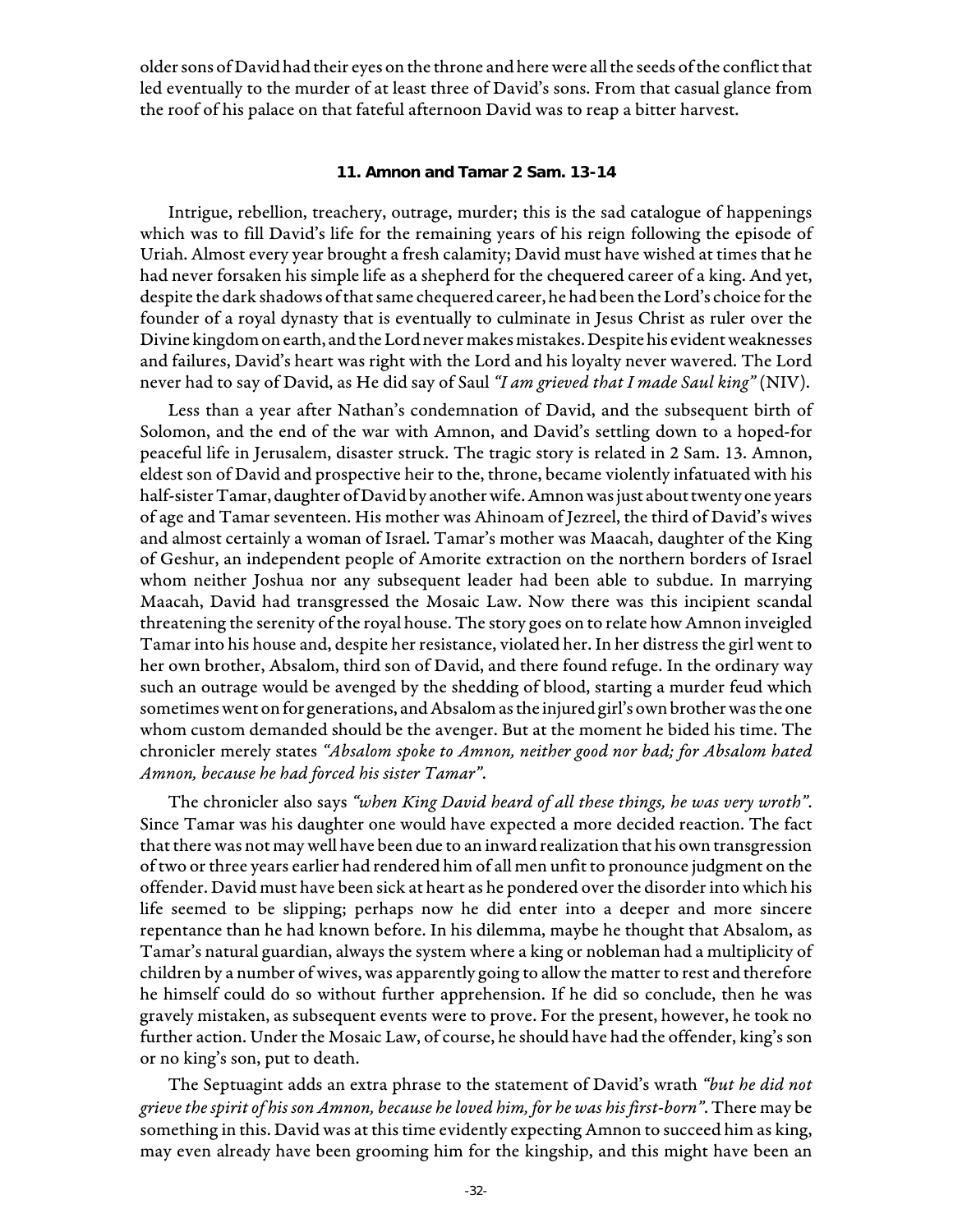additional justification in his mind for taking no action. But what he did not know was that the Lord had other ideas as to who should succeed him as king. In His infinite wisdom a man who would combine something of the qualities of the gentle Bathsheba with those of the Bethlehem shepherd-boy was needed to lead Israel into the next stage of its national life.

Two years later the second episode occurred in the tragedy. Amnon had accomplished his crime with the unwitting connivance of the king, who had been deceived by a pretext invented by Amnon into sending Tamar to his house. Now David was to be deceived again, this time by Absalom who although only twenty years of age, had his own estate at Baal-hazor, eighteen miles north of Jerusalem. He was due there to superintend his annual sheep-shearing, which was always made a kind of ritual and accompanied by feasting and celebration (Gen. 31:19 and 38:13 are examples, in the lives of Jacob and Judah). He went to the king and requested the favour of his presence at the feast, knowing his father well enough to be certain he would refuse — the presence of the king would involve a numerous entourage of court notabilities and servants which could be an expensive matter for Absalom. As anticipated, David declined on those grounds. "Nay, my son", he said "let us not all now go, lest we be chargeable to you". To disarm suspicion, Absalom pressed him further; he still declined but gave him his blessing.

Absalom now produced his second card. "If you will not go" he suggested "then let my brother Amnon go with us." Amnon as heir apparent would then represent his father at the feast. David demurred a bit; he obviously could not see why Amnon should go, but Absalom pressed him and eventually he consented. So Amnon received what amounted to a royal command to proceed with Absalom, accompanied by most of David's other sons, to the feast at Baal-hazor.

Absalom's servants, briefed beforehand by their master, fully loyal to him and doubtless equally indignant at the outrage perpetrated upon his sister, waited until the feast had progressed to the point where the wine was flowing freely, the guests not quite sure what was going on, and Amnon himself in a condition of semi-stupor, fell upon Amnon and assassinated him. "Then all the king's sons rose, and each mounted his mule and fled".

It would seem that in their semi-inebriated state they did not make very good progress, for news of the affair reached Jerusalem before they did. Probably some of their servants, having less opportunity for revelling and carousal, got there first and in their panic asserted that all David's sons had been slain, to the consternation of David and his court. But the ensuing lamentation was quickly interrupted by David's nephew Jonadab, a "man about court" who seems to have known more about the whole affair than would appear on the surface. He assured the king that Amnon was the only one slain and the rest would certainly come safely home. It had been Absalom's intention, he explained, to kill Amnon from the very day Amnon had committed the offence. Sure enough, the party arrived at length, by now sufficiently sobered up to realise the enormity of what had happened, to add their quota to the general expressions of grief pervading the royal court.

In the meantime, Absalom had fled for refuge to his father-in-law, the King of Geshur, and there he remained three years. David seems quickly to have got over the death of Amnon, judging by 2 Sam. 13:39, and began to fret at his third son's continued absence. Later events show that he developed a greater affection for Absalom than any other of his grown-up sons, and now that Amnon was dead may well have begun to think of him as heir to the throne. Of the second son, Chileab, by David's wife Abigail the Carmelitess, widow of Nabal, nothing whatever is known; it is possible that he died in infancy or early youth. What is obvious is that David now pinned his hopes on Absalom, yet could not see how he could allow him back into the realm without exacting some severe and deserved penalty for his act. It is very possible that others of his sons were putting pressure upon him; with Absalom permanently out of the way the succession would pass to one of them. There is some basis for thinking that of the first six sons, those born at Hebron during the first seven years of the reign, or earlier,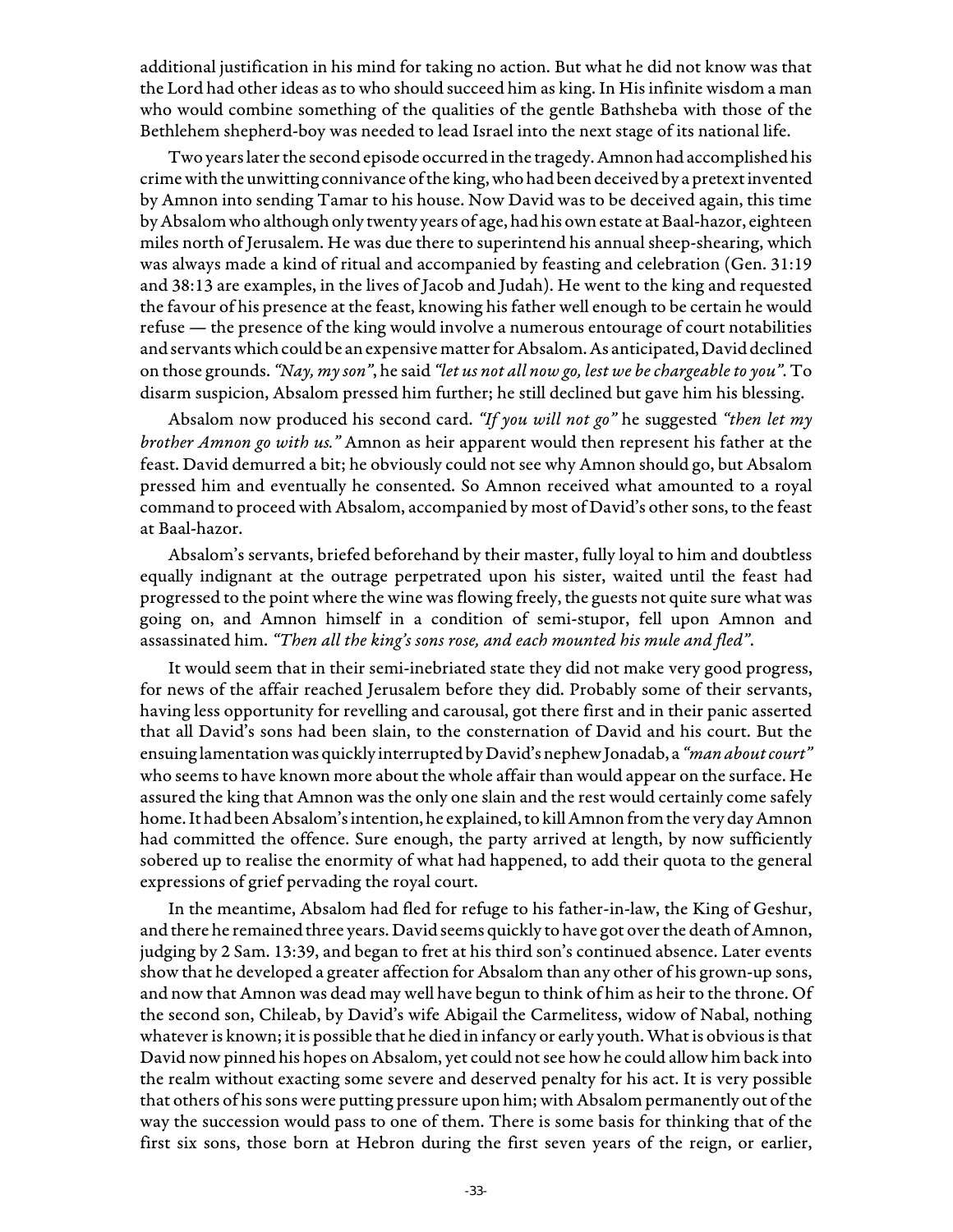Absalom was the only one of a non-Israelite mother and there might well have been family hostility to him on that account. David evidently wanted to be reconciled to his exiled son but could not find the way.

That way was eventually found by another crafty politician at court, Joab, nephew of David and commander-in-chief of the army. For reasons which do not readily appear in the narrative, it does seem that Joab was more favourably disposed towards Absalom than to David's other sons. He may have had in mind his own position in the framework of the kingdom after the death of David. He therefore was not averse to ingratiating himself with the man who would succeed the king so that any favour he might show Absalom in his time of distress might well be to his own benefit later on. At any rate, perceiving David's dilemma and his longing for reconciliation with his son and perhaps remembering how Nathan had gone to the king with a fictional tale of injustice in order to bring the king to a recognition of his own wrongdoing, Joab concocted a similar scheme.

The story is in 2 Sam. 14. He procured a "wise woman", probably a prophetess, from Tekoah in the highlands of Judah, and sent her to David with a plausible tale of woe and plea for the king's intervention. As a prophetess she would have ready access to the royal presence. Being thus admitted, she made the customary obeisance and voiced the usual plea "Save, O king", to which she got the usual answer "What is your trouble?" and the king composed himself to listen. The story was simple. She was a widow woman left with two sons and a small farm, her only support. The two sons had quarrelled and in the quarrel one of them had been accidentally killed. Now the family relatives were demanding that the guilty brother be handed over to them to be slain in revenge for the deed. So, she said, there would be left to her dead husband no heir and his name blotted out of Israel and she herself left destitute and alone.

The king was sympathetic, he was also not greatly interested. There were always men getting slain in Israel. He saw no harm in granting the old woman's request. "Go to your house", he said, "and I will give orders concerning you."

She was not quite satisfied, there was a point to press. "My lord O king", she responded "On me be the guilt my lord the king and on my father's house, let the king and his throne be guiltless" (v.9 GNB). What she meant was that the king, by agreeing to set aside the customary practice of vengeance against the murderer, could be accused of an injustice, a breach of the social code. She would take the blame, if the king would but protect her son. David did not seem to think the point a very serious one. "If anyone says anything to you bring him to me, and he shall never touch you again".

If David thought the interview was over, he was mistaken. There was a more subtle thrust to come "Please may the king keep the Lord your God in mind so that the avenger of blood may kill no more and my son not be destroyed". David was getting a little impatient; he could not see where all this was leading and he spoke somewhat hastily, "As the Lord lives, not one hair of your son shall fall to the ground" (NRSV). He motioned with his hand to indicate that the interview was at an end.

The woman stood her ground. "Please let your servant speak a word to my lord the king." Resignedly, David assented. "Speak".

The woman stood erect and looked the king straight in the face, "Why then have you planned such a thing against the people of God? For in giving this decision the king convicts himself, inasmuch that the king does not bring his banished one home again. We must all die, and are as water spilled on the ground, which cannot be gathered up. But God will not take away a life, he will devise plans so as not to keep an outcast banished forever from his presence."

There was a long silence. David realised there was more to the pleas of this supplicant than he had thought. There was a reproof in the woman's words and a summons to act. He had pardoned the woman's mythical son for his crime and promised his protection. He had sworn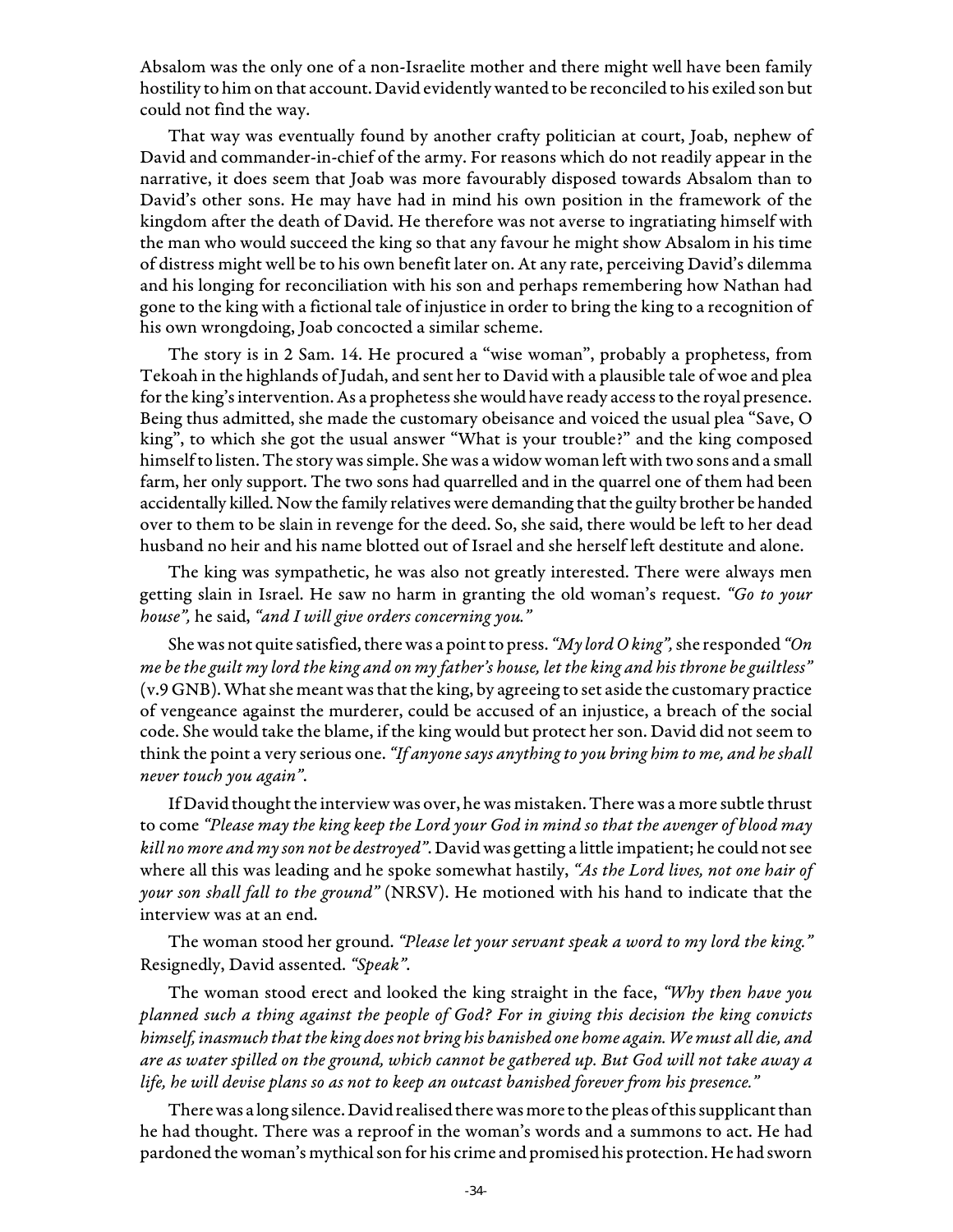to that by the Lord God of Israel. Now he stood convicted, out of his own mouth, of refusing to pardon his own son for the same crime. He was not afraid of the woman's relatives clamouring for the death of her errant son and had told her to bring them to him to be dealt with; yet he was afraid of his own family thirsting for vengeance upon their exiled halfbrother. God had forgiven him for his own crime of the murder of Uriah; he had not forgiven Absalom for his murder of Amnon. And above all things, this woman had revealed to him something he had never realised before; God is not really a God of vengeance. He is a God who must and does exact retribution for wrongdoing but with that retribution devises means of giving the wrongdoer an opportunity of reconciliation. "God will devise plans so as not to keep an outcast banished forever from his presence."

Therein lies one of the fundamental principles of the Divine Plan. Notwithstanding the grievous sin of man, God has provided that the man cannot be irretrievably lost whilst any hope or chance of repentance and reconciliation remains. Because of sin, man is banished from the Divine presence but God has devised means whereby the banished one can come back, if he will. And the Father stands ready to meet him; the parable of the Prodigal Son tells us that. Perhaps at this point in his life David began to see that there was a higher plane of understanding of God's character than that of a vengeful Deity intent only in the destruction of His enemies and the punishment of offenders against His laws. Perhaps he began to perceive that the One who would one day "rule upon the throne of the Lord with justice and judgment even for ever" would not, could not, partake of the conception of God he himself had nourished all his life. Rather He would be more as he himself had been at the beginning, a shepherd who would "carry the lambs in his bosom and gently lead those that are with young". He looked at the woman still standing silently before him, and his thoughts came back to the present.

"Tell me", he said gently, keen eyes searching the woman's face, "is the hand of Joab with you in all this?" She looked at him, realizing that he had seen through her story, and admitted the fact. David nodded thoughtfully, and dismissed her with the assurance she sought. He sat and ruminated a little longer, then summoned an attendant.

"Command Joab that he attend upon me" he ordered.

The attendant bowed silently and withdrew. The king was still sitting, wrapped in thought, when his Commander-in-chief strode in. David looked at him speculatively.

"You know why I have sent for you?" Joab bowed respectfully.

"Yes my Lord the king".

"You have engineered this thing. You have shown me my fault." He paused a moment "Go to Geshur and bring my son Absalom back to Jerusalem again. Joab bowed again, a light of triumph in his eyes. "This day I know that I have found favour in your sight, my lord the king". He turned to go; he was arrested by an imperious gesture from David.

"Let him dwell in his own house in Jerusalem and let him not see my face." Joab inclined his head slightly in token of mute assent and strode out of the throne room. David listened to his footsteps, clattering over the courtyard and dying away in the distance. He remained a long time thus, along with his thoughts.

And so Absalom came home again.

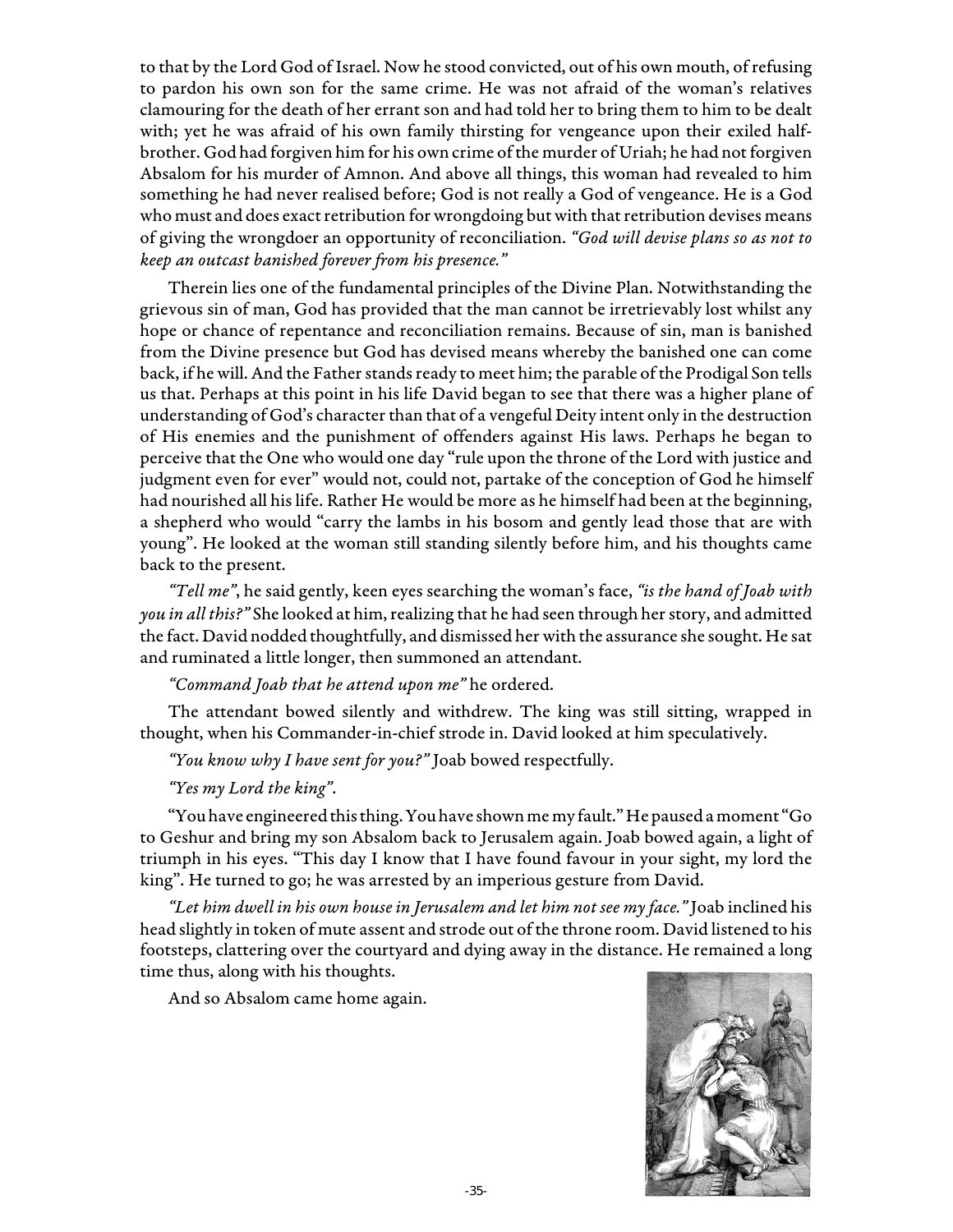#### **12. High Treason**

Two years had passed since Absalom returned from Geshur. He was now reconciled to David and so far as the king was concerned the past was forgotten. At Joab's instigation, Absalom had appeared before the king, received full forgiveness and allowed to resume his former place at court. It is almost certain that David looked upon Absalom as the one to follow him as king. Solomon would be about eight years of age but it is not likely that David was at this time thinking of him as his successor. The original promise retailed to him by Nathan (2 Sam. 7:12-15) was that one of his sons would build the Temple after his own death without stipulating which one it would be. It was only towards the close of his reign that Solomon's name became coupled with the promise. So at the moment it would seem that David was resting content in the feeling that the succession was assured in the person of Absalom. He, at fifty-eight years of age, could look forward to a reasonable term of years of peace and tranquillity as king over the nation before his time should come. But there was to be no peace and tranquillity for David.

Absalom, at twenty-seven years of age, was not taking kindly to the idea of waiting perhaps another twenty years before succeeding to the throne. His history to date shows him to be headstrong, assertive and ruthless. He was only half Israelite. His Amorite blood through his mother had evidently infused something of the warlike qualities of the invincible Geshurites into his nature and he was thirsting for action. Maybe David had looked speculatively at the young boy, Solomon, son of his beloved Bathsheba, and Absalom had intercepted the glance. He had already disposed of one rival for the throne, Amnon; he was not going to risk the appearance of another as this lad grew up to maturity. So once again there was scheming and plotting in the political sphere of David's kingdom.

The conspiracy was carefully planned and very circumspect at first. Absalom surrounded himself with a retinue of chariots and men, calculated to impress the people with his importance and splendour. He probably spent some time driving around Jerusalem and the adjacent countryside until the people became thoroughly accustomed to him and knew him better than any other of the king's sons. Then he formed the habit of stationing himself by the outer entrance to the royal court at the times appointed for litigants and complainants to seek audience of the king for the redress of their wrongs, and intercept them as they passed in, to ascertain the nature of their troubles. Irrespective of the apparent justice or otherwise of the man's case, Absalom would say sympathetically "See, your matters are good and right, but there is no one deputed of the king to hear you." Then, he would lift his eyes to heaven and remark piously "O that 1 were made judge in Israel, that every man that has any suit or cause might come unto me, and I would do him justice". Thus did he foster the impression that he was much more concerned with the welfare of the populace than was his father, and in consequence, says the historian, "Absalom stole the hearts of the men of Israel."

It might well be that there was some substance in Absalom's claim. David could well have been losing interest in the day-to-day affairs of his people, and the administration of justice in petty affairs becoming increasingly neglected or delegated to negligent minor officials. David was always more a man of war than a man of peace and his almost continual pre-occupation with military affairs, added to his own domestic troubles, might have led him to relegate other matters to the background. The eventual outcome of this particular series of events shows that he had lost much of the earlier enthusiastic allegiance of the people. Absalom may well have judged rightly that this was the time to act and so he commenced by ingratiating himself with the people at large.

So passed four years during which Absalom insinuated himself into the hearts of Israel (2 Sam. 15:7). The AV says "forty years" but this is a palpable error; forty years from this point would have set the event in the middle of the reign of Solomon. The Syriac, Arabic and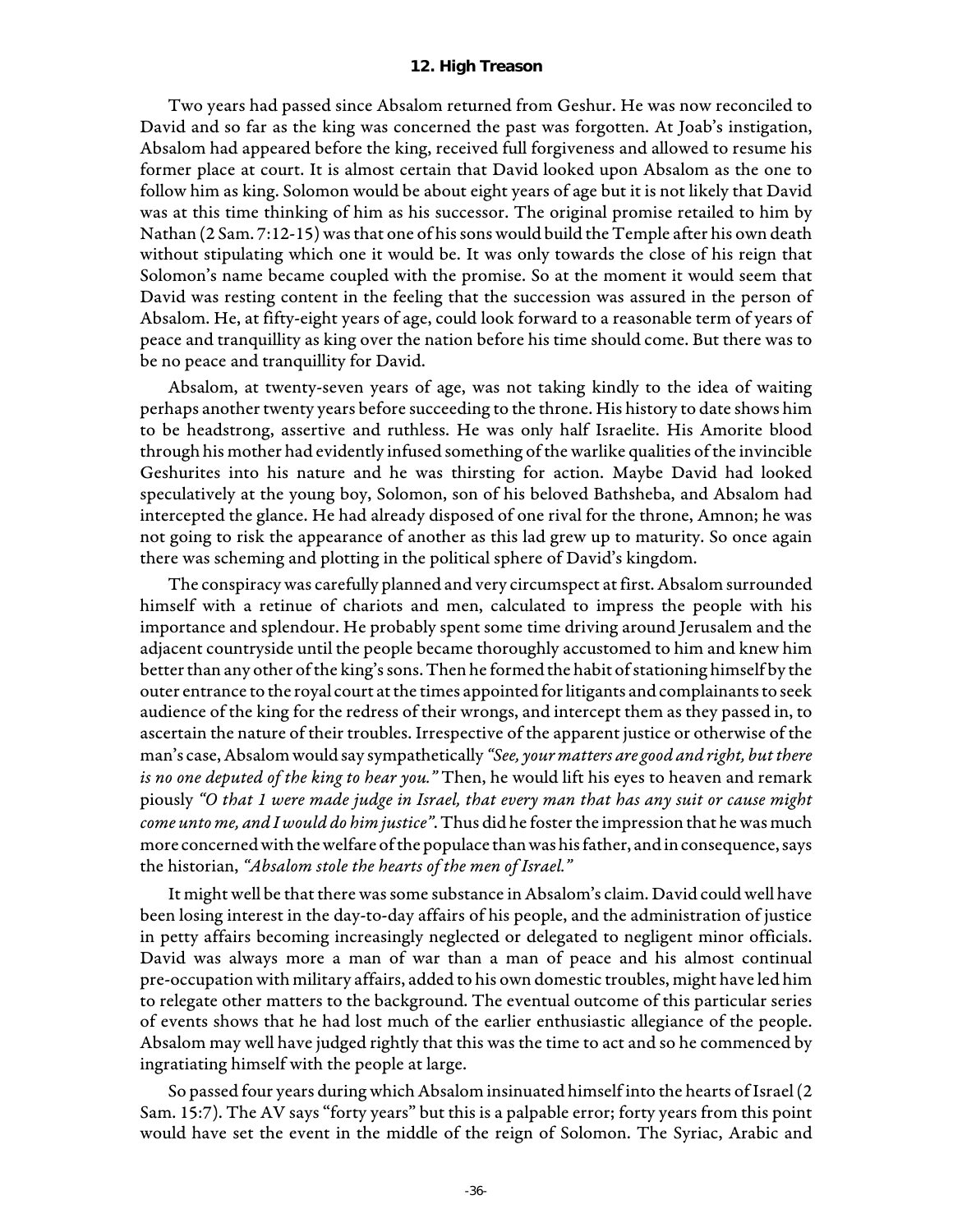Josephus all give four but the Septuagint has forty so the error must be of very old standing in the Hebrew manuscripts. It is likely that the original text was *arba*, four, a singular noun, and that by mistake a copyist changed this to the plural form, arbaim, which means forty. Most modem translations now give four. It would seem that Absalom was in no hurry: he intended the groundwork to be well and truly laid. David, apparently, was quite unsuspecting, and feeling that his reconciliation with his son had cleared the way for the future, with no more wars in prospect, he probably congratulated himself that life would from then on be serene and peaceful.

At the end of the four years Absalom made his bid. He first went to his father with a plausible tale of a vow he had made while exiled in Geshur to the effect that if the Lord brought him back to Jerusalem he would serve the Lord and would ratify his vow in Hebron. This was sacred as the burial place of Abraham and the patriarchs, and where the kingdom of David was first instituted. Now he wanted permission to go to Hebron and there make formal acknowledgement of his conversion before the Lord.

David was, apparently, pleased. It would seem that Absalom had not heretofore made any profession of allegiance to the God of Israel; his alien descent was probably partly accountable for this but there does seem to have been some lack on David's part in the early training of his sons. But he now assented, very readily, and Absalom went out from his presence well satisfied with progress so far. David was blissfully unaware that he was being grossly deceived for the second time by his turbulent son.

The conspiracy had been well organized. Whilst Absalom was on his way to Hebron twenty miles away; messengers were speeding to the northen ten tribes telling them to accept and declare Absalom as king in place of his father, so soon as they heard the trumpets sound. It is plain that he had supporters posted in every part of the country waiting. Directly he arrived in Hebron the trumpeters there sounded their trumpets and the peal was taken up by one and another until it reached the most northerly bounds of the kingdom. The bulk of support for Absalom was clearly among the ten tribes, previously supporters of Saul. The cleavage between the ten tribes and the two, Judah and Benjamin which became a reality at the death of Solomon, fifty years later, was already in evidence now during the latter part of David's reign. His hold on the people was not so strong as is often supposed. Now a considerable proportion of the population was prepared to follow Absalom; "the conspiracy was strong; for the people increased continually with Absalom" (15:12).

Too late, David found out what was going on and realised that he had lost the allegiance of his people. It must have been a bitter moment. All that he had suffered and endured and achieved since his youth was gone as it were in a moment. In the past his enemies had been aliens of other races and he had gone out against them with the sword, and with the sword he had conquered them and slain them. Now his enemy was his own son; he could not lift his sword against his own son.

Absalom, he knew, would soon be coming to Jerusalem to assert his rulership, and the people in large measure were behind him. There was only one course open if he was to avoid open conflict; an ignominious flight out of the country without delay, thus leaving the field clear for the usurper.

The pitiful journey of David with his principal officers of State, his palace retinue and a considerable body of loyal warriors is strangely out of accord with the known martial character and strategic skill of Israel' s most famous warrior king. They crossed the Jordan and went on sixty miles to Mahanaim in Gilead, where he would be out of the immediate reach of his rebellious son. This part of the narrative, as told in 2 Samuel 15-17, has all the signs of panic in the face of an overpowering threat. There is an anxious desire to get away from the enemy at any cost irrespective of the consequences for those left behind. This is the first occasion in David's reign when he is depicted retreating before the enemy. The contrast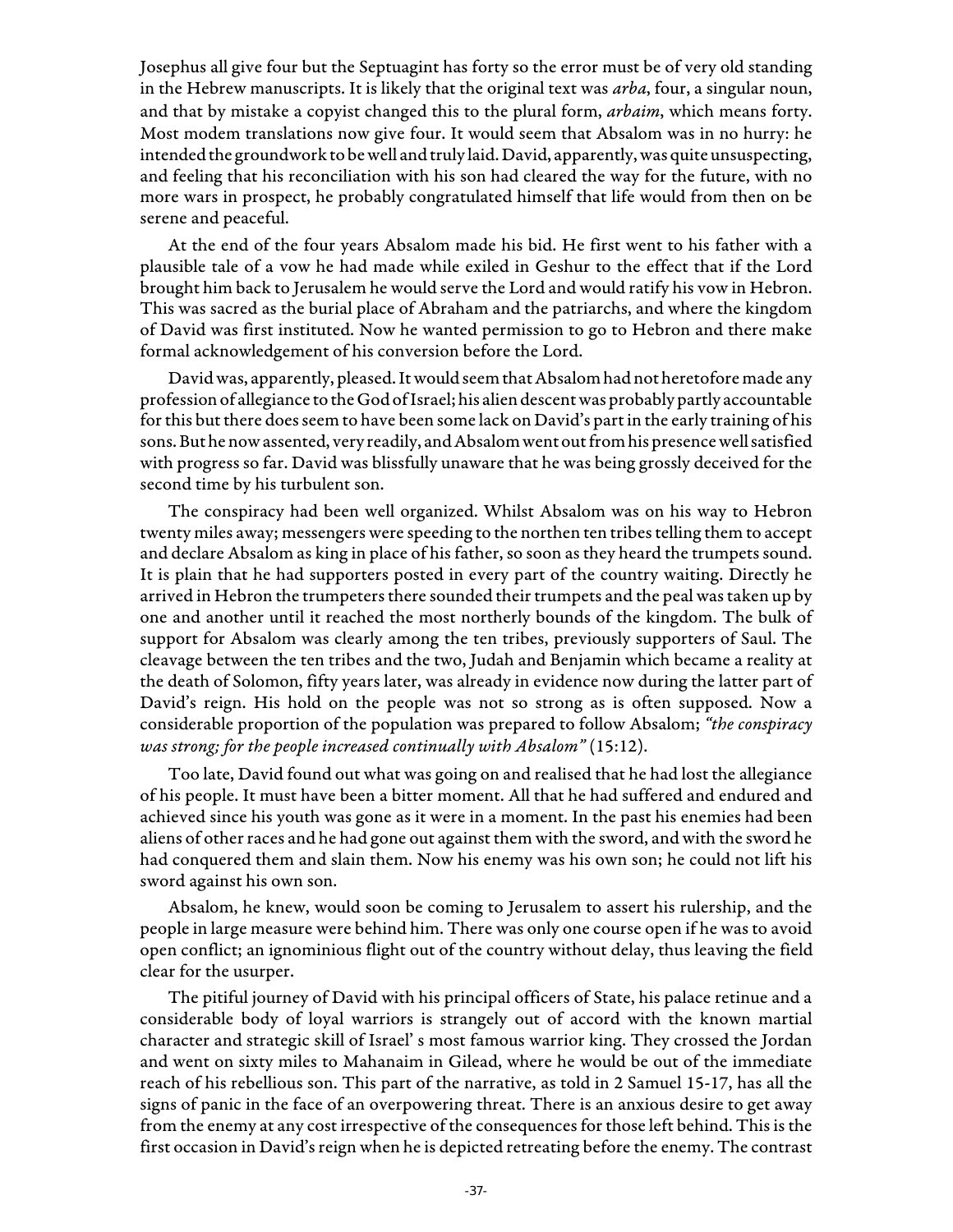is so great that one is compelled to look below the surface of the account to discern the underlying motive. It could not be cowardice; it could not be lack of confidence in his own ability to hold his own and gain the victory if it came to a fight; David's whole past history militates against that conclusion. David's flight to Mahanaim must have been dictated by some other vital consideration.

Did his mind, at this crisis in his career, go back to the early days of his flight from Saul, and his rigid refusal to accept the opportunities he had to encompass Saul's death, insisting that the Lord would give him the kingdom in his own due time? Did he feel that the battle was not his, but the Lord's, and he would do well to remove himself out of the land in peace and wait for the Lord to intervene in His own way? As he left the city behind him on his way to the Jordan he did say to Zadok the priest (15:25). "If I shall find favour in the eyes of the Lord he will bring me again, and show me both it (the city) and his habitation". It does look as though David left the city, not through fear, but in faith that the Lord would direct the issue and shape his future. It might well be that David was now accepting these successive disasters in his life as just retribution for his crime of the past and was saying, as did Joab some years before him, "May the Lord do what seems good to him". He must have reflected, grimly, as he entered the little town of Mahanaim in Gilead, where he and his were to find refuge, that this was the place where Saul's son Ish-bosheth had set up court to keep out of the reach of David some thirty years before. Now it was David who was the fugitive, awaiting his Lord's good pleasure.

In the meantime Absalom had entered Jerusalem and declared himself king, accompanied by Ahithophel the Gilonite. On the surface this seems strange. Ahithophel was David's chief counsellor, a sort of "Prime Minister" to the nation, high in office and highly esteemed. One would have thought that he, like all the other Ministers of State, would have accompanied David into exile, but here, without explanation, he is revealed as siding with Absalom. A comparison of various scattered texts in Samuel and Chronicles yields the clue. Ahithophel was the grandfather of Bathsheba. His son Eliam, her father, was one of the stalwarts who had endured the wilderness hardships with David, as had Uriah, in the days of Saul's enmity. It looks very much as though Ahithophel ended his friendship with David over the affair with his granddaughter and espoused the cause of Absalom. As the narrative unfolds it is clear that he intended the death of David. It is indicated in 16:23 that his advice, both in the days of David and now of Absalom was so highly regarded that it was "as if a man had enquired at the oracle of God". Absalom was probably congratulating himself upon obtaining such a useful adherent to his cause.

There was another apparent convert, Hushai the Archite, another close friend of David, who suddenly appeared at Jerusalem, professing allegiance. "God save the king; God save the king" he exclaimed as he came before him. Absalom was more than a little suspicious of this one; he had not the same excuse for breaking with David as had Ahithophel, and he too had been high in honour and a close adviser of the king. "Is this your loyalty to your friend?" he queried. "Why did you not go with your friend?" "No" responded Hushai "but the one whom the Lord and this people and all the Israelites have chosen, his I will be and with him remain … Just as I have served your father, so I will serve you." Absalom was satisfied; he would not have been so satisfied had he known that Hushai was professing allegiance in order to acquire details of Absalom's intentions and movements so that he could pass them on to David.

So far, so good. Absalom was in possession of the palace at Jerusalem and surrounded by an appreciable company of supporters. But an element of uncertainty seems to have pervaded the assembly. He, and they, were not quite sure what to do next. The would-be king was dubious as to his next move. He appealed to Ahithophel for advice, and that worthy, an experienced politician thirsting for personal revenge, knew just what the first move ought to be so that an irreparable breach between Absalom and his father might be created. He knew that in his flight, David had left behind his ten concubines to "keep the house", and here they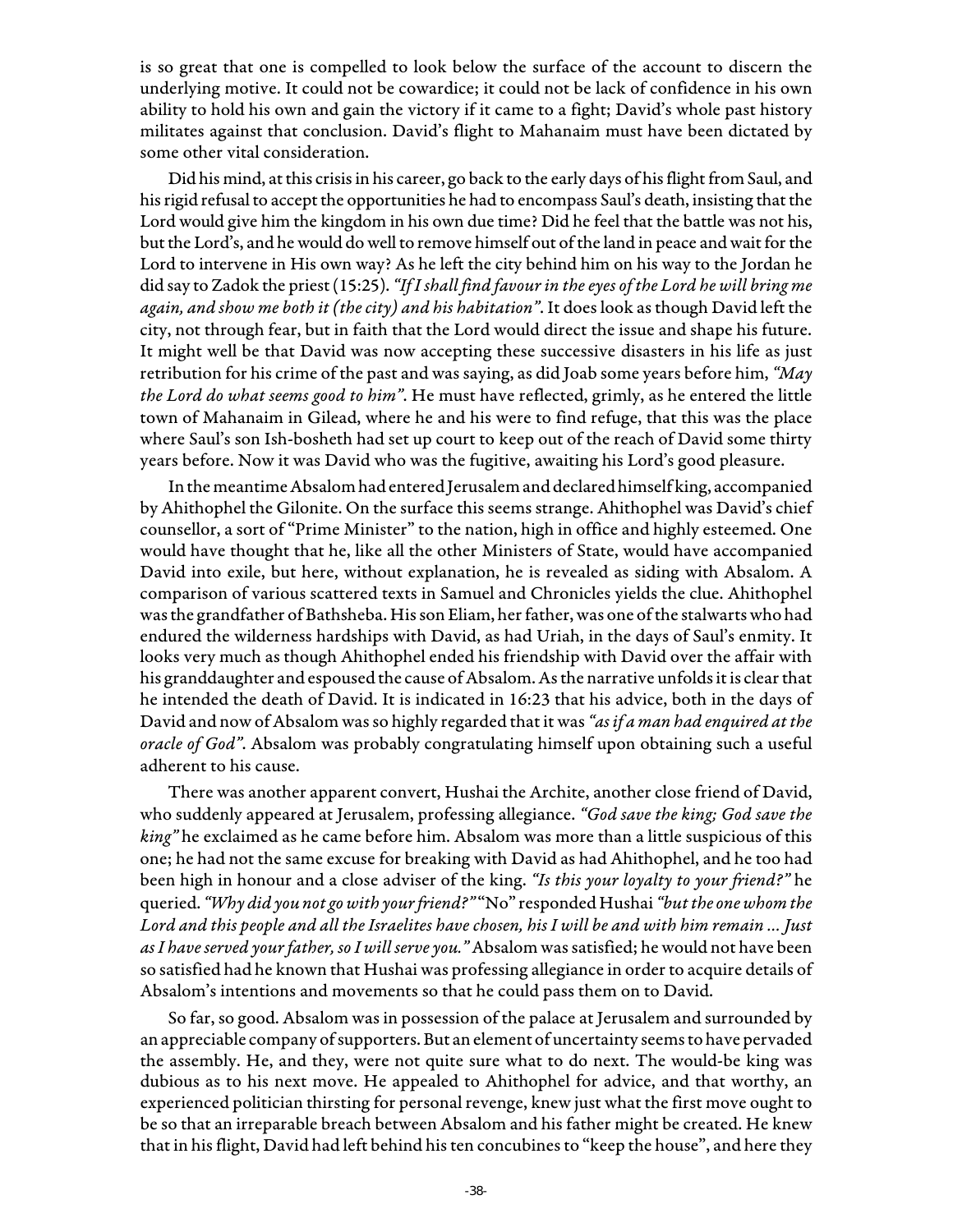were in the palace. "Go in to your father's concubines, the ones he has left to look after the house, and all Israel will hear that you have made yourself odious to your father; and the hands of all that are with you will be strengthened". So they erected an open pavilion on the roof of the palace in the sight of all Israel, and David, when he heard of the deed, must have remembered the prediction of Nathan in ch. 12:11 and realised that the judgments of the Lord were not finished yet.

But this was only part of Ahithophel's revenge. He now had the ear of Absalom and outlined the scheme he had formulated to give himself the satisfaction of slaying David. "Let me choose and take twelve thousand men" he suggested "and I will pursue after David tonight and come upon him when he is weary and weak. I will smite the king only and bring back all the people who are with him so that your kingship may be established without loss of any other life". What fiendish plot he had devised to get access to David and assassinate him before anyone could interfere no one knows, but he evidently felt he could do it and so satisfy his personal enmity over the matter of Bathsheba.

The plot won general approval, but Absalom was still irresolute. The plan seemed too simple to be workable. He knew his father; he was not at all sure that it would succeed. "Call Hushai the Archite" he ordered "and let us hear what he has to say". So Hushai came in and listened impassively while the plan was outlined. He pretended to be thinking deeply, while all present waited in silence. At last, with a friendly glance at Ahithophel, he spoke. "The counsel that Ahithophel has given is not good at this time". What he meant by the last few words was that while Ahithophel's advice was normally wise and beyond reproach, in this particular instance his judgment was at fault; he had not given due weight to several important considerations. "You know your father and his men" he said to Absalom "that they are mighty in battle, and furious at being exiled out of their land. As soon as there is a conflict some of your men will be slain and immediately the word will go round that there is a slaughter among the men that follow Absalom. With the people's knowledge of your father's prowess there will be a weakening of their loyalty to you". He paused and looked round the circle of faces, listening intently. He resumed "My advice is that you do not act precipitately, but that you gather together all the fighting men in Israel, from Dan to Beer-sheba, an invincible host, and that you then lead the army in your own person. So you will overwhelm him and his followers by sheer force of numbers, and of him and all the men that are with him there shall not be left so much as one".

Hushai looked around him again and saw in the eyes of his hearers what he wanted to see and expected to see. He knew that the supporters of Absalom were mainly from the ten tribes of the north while those who had accompanied David in his flight were principally of his own tribe, Judah. These men surrounding Absalom were not at all keen upon an outcome that would bring men of Judah back to Jerusalem to compete for places of favour around the new king' s person. Much better to adopt Hushai's suggestion of eliminating them and ending the Judean influence in the royal court. The antipathy even then existing between the Ten Tribes and the Two rendered the idea of a massive showdown an appealing one. Hushai's plan was vociferously endorsed by Absalom and his supporters as the better of the two. Then Hushai turned aside that no one might perceive the gleam of triumph in his eyes. He knew, none better, that there could be only one end to a battle led on one side by the hardened campaigner, David, and on the other by an untried fledgling like Absalom.

Ahithophel knew that also. The narrative (17:23) says that when he saw that his advice was not to be followed, he saddled his ass, went home to his own town, put his affairs in order, and hanged himself. He was not going to be there when David returned in triumph. His ploy had failed, and he knew it.

Hushai left the palace so soon as he could without arousing suspicion, for there was much to be done. David and his company had not yet crossed the Jordan on their way to Mahanaim.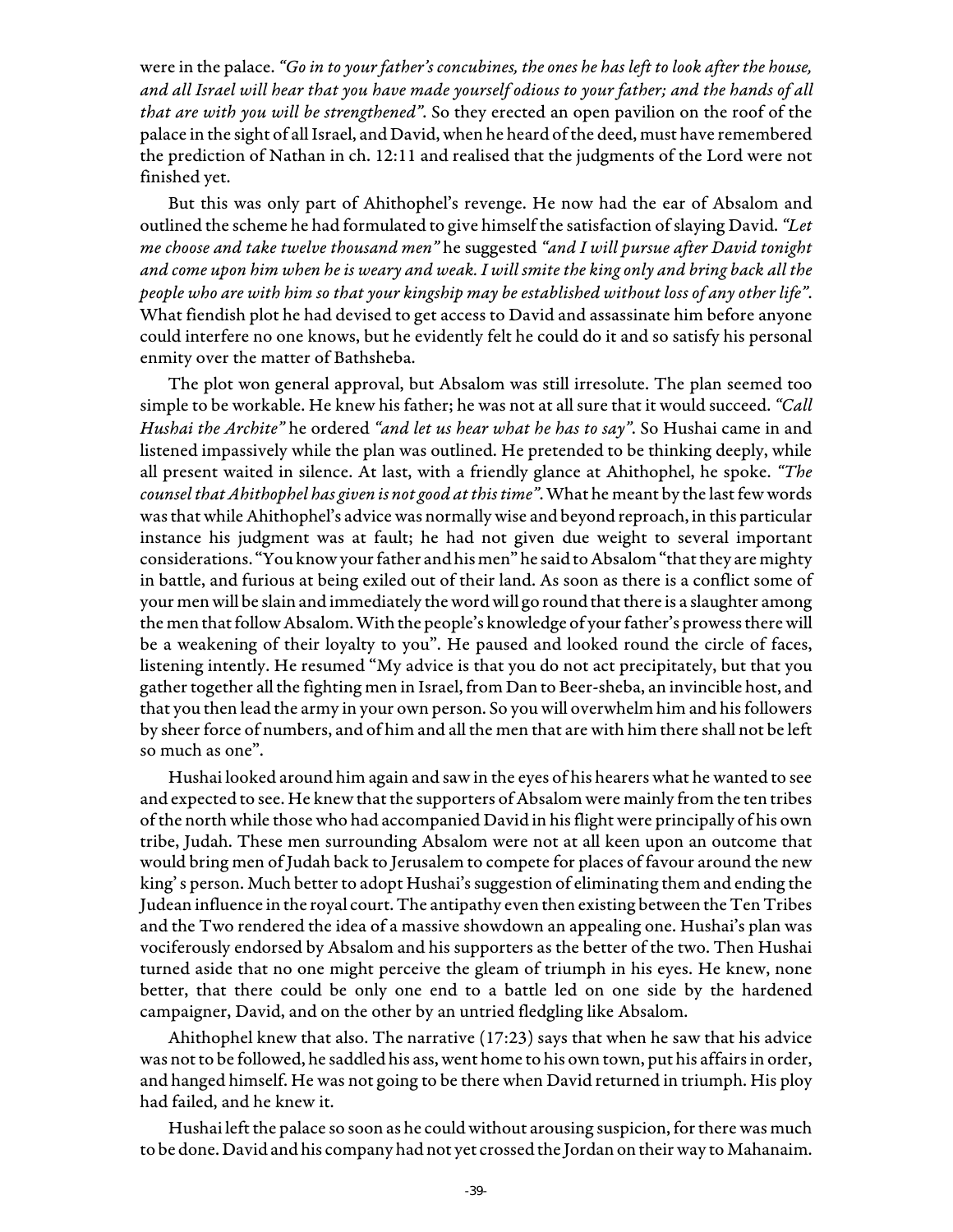For the present they were safe while Absalom sent to collect all the fighting men of Israel; that much had been attained by Hushai in effecting the acceptance of his suggestion, but David now had to be advised of progress. Hushai went to Zadok and Abiathar, the twin High Priests, who, themselves loyal to David, had remained in the city under cover of discharging their sacred office. They passed the message to their young sons, and they in turn set out to find David and tell him the outcome of Hushai's work and what to expect from Absalom. By the following morning David and his forces were across Jordan and well on the way to Mahanaim, which they must have reached after two or three days' journeying. Upon arrival he immediately began to dispense his men for the ensuing battle. It would seem that his apparent former willingness to leave the outcome in the Lord's hands had rather quickly evaporated when faced with his enemies. Quite likely his commander-in-chief Joab pressed him into it. Joab knew only one language, the language of armed combat, and as a man of Judah himself, he was David's nephew, he was not going to allow men of Israel to gain the ascendancy.

Absalom and his army crossed Jordan into Gilead and before long battle was joined. The issue was not long in doubt. David's hardened veterans made short work of their northen countrymen and it was not long before the latter were in full flight. David had foreseen the outcome and he had ordered Joab and his other leaders to take care that Absalom himself should come to no harm. Despite his son's treason and designs against his own life, he still loved him and was in the mood to forgive him all that he had done. But Absalom, riding a mule in frantic flight to get away, was caught in some way by his head, or perhaps by his luxurious long hair, in the boughs of a great tree in the forest, and hung there, unable to free himself. Joab, apprised of the fact, and in crass defiance of the king's wishes, took some of his men and killed Absalom as he hung there helpless. He had no intention of risking David's soft-heartedness paving the way for perhaps a second rebellion of this nature and what he did was probably dictated by self-interest as much as anything else. Absalom had appointed Joab's cousin Amasa to command the army in his place and he was not going to risk the loss of that position when all was over.

It now remained to acquaint David with the result of the battle and of the death of his son. David had remained at Mahanaim with one section of the force to defend the city; Joab and his men were in the plains of Gilead near Jordan twenty miles away. Two runners were sent to convey the news. The first gave his message "Blessed be the Lord your God; who has delivered up the men who raised up their hand against my lord, the king". David received the welcome news with equanimity but with one overpowering anxiety. He leaned forward. "Is the young man Absalom safe?" The runner gave an evasive reply; he knew not how to tell the king the truth, and then the second runner arrived. "Good tidings for my lord the King, for the Lord has vindicated you this day delivering you from the power of all who rose up against you". With increasing apprehension came the question again "Is it well with the young man Absalom?" The runner looked round at the circle of strained faces, then again at the king, and replied in a lower tone of voice "May the enemies of my lord the king and all who rise to do you harm be like that young man".

At those words the king broke down. Rising from his seat, he made his way blindly through the throng towards his own room and as he went they heard his voice rising high in lamentation "O my son, Absalom, my son, my son, Absalom. Would God I had died for thee, O Absalom, my son, my son!"

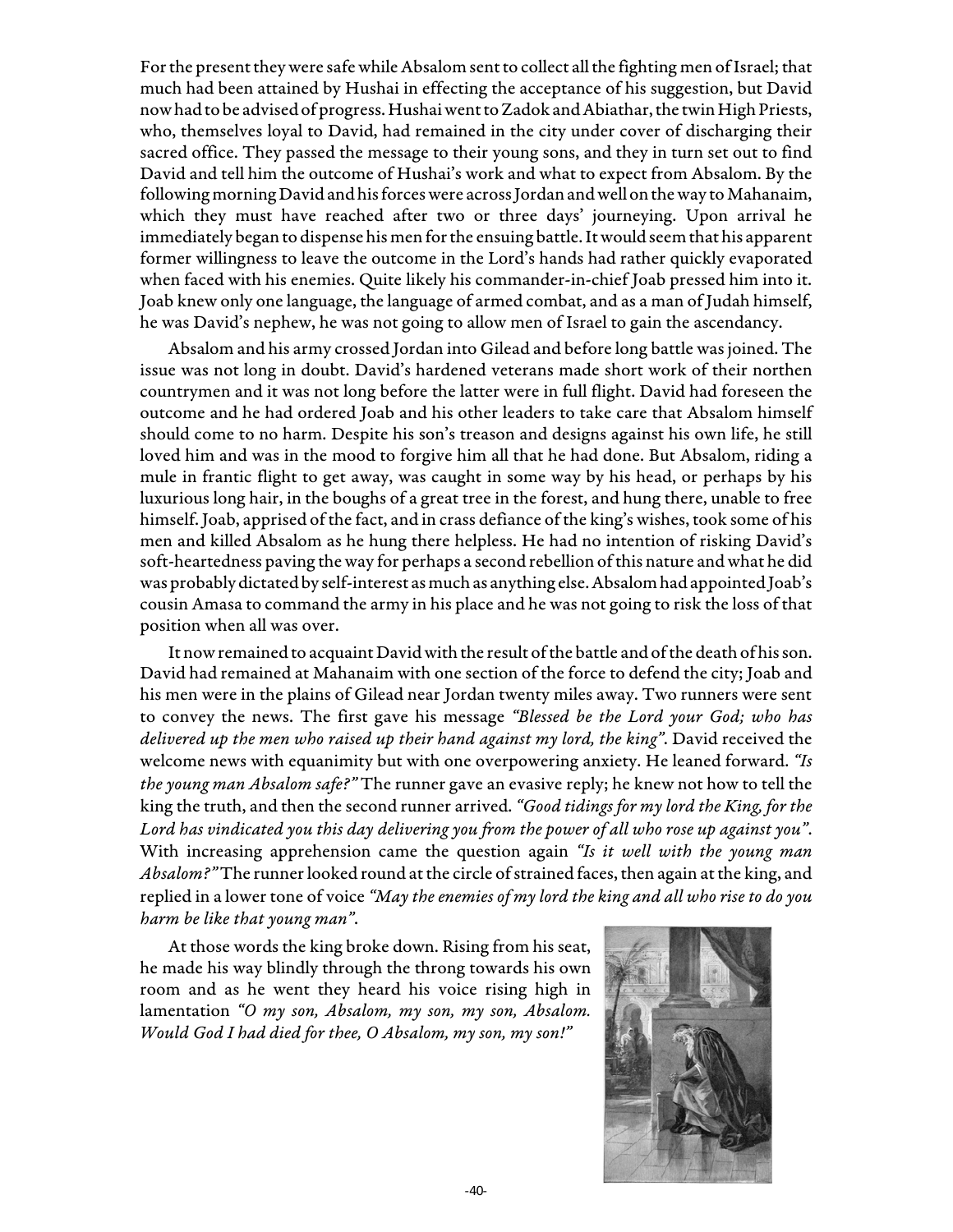#### **13. Declining Days**

Joab the commander-in-chief strode out of the conference tent where his officers and the officials of David's court had been sitting in conclave. He began to make his way with purposeful steps towards the house in which David had shut himself up to bemoan the death of his favourite son, Absalom. The warriors of Judah, standing and sitting about in groups watched him go in silence. There was an air of gloom and despondency throughout the camp. Joab glanced morosely at some of them as he walked past. These men had followed David loyally into exile and had fought like tigers to defend him from his rebellious son Absalom and the hosts of Israel. They had won the day, the northern tribes' forces were defeated and dispersed, Absalom their leader was dead and the threat to David's kingship removed. The king could go back to Jerusalem and resume his reign, and everything would be as it was before. The disgrace of their ignominious flight from the capital would be wiped out by the triumph and glory of their return. They would bring back their king with rejoicing to place him once again upon the throne of the Lord. But now, most unaccountably, all this rosy anticipation had vanished. So far from setting himself at the head of his victorious warriors to lead a triumphal march to Jerusalem, he was sitting in a darkened room away from them all weeping and lamenting his lost son. They could hear his voice now, penetrating the closed door. "O my son Absalom, O Absalom, my son, my son." They looked at each other as men ashamed and uncertain, and watched their leader as he strode up to the door, opened it and went in.

David looked up, cold hostility in his eyes as he recognised his visitor. He made to speak, but Joab waved him peremptorily to silence. "This day" declared the old soldier bluntly "you have put to shame all your loyal servants who have saved your life. You love your enemies and hate your friends. You have shown this day I perceive, that if Absalom had lived and all we had died this day, then it had pleased you well". He looked down at the recumbent figure of the man he had served so loyally though unscrupulously, contempt showing on his face. "Now therefore arise, go out and speak kindly to your servants; for I swear by the Lord, if you do not go, not a man will stay with you this night; and this will be worse for you than all the evil that has come upon you from your youth until now." (2 Samuel 19:7 RSV).

There seems little doubt that from this time, about six years from the end of his reign, David was losing his hold over the nation. More than forty years had passed since the young women of Israel had eulogized his victorious return from battle with dances and the song "Saul has slain his thousands but David his ten thousands". The virile, handsome youth they had idolized had become a remote and somewhat embittered old man indulgent towards his close friends but distant from the mass of his people. There are indications too, that at this period of his life his physical powers were failing. In 2 Samuel 18 and 21 there are instances where the men of Israel dissuaded him from going into battle with them on this score. Chapter 21:15-17 alludes to an incident when David, in battle with the Philistines, would have been killed had not his nephew Abishai come to his aid and rescued him, after which David went out to battle no more. Joab's warning therefore was no empty threat; David must be made to realise that his hold on the throne was by no means so secure as he imagined, and the sooner he took active control of the situation the better.

So David bestirred himself and appeared once more at the head of his supporters. They were still at Mahanaim, three days' journey from Jerusalem and even although Absalom was dead anything could be happening there while the king was missing. Joab realised that even if David did not see the danger, he must get the king back to Jerusalem and firmly in control before the pro-Israel and anti-Judah influences in the nation had found another figure among David's remaining sons to set up as king. So preparations for the return went on apace.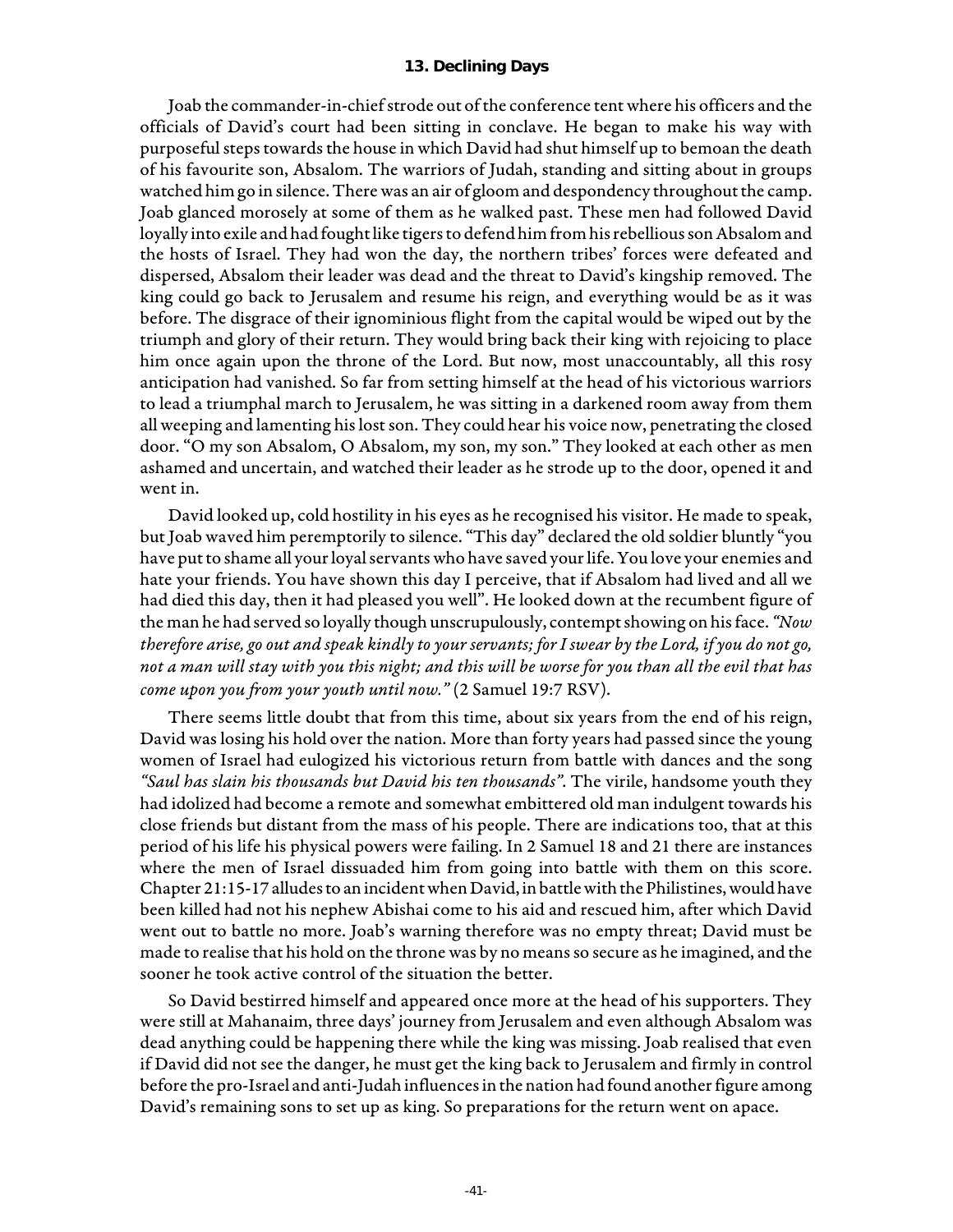Perhaps he need not have worried. There is some ambiguity about the precise order of events at this time as related in 2 Sam. 19 but it does seem that with the death of Absalom there was considerable uncertainty and perhaps some apprehension among the northern tribes as to the next move. They were painfully aware that they, not Judah, had espoused the rebellion of Absalom and now he was dead and the rebellion had failed. What kind of treatment could they expect when David returned in triumph, as return he must? Perhaps the wisest course would be to take the initiative in bringing him back! "Absalom, whom we anointed over us, is dead in battle." they said. 'David saved us out of the hand of the Philistines in time gone by.' "Why do you say nothing about bringing the king back?". There must have been ambassadors sent to David at Mahanaim to sound out his attitude, for the next we hear in 2 Sam 19 is David's demand of the men of Judah back at Jerusalem for an explanation in their tardiness in welcoming him back and so giving the advantage to the northern tribes. "Why are they last to welcome back the King?" So the situation developed into an undignified scramble to be the first at Jordan to welcome the king back and to escort him to Jerusalem, a contest which was won by the men of Judah, who had the advantage of being nearer the scene to start with. But it was a contest that only served further to embitter relations between the Ten Tribes and the Two, leading eventually to the separation at the death of Solomon some forty five years later.

A casual allusion in 2 Sam 19:13 throws a flood of light upon the political manoeuverings of the time and not particularly to David's credit either. He sent a message to the men of Judah still at Jerusalem appointing Amasa, son of his sister Abigail and therefore cousin to Joab, to be commander in chief of the armed forces in the place of Joab. Amasa had espoused the cause of Absalom and was, therefore, one of the rebels; in thus condoning his disloyalty and appointing him to this high office, David was probably attempting to placate the pro-Absalom faction and encourage their future loyalty to him. It is also probable that he was trying by this means to get rid of Joab, whom he must have suspected, if he did not have positive knowledge, of being responsible for Absalom's death — as indeed he was, recorded in 2 Samuel 18. He speedily found out that his judgment was at fault again, Joab was not the kind of man to take such an insult lying down and the upshot in the long run was more trouble for David.

Almost immediately the trouble came. A fierce controversy arose between the "men of Israel" and "the men of Judah" — probably the leaders and notables of the various tribes over the action of Judah in bringing back and re-installing David as king without giving opportunity for the participation of the ten northen tribes. Here was the old rivalry springing up again in full force. According to 2 Samuel 20 the lead in this latest insurrection was taken by one Sheba, a Benjamite, a member of Saul's own tribe. He raised the standard of revolt. "We have no part in David" he cried "neither have we inheritance in the son of Jesse. To your tents, O Israel." And Judah remained loyal to David. Once again the kingdom was divided.

David acted. He summoned Amasa, his new commander-in-chief, and instructed him to assemble the warriors of Judah and present himself with them within three days. It looks as though he was preparing for a full-scale punitive expedition. Amasa disappeared to execute his commission and the three days passed. There was no sign of Amasa or his men. David was getting edgy. He summoned Abishai, Joab's younger brother, hitherto not in the forefront of affairs but evidently of some note in the army, instructing him to go in pursuit of Sheba before he could entrench himself in the strongholds of northen Israel. His quarrel with Joab evidently prohibited him from summoning that worthy, even although he was the most experienced tactician of them all. Somehow or other, by the time Abishai had reached Gibeon a few miles north of Jerusalem, he found himself teaming up with Amasa and his men. Amasa apparently had gone into action without the formality of reporting to David first as the latter had instructed.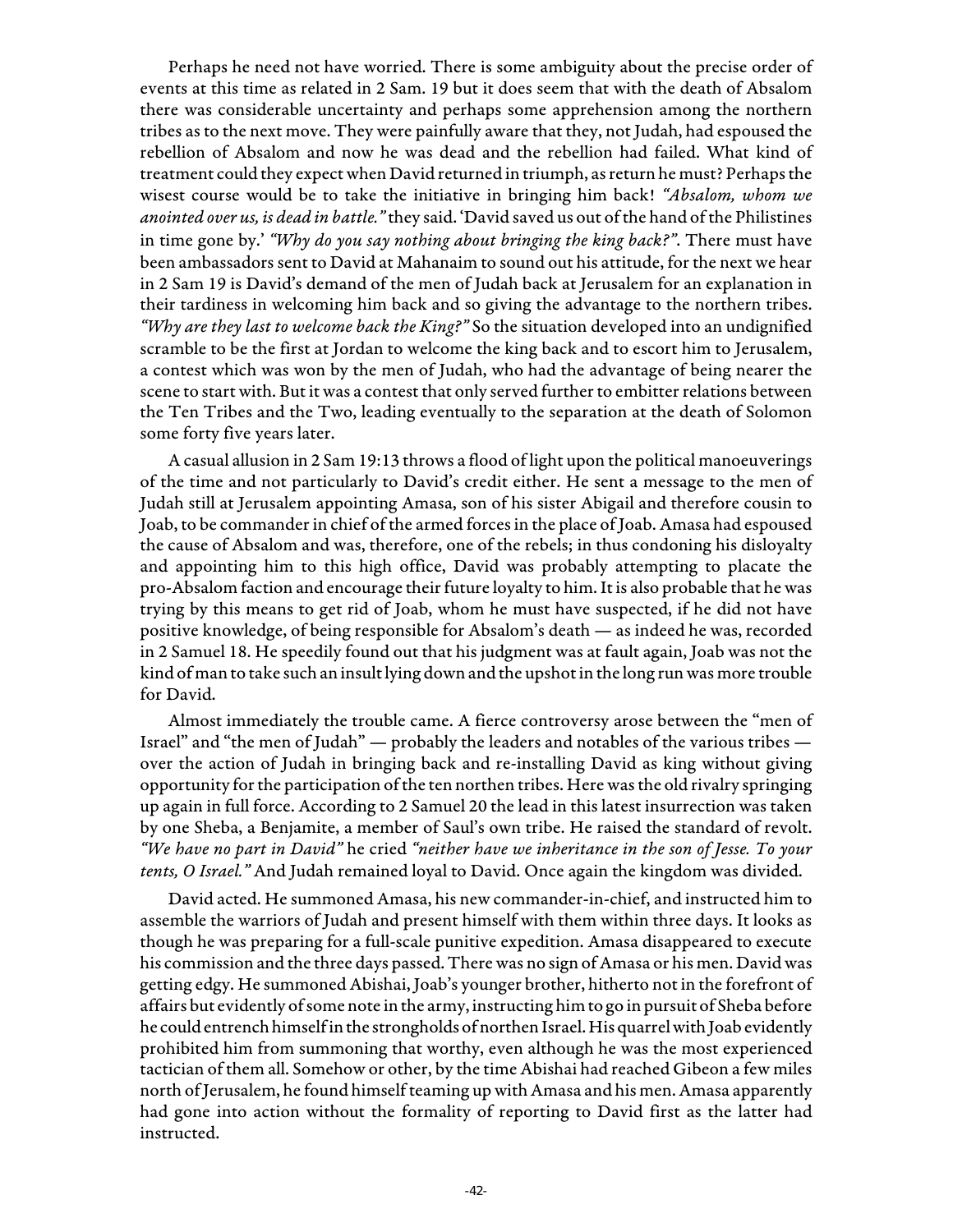Now another factor came in to complicate the situation. Joab, that hardened and utterly ruthless old campaigner, although out of office and in disgrace, turned up with his own men and attached himself to the pursuers. It is evident that each of these mutually jealous and competing army leaders held a loyalty of their own men superior even to the loyalty of those men to David. Joab's men were still following him and now in this latest tussle with the northen tribes it was Joab they looked to as their leader and he knew it. So three of David's chief men, each with his own band of adherents, joined in pursuit of the rebel Sheba.

But Joab had another score to settle first. He must have followed the whole process very closely and knew just when to introduce himself into the picture. Chapter 20 tells the story. Joab caught up with Amasa at a point in the pursuit when it seems they were temporarily separated from the rest. He greeted his cousin in a friendly voice and with a sword in his left hand hidden behind his back. Amasa responded to the greeting: taken for a moment off his guard, he was suddenly transfixed by Joab's sword and fell to the ground a dying man. First, Abner; then, Absalom; now, Amasa. Joab allowed no man to stand in the way of his ambition, and the fact that his latest victim was his own cousin and David's nephew made no difference.

So Amasa died, but the pursuit continued, by common consent under the leadership of Joab. No better guarantee of success could be given. It was not long before Joab had got Sheba at bay in a walled town in the extreme north of the country and with his usual thoroughness he proceeded to tear down the walls in order to capture his quarry. Responding to an appeal from a "wise woman", a prophetess, he promised to spare the city if Sheba was given up, whereby the citizens promptly cut off Sheba' s head and threw it to Joab over the wall. So the insurrection collapsed and Joab returned in triumph to Jerusalem and to David.

What David thought about all this is not recorded. Right at the beginning of his reign, at the time of the murder of Abner, he had complained that the sons of Zeruiah — Joab, Abishai and Asahel, sons of David's sister Zeruiah — were "too hard" for him, and he, although king, was weak in their presence. They seem to have been a turbulent family whose one redeeming feature was their utter loyalty to David himself. It looks as though at this time, following the death of Amasa, David resigned himself to the inevitable and allowed Joab to resume command of the army. There was probably no one else immediately available for the position, and with Joab's reputation, no volunteers.

Once again, with all enemies apparently defeated, David took his place on the throne of the Lord at Jerusalem. It was a rather insecure throne. He must have been conscious that he had lost the allegiance of the major part of Israel; it was probably upon the fighting men of his own clan, of Judah, that he had to rely in the main. Much of the glory and euphoria of the early part of his reign had passed away. For the first time there had emerged among the people of the Lord a division into two classes, the rich and the poor. Under Saul they had been a pastoral people where opportunities for the accumulation of wealth did not exist. Under David, largely in consequence of his alliance with Hiram king of Tyre and his people, they had been introduced to the refinements and luxuries of what we would today call the industrialized society. Merchants and manufacturers flourished; ornate buildings were erected, then filled with luxurious embellishments. Men left, or were enticed from their farms to work for other men who employed them on these high flown schemes. A new era was opened which Solomon brought to its peak of magnificence. The words of the Lord to Samuel when Israel first asked for a king had become fearfully true. "He will take your sons, and appoint them to his chariots and to be his horsemen, and to run before his chariots; and he will appoint for himself commanders of thousands, and commanders over fifties, and some to plow his ground and to reap his harvest, and to make his implements of war, and the equipment of his chariots. He will take your daughters to be perfumers and cooks, and bakers. He will take the best of your fields and your vineyards and olive orchards and give them to his. servants. He will take the tenth of your grain and of your vineyards and give to his officers and to his servants. He will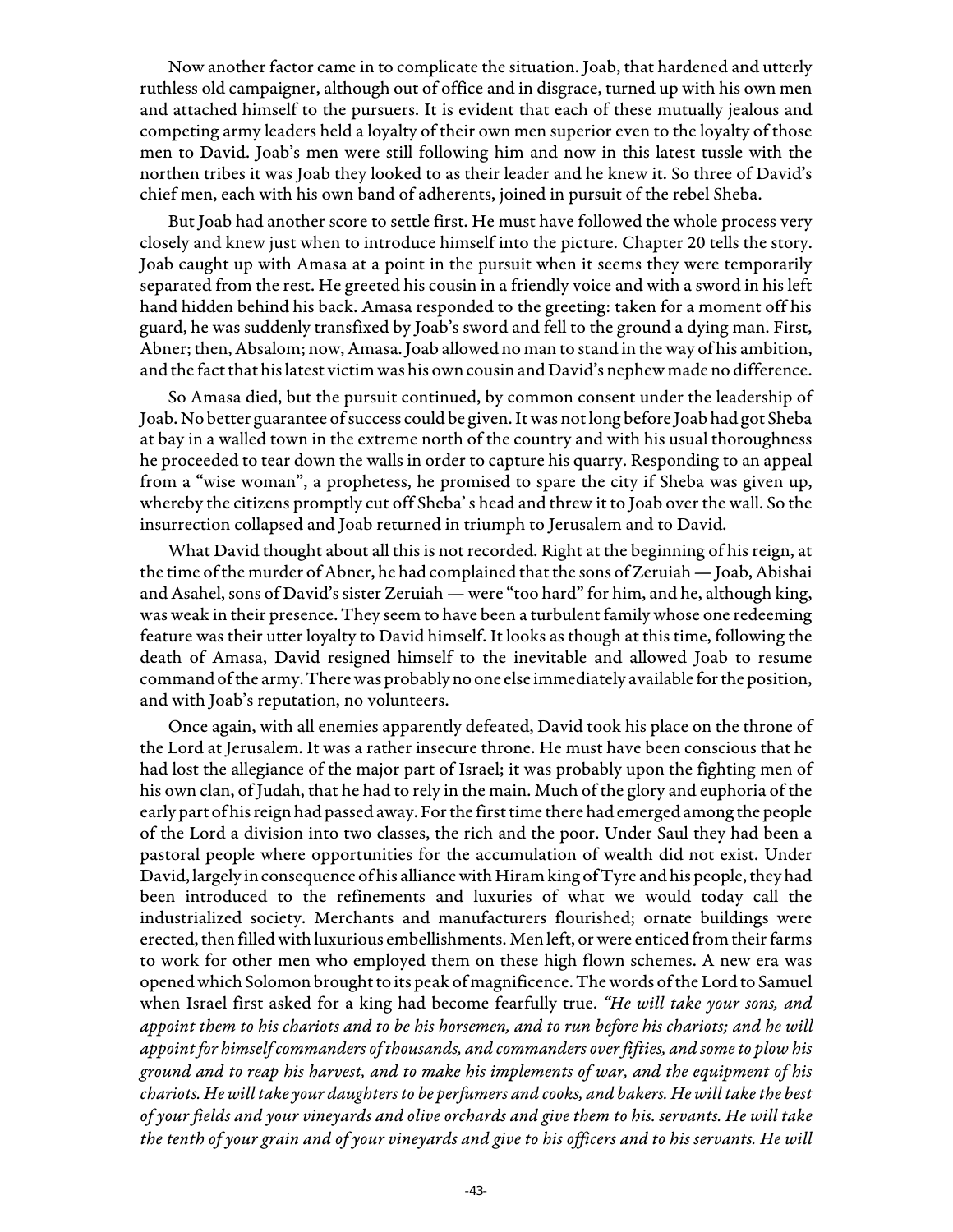take your menservants and your maidservants and the best of your cattle and your asses and put them to his work. He will take the tenth of your flocks and you shall be his slaves. And in that day you will cry out because of your king whom you have chosen for yourselves …" (1 Sam. 8:11-18). All of this, and more, was realised by Israel under the rule of David and the kings who succeeded him, just as it has been realised by men of many nations in all the generations since. And so there was discontent throughout the land.

Then came famine. It is a little difficult to determine the precise sequence of the remaining events in David's life as narrated in 2 Sam. 21-24. It is fairly obvious that chapters 22 and 23 come from an earlier stage of his life. In any case they add nothing to the story, only repetitions of some of his Psalms and lists of the names of the mighty men of his early life in the wilderness. It does seem though that the famine came soon after the successful crushing of the rebellion of Sheba. It might well be that Nature was not altogether to blame. Since about the thirteenth year of David's reign for something like a period of twenty years the nation had been practically continuously engaged in war and conflict, either with external foes like the Ammonites or Philistines or the internal rebellions of Absalom and Sheba. Only about seven years out of that twenty were free from war. In those circumstances it would not be surprising if the land was progressively neglected, with many of the men away fighting, so that at last it refused to yield its crops and famine resulted. Chapter 21 opens at a point where the famine had lasted three years and the people were reduced to desperate straits and David went to the Lord to find out what was wrong and what could be done about it.

The Lord's reply, according to the narrator, was short and to the point. The famine had come from his hand as reprisal for Saul's slaughter of the Gibeonites half a century previously. The Gibeonites were one of the native peoples encountered by Joshua when he invaded the land. In order to avoid the fate of the other conquered tribes, they secured a treaty of toleration by Joshua by means of a trick (Joshua 9) whereby they were guaranteed safety and life; so they remained in the midst of Israel into the days of the kings. This "slaughter of the Gibeonites" is nowhere referred to in the Old Testament and nothing is known of what Saul did or his motive and it is surmised that in his early zeal for the purity of Israel he tried to exterminate the Gibeonites to cleanse the land. If so, he failed, for here in David's time there were still the descendants of the Gibeonites in Gibeon. David sent for them and asked them what he should do to pacify them and satisfy the Lord so that the famine could be lifted. Their reply was that David should hand over seven of Saul's male descendants for them to 'hang up', which meant impalement or crucifixion, "before the Lord in Gibeah". David selected the five sons of Merab, the eldest daughter of Saul (2 Sam. 21:8 says "Michal", the younger, one of David's wives, but this is an obvious scribal error for Merab, who was the one married to Adriel) and two sons of Saul by his concubine Rizpah. He handed them over apparently without compunction to suffer this appalling fate. "And after that" says the narrator in 2 Sam. 21:14 "God heeded supplications for the land".

To imagine that the Lord would in fact devise such fiendish treatment of inoffensive men for a crime half a century old must denote a very limited view of the Divine character. We may be sure that, whoever originated the answer to David's question, it was not the Lord. There is more below the surface of this story than appears above.

The narrative says that David "enquired of the Lord" (21:1). Though king, he could not go to the Lord direct; he must enquire through the High Priest who would then ascertain the Divine reply by means of the mysterious (and still little understood) "Urim and Thummin". There were two High Priests at the time. Zadok of the line of Eleazar was at Gibeah where the Tabernacle stood with the Brazen Altar. Abiathar of the line of Ithamar was at Jerusalem ministering before the Ark of the Covenant in the "tent" which David had erected for it. David would obviously go to Abiathar whose office it was to enquire before the Ark. And Abiathar himself had a grudge against Saul who had sent warriors to slay his father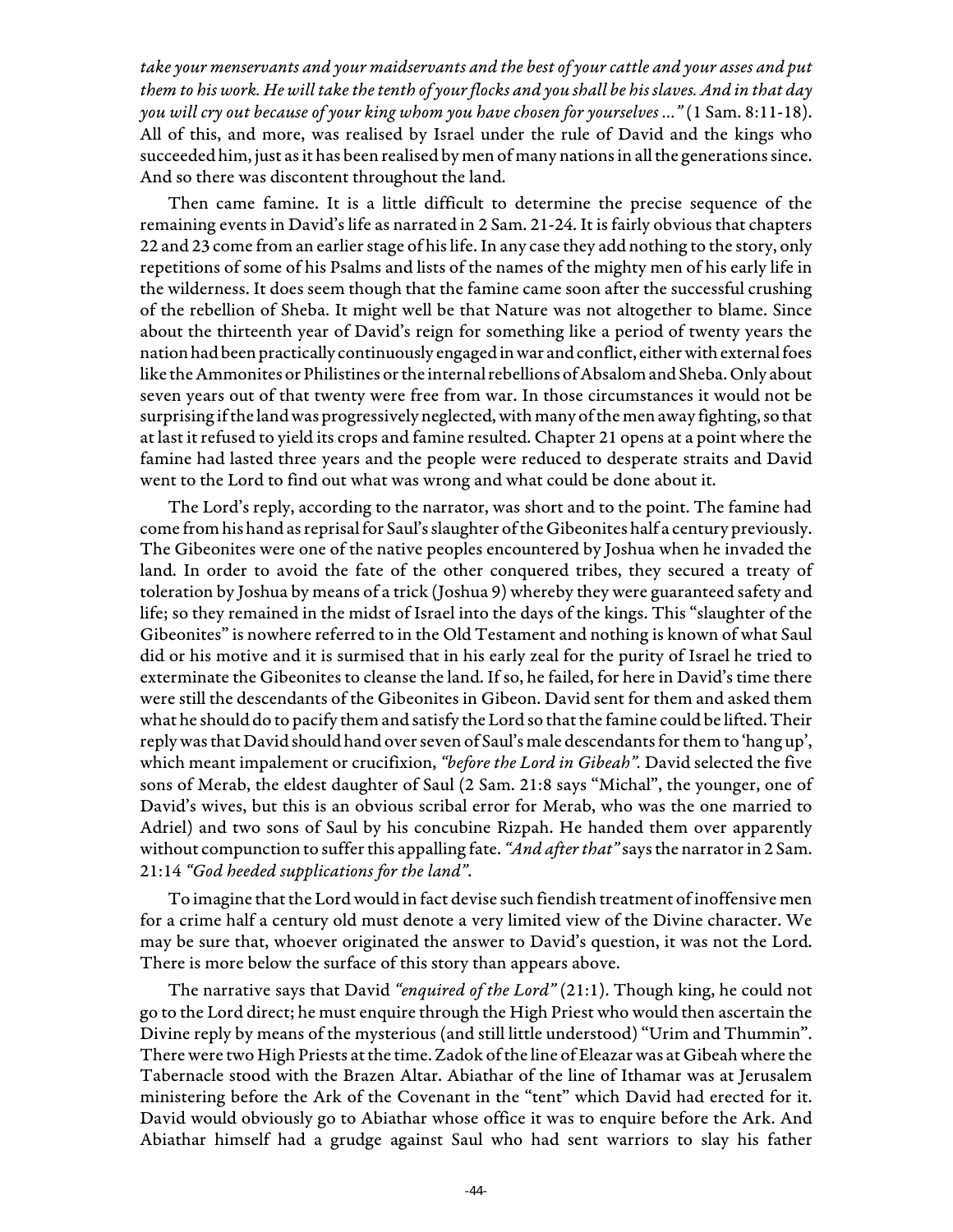Ahimelech, the serving High Priest, his sons and the entire priesthood, Abiathar alone escaping. Is it possible that Abiathar seized this opportunity to have his revenge on the house of the man who had all but extirpated his own father's house? It would seem a lot more feasible to pin the responsibility for this savage deed on the creature rather than the Creator.

So the condemned men went to their fate and hung on stakes "before the Lord", that is in honour of the Lord, probably in front of the Tabernacle that was at Gibeah. It is not likely that the Lord felt honoured. More likely He pitied His people for their hardness of heart and failure to understand His ways. He must have looked with greater tenderness upon the unhappy Rizpah, who sat by those stakes day and night for six months, from the beginning of harvest to the time of the winter rains, keeping the vultures and carrion beasts away from the bodies. When David heard about that he did at least have the decency to have the remains taken away and given decent burial. Only after that was done is it said that God "heeded supplication for the land". The famine continued throughout that six months, which looks as though God did not acknowledge or accept the sacrifice after all. It may be then that it was the woman Rizpah, and not David, who ended the famine. Perhaps He did for her what He would not do for the man of blood.

#### **14. Reconciliation**

The sands were running out fast. Only about three years remained for Israel's most famous king. He had achieved tolerable security from external enemies for his people and could bequeath a safe and reasonably prosperous kingdom to his successor. But there were enemies within the nation and he knew that after his death the destined ruler, his young son, Solomon, still less than twenty years of age, would need all his wisdom and sagacity to maintain his kingship. All that came out in his final charge to Solomon when he felt the shades of death closing round him.

In the meantime the old flair for organizing the affairs of the nation asserted itself. His military prowess was spent; no longer did he possess the physical strength to go out at the head of his armies to battle; in any case there were no longer any enemies, to fight. Israel had earned from the surrounding nations that healthy respect for her fighting qualities that never left her afterwards — and remains to this day in this modern world. David had time to think of other matters and other ambitions having to do with the internal affairs of Israel, and more importantly, its religious condition before God.

Perhaps this is why he determined to take a census of the nation. 2 Sam. 24 and 1 Chron. 21 both tell how he ordered Joab to institute and conduct a comprehensive numbering of the people. He wanted to know just how many subjects he had and Joab was to investigate and report. Joab was appalled. "May the Lord multiply his troops a hundred times over. My lord the king are they not all my lord's subjects? Why does my lord want to do this? Why should he bring guilt on Israel?" (1 Chron. 21:3)

There was always a prejudice in ancient times against the counting of peoples. It was partially based upon the superstitious idea that if the powers of darkness knew just how many people were involved in men's opposition to them their strategy could be better directed to obtaining the victory. There was also the feeling that if the Lord was fighting for them their number was of no consequence, and therefore to take a census of this nature implied a lack of faith and would bring Divine censure upon them. So Joab made his protest.

David took no notice. Joab was told to obey and summarily dismissed from the king's presence to commence the discharge of his commission. 1 Chronicles says that it was Satan who moved David to undertake this census whereas 2 Samuel declares that "the anger of the Lord was burned against Israel and he incited David against them saying. Go and take a census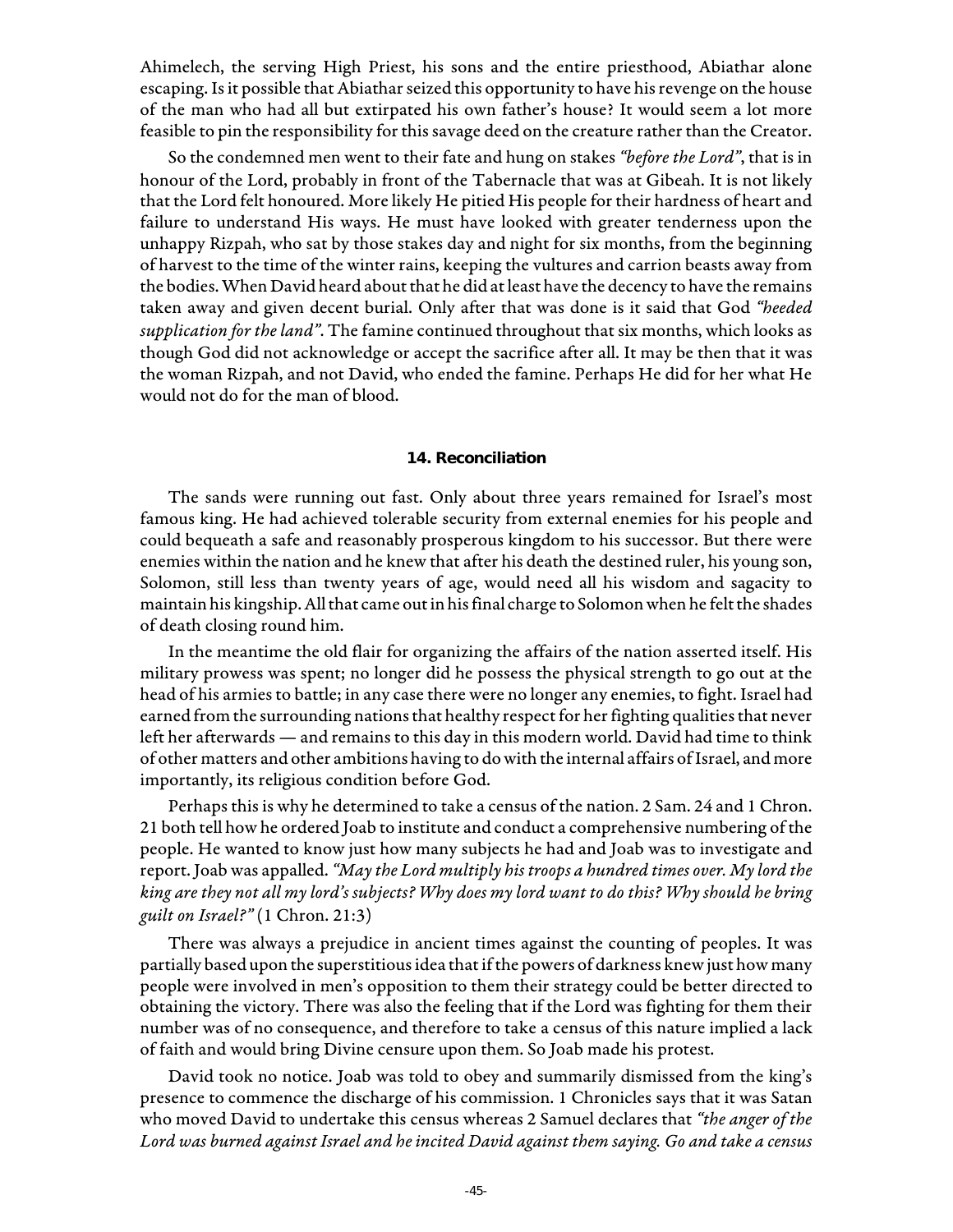of Israel and Judah". The probable explanation of this apparent contradiction is that the word rendered "Satan" in 1 Chron. 21:1 means "an adversary" (the Hebrew word for "adversary" is "satan"). Unless the context specifically demands the application of the term to the malevolent evil spirit popularly known as Satan, the term adversary should be used. 1 Chron. 21:1 should read "An adversary stood up against Israel and provoked David to number Israel". The combined import of the two passages then would be that some person unknown instigated the thought in David's mind to do this thing.

It certainly was not the Lord. It is quite illogical to think that if this action was displeasing to the Lord, and merited and received Divine retribution in consequence, it would have been suggested and inspired by the Lord in the first place. The action was inspired by man. The next question is, what was its purpose? Whatever the purpose? it was something which elicited Divine disapproval.

"The anger of the Lord was kindled against Israel" (2 Sam. 24:1) Note, not against David at this juncture, but against the nation generally. This can mean only one thing, that the nation was passing through one of its periodic times of apostasy, and consequently under the terms of the Mosaic Covenant was due for chastisement. If the occasion of the census became the means of chastisement, so be it. The Lord uses all kinds of agents to execute His purpose.

But why should the Lord be displeased at David's action in this matter. Says 1 Chron. 21:7. "God was displeased with this thing". There is nothing immoral in counting heads, no prohibition in the Mosaic Law; in fact God commanded both Moses and Joshua on two notable occasions to do this very thing. The element of evil must, therefore, have been not in the action itself but in the motive which inspired the action. Why did David, after nearly forty years of kingship, suddenly develop or had instilled into him this sudden passion for ascertaining the number of his people. He had never indicated any such desire before. What element was present in his reign at this time which was not there before?

One activity, and that a most noteworthy activity, did come to its culminating point at this period of David's reign. That activity was the collecting together of the materials and the preparation for the erection of the magnificent Temple that he had planned. But the Lord told him it would be built, not by him, but by his son Solomon, for he had been a man of blood, and that great Temple was to be a house of peace. The rather confused and disjointed narrative in 1 Chron. 22 to 28 gives an account of David's actions at this time. It would almost seem as if he sensed his approaching demise and was anxious to leave everything in order and readiness before his decease. There was a great coming and going between the land of Israel and that of Tyre, from which had to be obtained many cedars of Lebanon, floated down the coast from Tyre to Joppa and then hauled forty miles up the mountains, to Jerusalem. There was a great deal of quarrying of limestone from the Judean hills and its shaping by masons into large stone blocks; the casting and fabrication of gold and silver and copper into the ornamentation and furnishing of the building, and a great deal besides. All this required men, teams of labourers and foresters and hauliers and craftsmen toiling in the forests, quarries and factories, to give substance to this creation of David's ambition, to be the crowning glory of his reign. Those chapters in Chronicles, written long after the events they record, tell of the gathering of thousands of workers together to perform all kinds of tasks and the appointment over them of controllers, supervisors, taskmasters, to see that the work ordained was duly and expeditiously executed. When one thinks of the glory of David and Solomon's achievement in that magnificent Temple, rated by the ancients as one of the seven wonders of the world, one is apt not to realise the cost of it all in terms of toil and sweat and human suffering and death. "There are workmen with you in abundance" said David to his son. The various categories of workers is catalogued in a meticulous manner down to those who were allocated to "do the work of the ground for tillage". These were the growers of crops and fruits and keepers of herds and beasts of burden, apparently to feed and serve the hosts of manual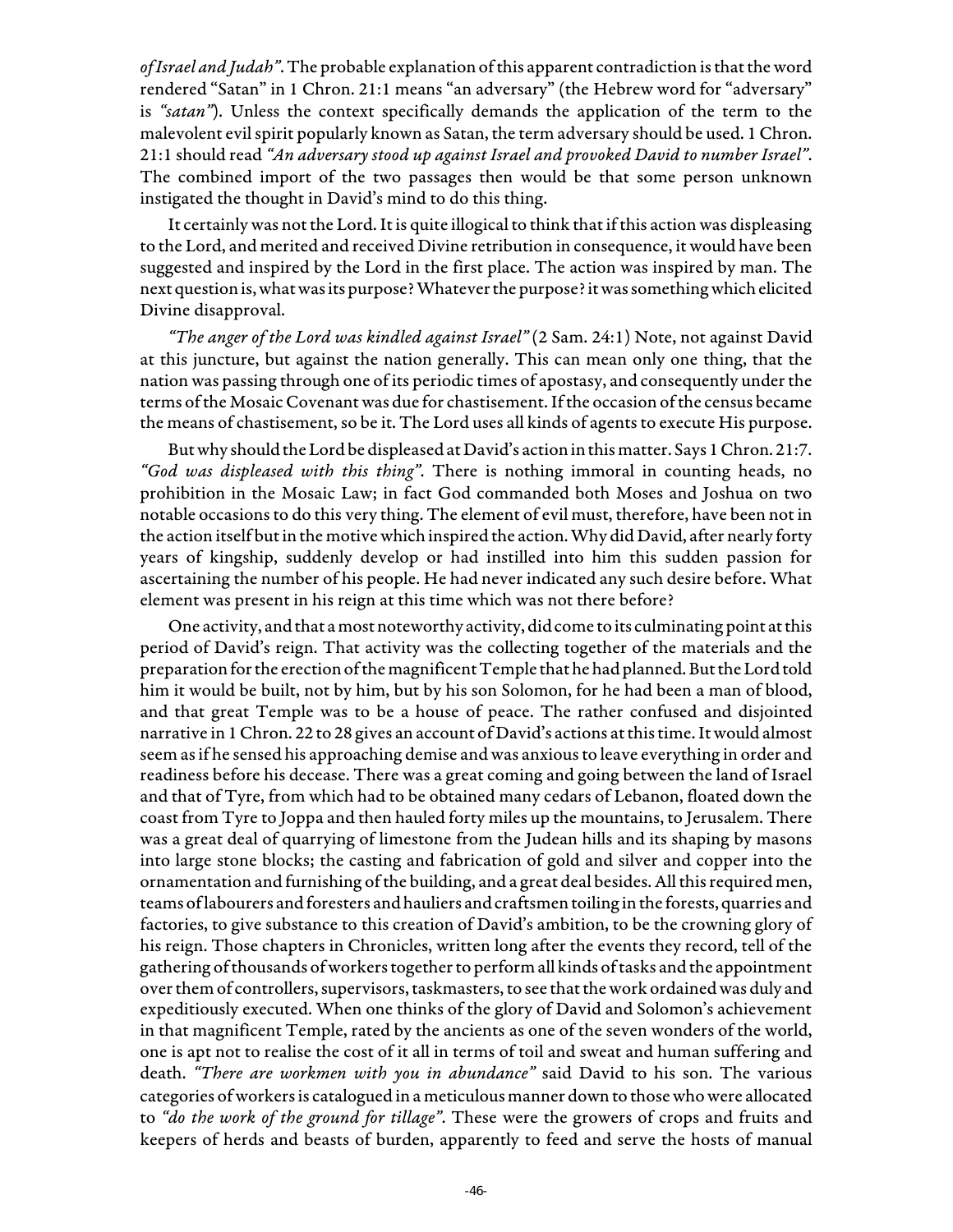workers engaged in this great project. All seem to indicate that David conceived and put into execution a comprehensive project for the regimentation and virtual harnessing of the entire nation for the completion of his great project.

Was it for that purpose he ordered the census, that he might ascertain the extent of his manpower resources, that the work might be planned accordingly, that every man in Israel might be assigned his place and directed to work therein? That at least could suggest a logical reason for David' s otherwise rather incomprehensible action in sending Joab and his men to number all Israel and bring the results back to him. Suppose then that this was the reason; why should the Lord be "displeased with this thing" to the extent that He sent a pestilence upon Israel? Was not the Temple to be for His honour and was not the purpose that He might be magnified among all nations. Surely all this lavish display of earthly wealth and untiring human effort to His honour could be nothing but pleasing to him?

Perhaps not; perhaps the Lord looked beyond and underneath all this frenzied and much-proclaimed activity, and saw that all was not right, either with David or with his people. "The heaven is my throne, and the earth is my footstool" He said much later on to Isaiah, "Where is the house that you build me, and where is the place of my rest?" All these things His own hand had made at the beginning, and He derived no particular joy from this great edifice, however magnificent, unless it was a spontaneous expression of the love and devotion and loyalty of His chosen people, and that, the narrative clearly implies, it was not. A lot is said in Chronicles about the willingness of the leaders of the nation giving of their wealth to assist in the compilation of the treasure of which the Temple was built; nothing about the lower orders who had to undertake the hard work. The implication is that they were just drafted into the service at the king' s behest and that was that. When Moses built the Tabernacle in the wilderness the Lord' s instruction was that each man and woman of Israel was to bring "of his own voluntary will" that which he or she could contribute to the achievement of that work. The people then were fired with an enthusiasm for, and a loyalty to, God and it was that spirit which the Lord honoured and accepted. Things were not the same in the days of David. The king was intent upon a lasting monument to the glory of his reign; that to him was synonymous with the glory of God, but there is no guarantee that the Lord also saw it that way. The notables and politicians and leaders of the nation comprised a rabble of plotters and counter-plotters each ever on the alert to advance his personal interests and ambitions at whatever cost in injustice and suffering to others, even to the extent of murder. The people in general, despite David's own unflinching loyalty to his God and his example, were themselves, retrogressing back into the idolatry from which Samuel had rescued them a century before. We know that, from the statement in 2 Sam 24:11 "And again the anger of the Lord was kindled against Israel." These words always mean the same thing. The people had apostatized from the Lord, repudiated the Covenant and turned again to idols. So the penalty of the broken Covenant had to come upon them as it had done so many times before. How could the Lord God of Israel receive and bless the offering of such a Temple to His glory at a time when the hearts of His people were so far from Him?

Twenty-five years earlier David had conceived this scheme of a magnificent Temple to the Lord to supersede the existing Tabernacle constructed by Moses (2 Sam. 7; 1 Chron. 17). On that occasion God had sent the prophet Nathan to tell him, in short, that He did not want such a house and that He was quite content to dwell with His people within the curtains of the Tabernacle. What was more important, Nathan went on to tell David, was that the Lord Himself would build David a house, a royal dynasty, that would culminate in the reign of our Lord Jesus Christ. He would be the King of all the earth, in the Millennial Day of man's redemption, ruling as a greater David to all eternity. That, to the Lord, was a much more important thing than the erection of a literal building upon earth which must inevitably, with the passage of time, wax old and vanish away, as in fact it did at the hands of Nebuchadnezzar's soldiers less than four centuries later. Now, at the end of his reign, David had revived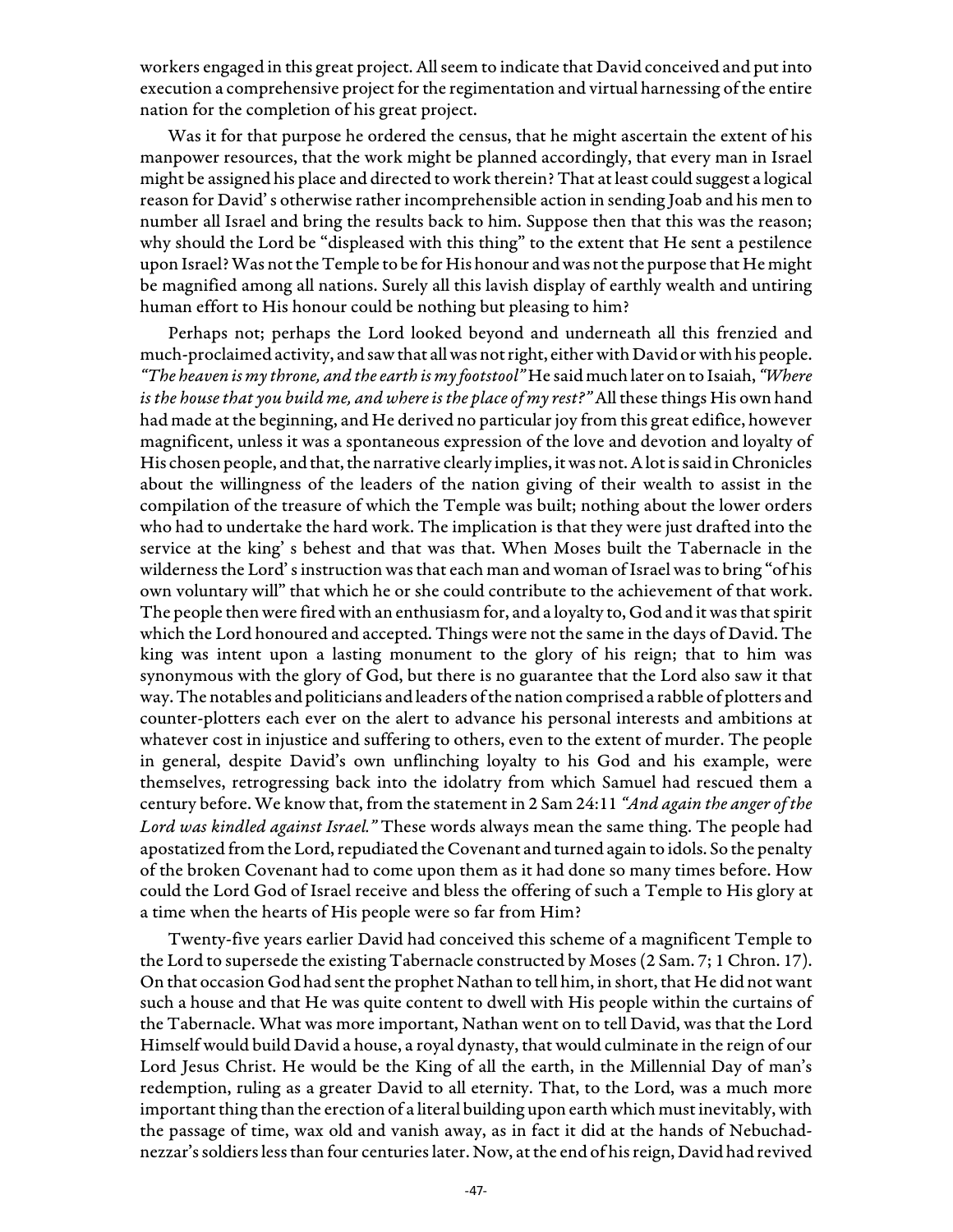the idea, doubtless believing that the Lord's promises regarding the glory of his successor Solomon whilst he maintained Israel's loyalty to God would incline him this time to accept the proposition and the offering.

So the pestilence which the Lord allowed to come upon Israel might well be regarded as a joint judgment upon David for his ambition and upon the people for their idolatry. It did at least have the effect of causing David to do what he ought to have done at the first, come before the Lord in humility and with sacrificial offering to ask the Lord's blessing and guidance on his project.

David, busy with his planning, the result of Joab's census before him, received a visitor, the prophet Gad. Gad was an old man by now; he had adventured with David since the early days when Saul was king and been with him in the dark days of David's exile in the wilderness. He was probably one of the very few men privileged to "speak his mind" to the king. (It is thought that Gad was the author of the narrative appearing as 1 Sam. 25 to 2 Sam. 9). Now he appeared in the royal presence with a message from the Lord.

The message, as usual, was uncompromising. David had sinned; he must accept the consequences. He had the choice of three options. Three years' famine, three months' invasion of the land by hostile enemies, or three days' pestilence decimating the people. Gad faced his sovereign, "Choose one of them". "I have sinned" said David dejectedly, "I have done very foolishly. Let me now fall into the hand of the Lord; for his mercies are great; and let me not fall into the hand of man" (RSV). The country had just survived three years of famine; he did not want any more of that. He was in no mood, even had he been physically capable, to lead his armies out against an invading host. Three days' pestilence would soon be over and the loss of life probably least of the three alternatives. "So the Lord sent pestilence upon Israel ... and there died of the people about seventy thousand men" (2 Sam. 24:15).

One might query the justice of the Lord inflicting death by pestilence upon seventy thousand Israelites as retribution for David's fault. It might not have been that way at all. It might well be that what the Lord did do was to restrain famine and invasion which was already poised to strike and allowed the onset of a pestilence which was on the way anyway. If all related factors are taken into account the position was that because Israel generally was in a state of apostasy (2 Sam. 24:7) all these things were due to come, irrespective of David's particular fault at this moment. Was the moral behind this happening the fact that had Israel been righteous and David without fault, none of these things would have smitten Israel? What the Lord did was to accept David's plea and allow only the lightest of the three natural disasters to fall upon the people as a kind of combined retribution for their own apostasy and the lack of real piety in David and to restrain the other two.

David's repentance was sincere, and his repentance was accepted. The prophet Gad came again to him and told him to erect an altar at the spot where the pestilence was stayed, on the threshing-floor of Araunah the Jebusite. There he offered burnt offerings and peace offerings, and made his peace with God. There, perhaps, at last, his life was cleansed from all arrogance and pride, ruthlessness and blood-guiltiness, leaving only the man of God who fifty years earlier had been described as a "man after God's own heart". Here the sterling faith and tenacious loyalty of the shepherd lad who faced the unbelieving Philistine with one small stone taken from the brook came to the top. He was once again God's man, a fitting type of the One who is to take His place on the throne of David, ruling for ever and ever.

It must have been so, for that piece of land on the top of Mount Moriah where David built his altar and made his reverent offerings to the Lord became hallowed for all time when Solomon not many years later built there the great Temple. That had been David's own ambition to build but which he had been forbidden so to do. That spot was to be famed ever after as the meeting place between God and Israel throughout the period of the Kings, a symbol of the Divine presence with His people, thus revered through the centuries to our own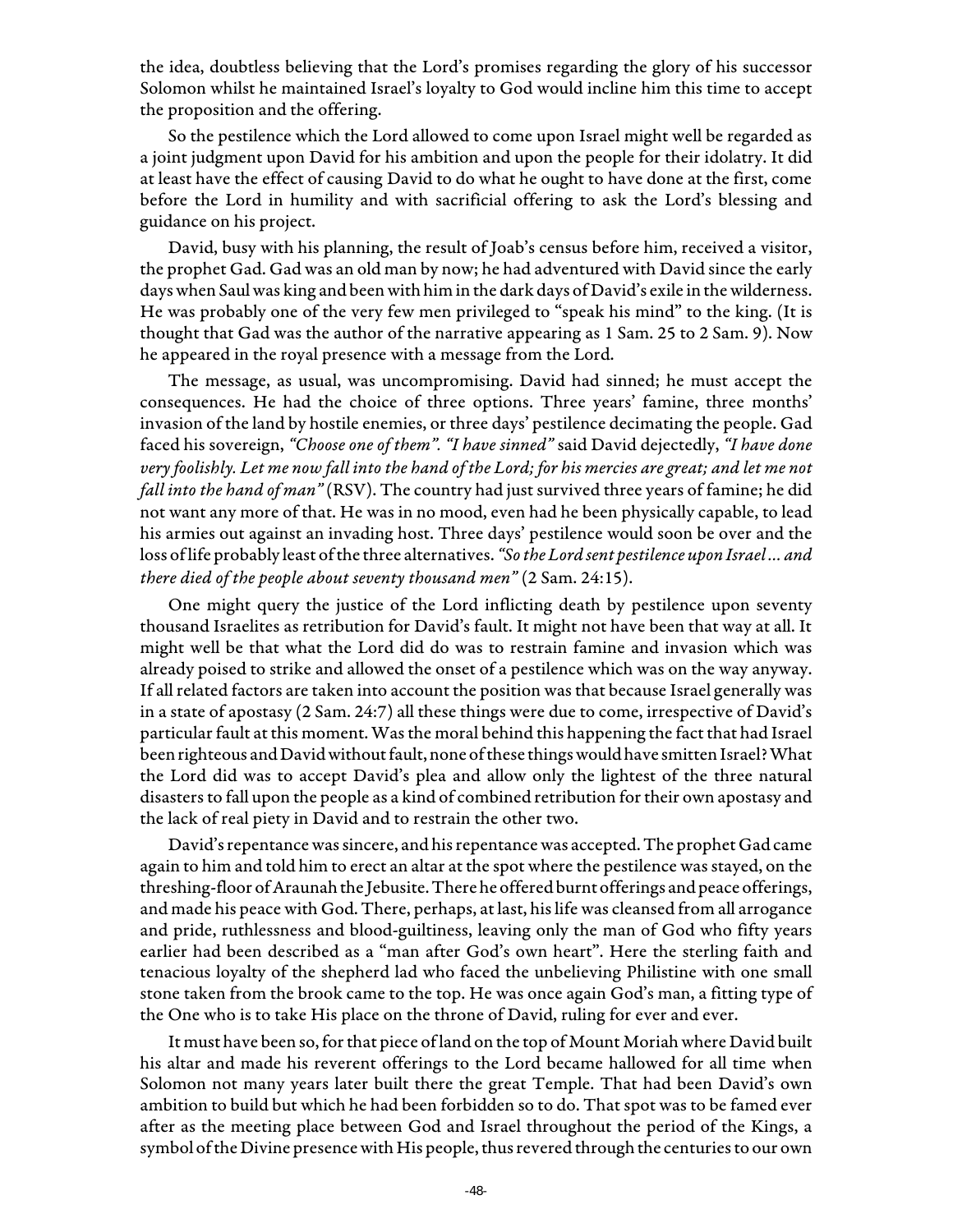time. It is entered also in the annals of Heaven as the place where at last the often wayward and errant man whom God, who never makes a mistake, had chosen at the first, became fully and finally reconciled to the One who had never really let him go. So for the few remaining years of his life, David entered into an "afterward of peace".

In that, David is a true symbol of the course of mankind. He was chosen and decreed by God to be capable of great things, finding his destiny through dark and devious ways of stumbling and error, of selfishness and heedlessness, of outright violation of the laws of God. Yet he emerged at the end into the sunlight of the "glorious liberty of the children of God". David was shown then, as men will be shown at the end of dealing with them, when stripped of all the pollution and defilement of encircling sin, to be pure gold, resplendent in the Divine likeness.

So, at last, David found peace.

#### **15. Sunset**

He was only seventy years of age, but he was an old man. The vigour of earlier days had departed, the fires of youth had burned themselves out, and it was time to depart. The great king of Israel was secluded in his palace and more or less confined to his bed, dependent upon the ministrations of others. He must have known that the end was near; perhaps he thought of his predecessor Saul, meeting his end on the field of battle, and was content that he, unlike Saul, was leaving his kingdom powerful and independent, secure from enemies. The Lord had promised him that his seed would reign on his throne after him for just so many generations as they remained loyal to their God. In any case at the end of time there would arise one of his descendants who would reign over Israel in peace and righteousness through all eternity. With that he was content. In some unknown way he must have realised that he would be there to witness that wonderful climax to all God's ways with His people. In a dim and obscure fashion he glimpsed something of the Messianic hope which was to blossom into full flower in the days of the prophets still some two or three centuries later. So he rested, content in faith that God would certainly order the course of His people after he had gone to the grave.

But there was yet to be more trouble for David. He was not to be permitted to enjoy even the last years of his life in peace. The plots and intrigues that were always being devised in and around his court were as active as ever. Now they began to centre around the question as to who should be king after him, and the contestants, sensing the obviously imminent death of the king, began sparring for position.

Adonijah, fourth son of David, by his fourth wife Haggith during the stormy days at Hebron, was the expectant heir to the throne. He was the eldest surviving son and in the ordinary way would have succeeded his father. Amnon, David's firstborn, had been murdered. Chileab, his second born by his wife Abigail the Carmelitess, must have died young, for he is never mentioned again in the narratives. Absalom, the next, had also been murdered. There were fifteen more sons, by various wives, beside other sons by concubines, so that there could be a certain amount of competition should David die suddenly. Adonijah, now about thirtysix years of age, sizing up the situation with a practised eye, decided it was about time to act.

The story is in 1 Kings 1. Following Absalom's example twelve years previously, he began to be seen in public riding in a convoy of chariots and footmen in order to ingratiate himself with the people. This was a subtle move to insinuate the thought in men's minds that the old king was no longer able to lead them in battle and direct the affairs of the nation. Here was an up and coming young man, virile and energetic, ready and willing to assume the burden. There must have been many in Israel who were beginning to concern themselves with the fate of the nation when the king came to his end. Adonijah hoped that he would be the answer appealing to them and acceptable to their hopes. David himself, confined to his palace, could be expected to have no idea what was afoot.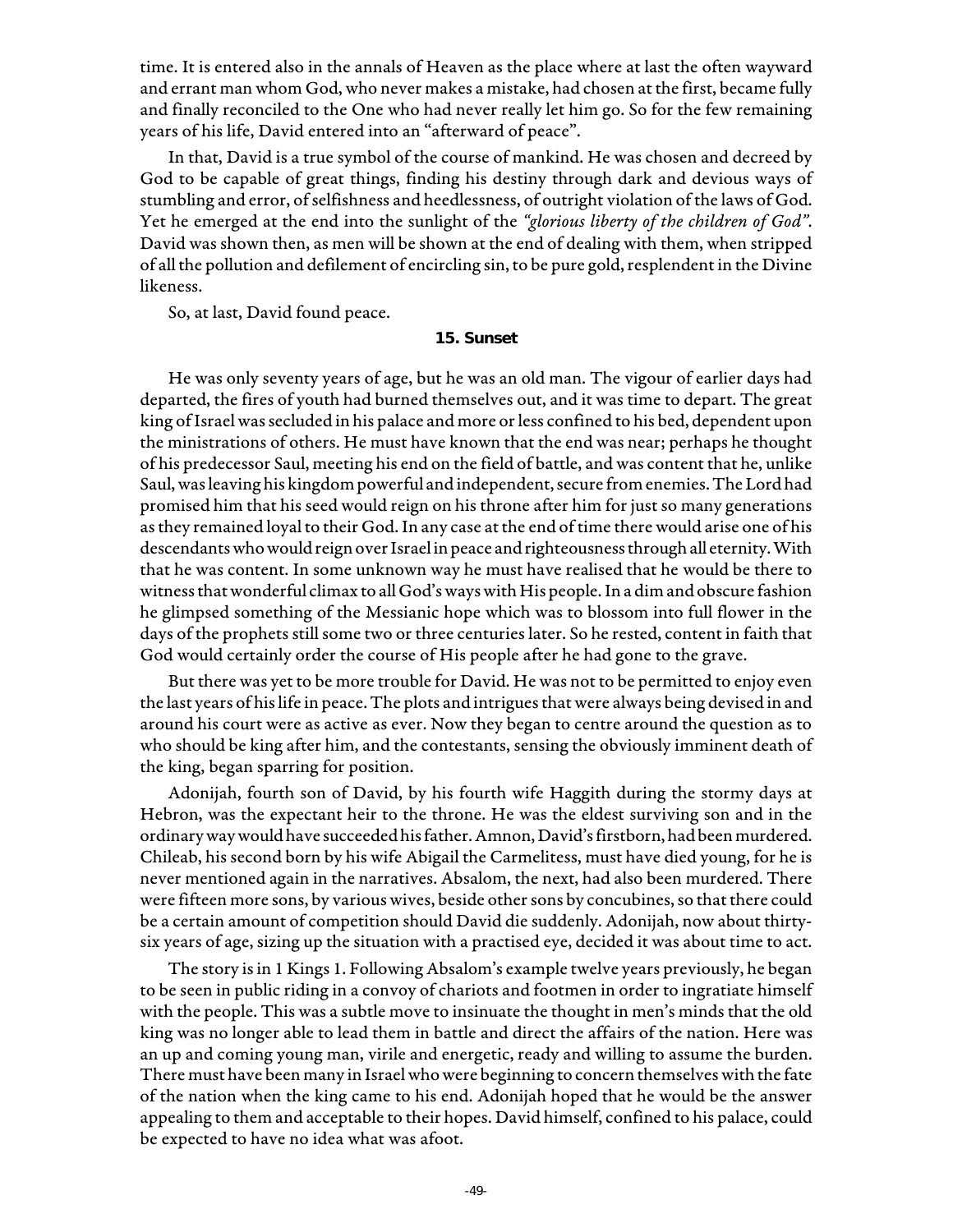By this time Solomon was nineteen years of age and it was an open secret that David favoured him for the succession. There is no doubt that Bathsheba was David's favourite wife and this would be one reason for David's preference. There is also the fact that, according to David, the Lord had told him that Solomon was to ascend the throne after him (1 Chron. 22:9). It is not possible to ascertain from the narrative just when he received this revelation, but it does seem from related circumstances that it must have been during the last four or five years of his reign. This coincided more or less with the time that he began to gather together the materials for the Temple which he knew, by the Lord's decree, was to be built, not by him, but by Solomon. Adonijah must have known all this and decided to risk everything in the attempt to gain control of the throne before his father issued the decree appointing his successor.

His first overt move was an astute one. He won over to his side that crafty old politician Joab. Joab had been a fiercely loyal supporter of David for more than forty years, right from the days of the wilderness when Saul was still king, and had served David loyally, unscrupulously and ruthlessly. But his every action was dictated by his intention to keep himself at the top. It looks very much as if Joab was conscious that the king was not going to last much longer and he had better look to his own future. The mild and peaceable Solomon was not likely to be much to the old soldier's liking and it is possible that he decided his interests were best served by allying himself with Adonijah right at the outset and becoming the power behind the throne as he had with David. With Joab on his side Adonijah could depend on the support of the army. His next recruit was Abiathar the priest. Here again was a man who had been with David from the days of the wilderness. David had saved him from the vengeance of Saul when his father and brothers had been slain and he had been with David ever since. There is a fairly obvious reason for his defection to Adonijah. Abiathar, of the line of Ithamar, second son of Aaron, under Divine interdict since the days of Eli more than a century previously, was at present officiating as High Priest before the Ark of the Covenant at Jerusalem. But there was also a rival High Priest in the person of Zadok, of the legal line of Eleazar, son of Aaron, officiating at the Tabernacle of Moses which still stood at Gibeon, although without the Ark. (Why David installed the Ark of the Covenant at Jerusalem instead of restoring it to its rightful place in the Most Holy of the Tabernacle has never been explained). Both men knew perfectly well that when the new Temple for which David had now accumulated the material was erected and dedicated, the Ark of the Covenant would go into that Temple and there would be only one High Priest. One of them had to lose out. Abiathar, like Joab, probably reasoned that it was time to desert the old king and become well accepted by the new one. Adonijah probably congratulated himself in having the nation's principal political and military leader, and its principal ecclesiastical leader both on his side. So Adonijah organised a great feast, to which he invited the king's remaining sons, except Solomon, and such of the nobility of Judah as he felt would be sympathetic to his cause. During this feast his assumption of kingship could be announced and Joab's soldiers go out immediately to quell any resistance and set the new king firmly on the throne. It was what in our day is called a coup. By the time the common people heard about it the thing would be as good as done and resistance hopeless.

Of course the news was leaked. That sturdy and uncompromising champion of the Lord, Nathan the prophet, got to hear of the plot. Adonijah had taken care not to invite him to the feast; neither had he invited Zadok the High Priest at Gibeon, nor yet another noteworthy army general, Benaiah the son of Jehoiada. All of these were noted for their loyalty to David, and so were many of David's "mighty men", those who had adventured with him in the days of his exile in the wilderness and had been his staunch supporters ever since. And before long Nathan was taking action on his own account. He knew that the will of the Lord was that Solomon should be king and it was about time all Israel was apprised of the fact. Although there is no hint of it in the narrative, Nathan probably had perceived the reverence for God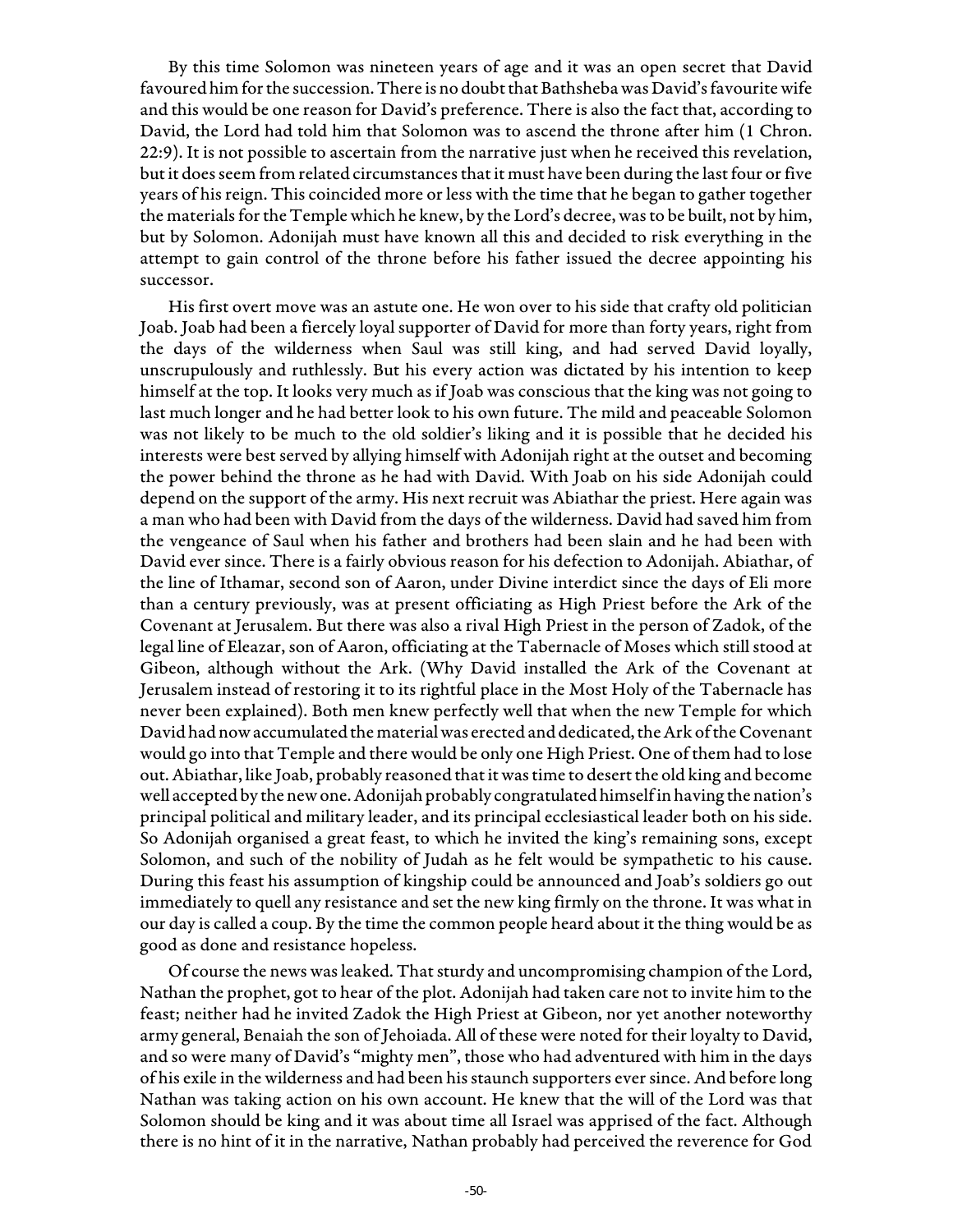and His ways which later years would reveal was latent in Solomon's character and was determined that he should be king rather than the more or less irreligious Adonijah. It is rather a remarkable fact that of all David's nineteen sons there are only two whose names are recorded as making their mark on history. They are Solomon the wise and most magnificent king of Israel, and his younger brother Nathan, (not the prophet of that name), whose descendants Joseph and Mary a thousand years later were to become the reputed father and true mother of Jesus, the Son of David.

Queen Bathsheba, sitting quietly in her apartments at the palace, received a visitor. Nathan the prophet was announced. She received him graciously and waited for him to reveal the object of his visit. He told her of the plot, and the danger that threatened both her and her son Solomon if it succeeded. "Adonijah reigns" he said bluntly "and David our lord does not know it". He knew that David, old and feeble, would need definite arousing to the seriousness of the situation if he was to be persuaded to take positive action. So he unfolded his scheme to Bathsheba. She was to go to the king and ask if it was true that he had appointed Adonijah king despite his promise to her that Solomon should reign. While she was still with the king Nathan himself would come in asking how it was that the king had authorised the proclamation of Adonijah as king without advising either he or Zadok the High Priest, or Benaiah, and they all had been excluded from the ceremonies. "Is this thing done by my lord the king, and you have not shown it to your servant, who should sit on the throne of my lord the king after him?"

David was roused to action. He called his three trusty supporters, Nathan, Zadok and Benaiah before him and instructed them to proceed immediately to the formal induction of his son Solomon as king. They were to set him upon the king's own mule and present him to the populace of Jerusalem in a public place. There Nathan and Zadok were ceremoniously to anoint him king in the name of the Lord, and Benaiah' s men sound their trumpets and raise the cry "God save King Solomon". As the shout rose on the air, the spectators, seeing which way things were going, responded with considerable vigour "God save King Solomon". "And all the people came up after him, and the people piped with pipes, and rejoiced with great joy, so that the earth rent with the sound of them". It would appear that the proclamation that Solomon was to be their new king met with general approbation. This young lad was perhaps more popular with the general public than was his older and probably more supercilious half-brother.

The noise of the rejoicing penetrated the banqueting chamber as the feast neared its close. By this time most of the guests were most likely in a condition where noises of any sort hardly registered. It was Joab who first noticed it. That hard-bitten old soldier would certainly be able to carry his liquor better than these men-about-court and his instinct told him there was trouble afoot. "Wherefore is this noise of the city being in an uproar?" he queried and rose from his seat to investigate. Before he could do so, there was an interruption. Jonathan the son of Abiathar the priest entered hurriedly and in an obvious state of agitation, which Adonijah evidently failed to perceive. The nature of his words gives some clue to his condition at the moment. "Come in" he cried "for you are a valiant man, and bring good tidings". Jonathan's reply soon sobered the would-be king. "Verily our lord King David has made Solomon king.... and Zadok the priest and Nathan the prophet have anointed him king in Gihon, and they are come up from thence rejoicing, so that the city rang again. This is the noise that you have heard. And also Solomon sits on the throne of the kingdom."

There was a deathly silence. Everyone was quite sober now. Men looked at each other and saw their own thoughts reflected in each other's eyes. They looked at Adonijah, ashen-faced. They looked at Joab: for once that old campaigner was at a loss for words. They looked again at each other. They had staked their future on Adonijah, and Adonijah had lost. "And all the guests that were with Adonijah were afraid, and rose up, and went every man his way".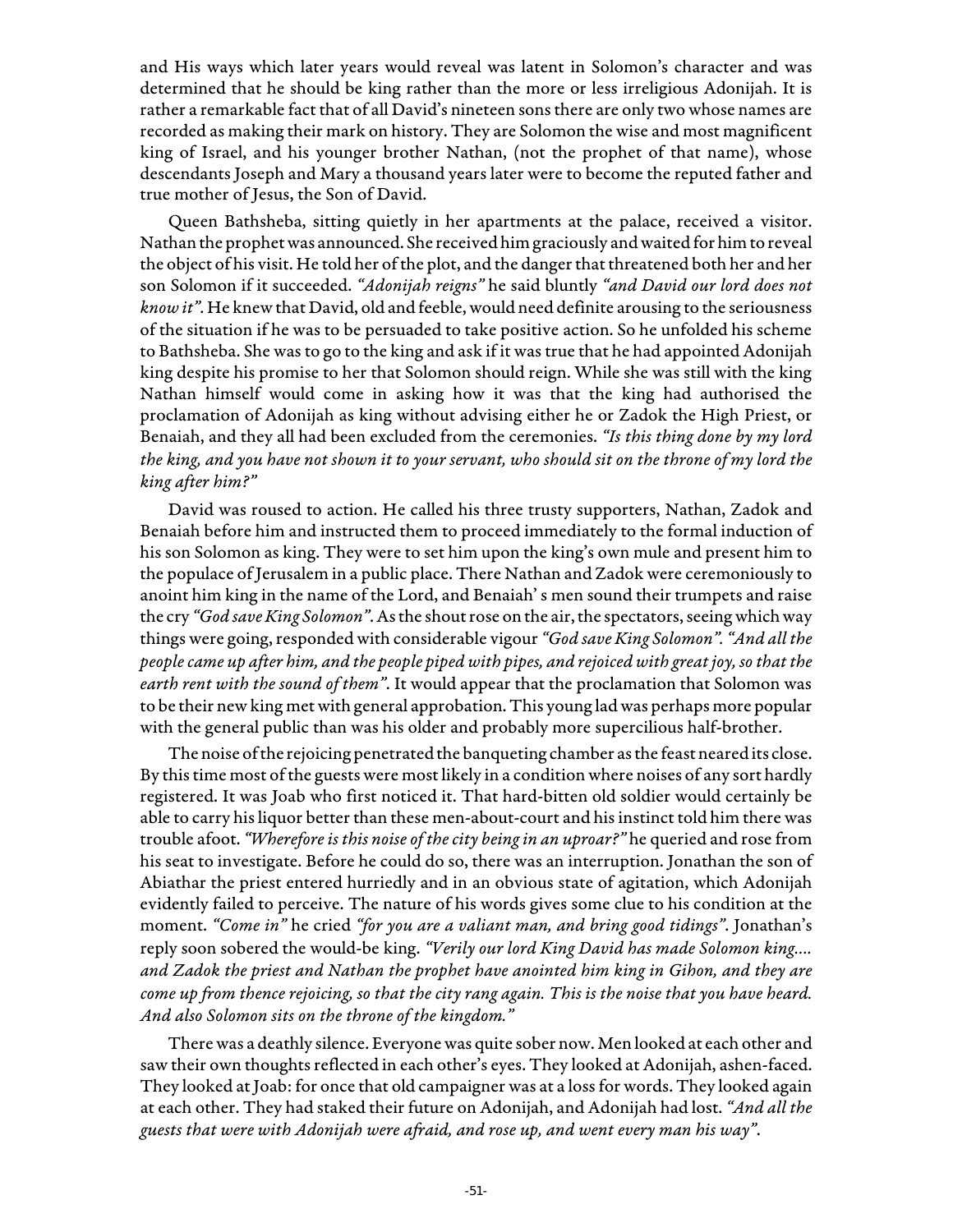The rebellion had collapsed almost before it had begun. What happened next to Joab and Abiathar is not recorded. They too must have abandoned Adonijah, for the next incident in the narrative is the flight of Adonijah to the Tent in Jerusalem sheltering the Ark of the Covenant, with the altar before it, normally presided over by Abiathar as priest. Here, clutching the altar, he could claim sanctuary. Blood must not be shed on the altar of the Lord. But Solomon showed himself a wise and humane king at the outset. "If he show himself a worthy man" he said "there shall not a hair of him fall to the earth; but if wickedness shall be found in him, he shall die". So the rebel came into the presence of Solomon and did obeisance, and was, dismissed to his house. Although not mentioned, it is evident that the same leniency was extended to the other arch-rebels, Joab and Abiathar. It must have been at this time that David had his long talks with Solomon and made the detailed arrangements for the erection of the Temple which are recorded in 1 Chron. 22 to 27. He was now enormously wealthy. According to 1 Chron. 22:14 he had given out of his own resources a hundred thousand talents of gold and a million talents of silver. In today's terms that would have been three thousand tons of gold and thirty thousand of silver, well-nigh incredible figures. At today's prices the value of such a hoard would be so astronomical as to be meaningless. The 29th chapter gives another set of figures which imply that the ruling notabilities of the nation contributed 150 tons of gold, 300 of silver, over 500 of copper and 3,000 of iron. The chronicler may have exaggerated the figures but even so they do serve to indicate the enormous wealth of David's kingdom. Such riches could only have been accumulated by trade and the spoils of war but even so is an almost incredible achievement in the forty-year reign of David.

What were the old man's thoughts, as he lay quietly pondering the events of the past in which he had taken so prominent a place, and those of the future which he would never see. The great dream of his life, the magnificent Temple for the God of Israel, for which he had assiduously prepared, would be built one day but his eyes would not see it. His mind harked back to the days of his youth when he served Saul; he saw in vision the menacing figure of Goliath the Philistine and felt again the thrill of faith, that God would give him the victory over Israel's enemy. His memory traced the early conflicts when he led Israel's forces to battle and returned victorious with the praises of the young women in his ears "Saul has slain his thousands, but David his ten thousands". He would not slay any more ten thousands, he reflected; yet he had the satisfaction of knowing that he had established Israel secure among her neighbours, a nation to be treated with respect. He thought of the times he had failed God and fallen from his own high standard of rectitude, and of the reproofs and judgments that had come from the Lord in consequence; he felt the comfort of knowing that at the last he had fully repented of his baser deeds, and become reconciled to his God and that whatever the future beyond the grave held for him, it could only be well. He recalled the promise God had made to him that of his seed, One should come at the end of days to reign upon His throne over all the earth, dispensing mercy and righteousness toward all men everywhere. For him, it could only be well. He recalled the promise, a rule and a world that would never end; a kingdom of Messiah which should be the desire of all nations. The Lord had been very patient and very good to him; he could safely trust himself now to the hands of God.

King Solomon came with hasty steps into the bedchamber in response to an urgent summons. He bent over the bed and looked into the face of his father. David gazed at him straight in the eyes; his voice, though low, was clear and direct. Level and composed, it had the ring of confidence.